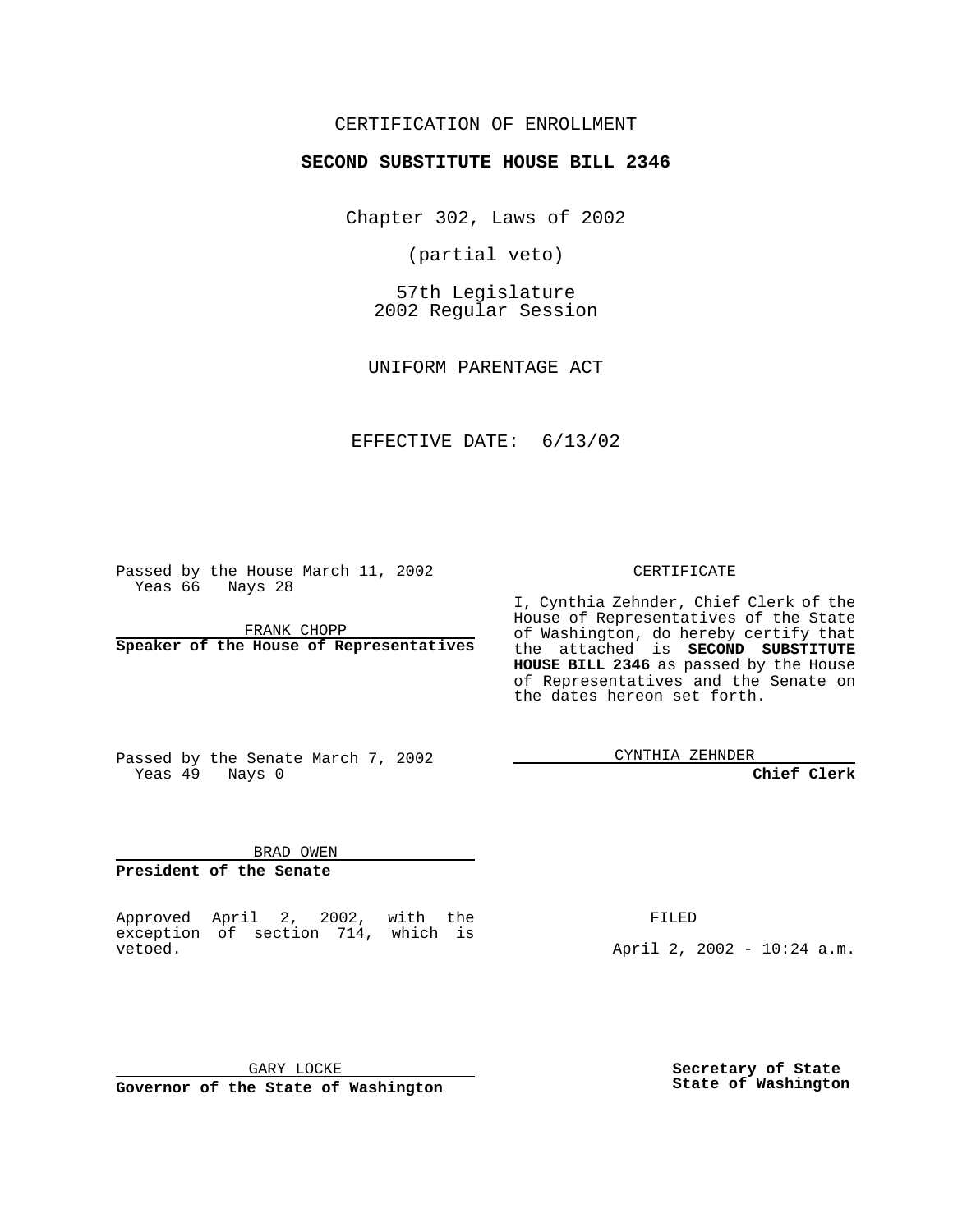### **SECOND SUBSTITUTE HOUSE BILL 2346** \_\_\_\_\_\_\_\_\_\_\_\_\_\_\_\_\_\_\_\_\_\_\_\_\_\_\_\_\_\_\_\_\_\_\_\_\_\_\_\_\_\_\_\_\_\_\_

\_\_\_\_\_\_\_\_\_\_\_\_\_\_\_\_\_\_\_\_\_\_\_\_\_\_\_\_\_\_\_\_\_\_\_\_\_\_\_\_\_\_\_\_\_\_\_

#### AS AMENDED BY THE SENATE

Passed Legislature - 2002 Regular Session

#### **State of Washington 57th Legislature 2002 Regular Session**

**By** House Committee on Appropriations (originally sponsored by Representatives Darneille, Delvin and Dickerson; by request of Uniform Legislation Commission)

Read first time 02/11/2002. Referred to Committee on .

 AN ACT Relating to the uniform parentage act; amending RCW 5.44.140, 5.62.030, 9.41.070, 9.41.800, 74.20.310, 74.20.360, 74.20A.056, and 70.58.080; adding new sections to chapter 26.26 RCW; repealing RCW 26.26.010, 26.26.020, 26.26.030, 26.26.035, 26.26.040, 26.26.050, 26.26.060, 26.26.070, 26.26.080, 26.26.090, 26.26.100, 26.26.110, 26.26.120, 26.26.137, 26.26.170, 26.26.180, 26.26.200, 26.26.900, 26.26.901, and 26.26.905; prescribing penalties; and providing an effective date.

9 BE IT ENACTED BY THE LEGISLATURE OF THE STATE OF WASHINGTON:

#### 10 **ARTICLE 1**

#### 11 **GENERAL PROVISIONS**

12 NEW SECTION. **Sec. 101.** SHORT TITLE. This act may be known and 13 cited as the uniform parentage act.

14 NEW SECTION. **Sec. 102.** DEFINITIONS. The definitions in this 15 section apply throughout this chapter unless the context clearly 16 requires otherwise.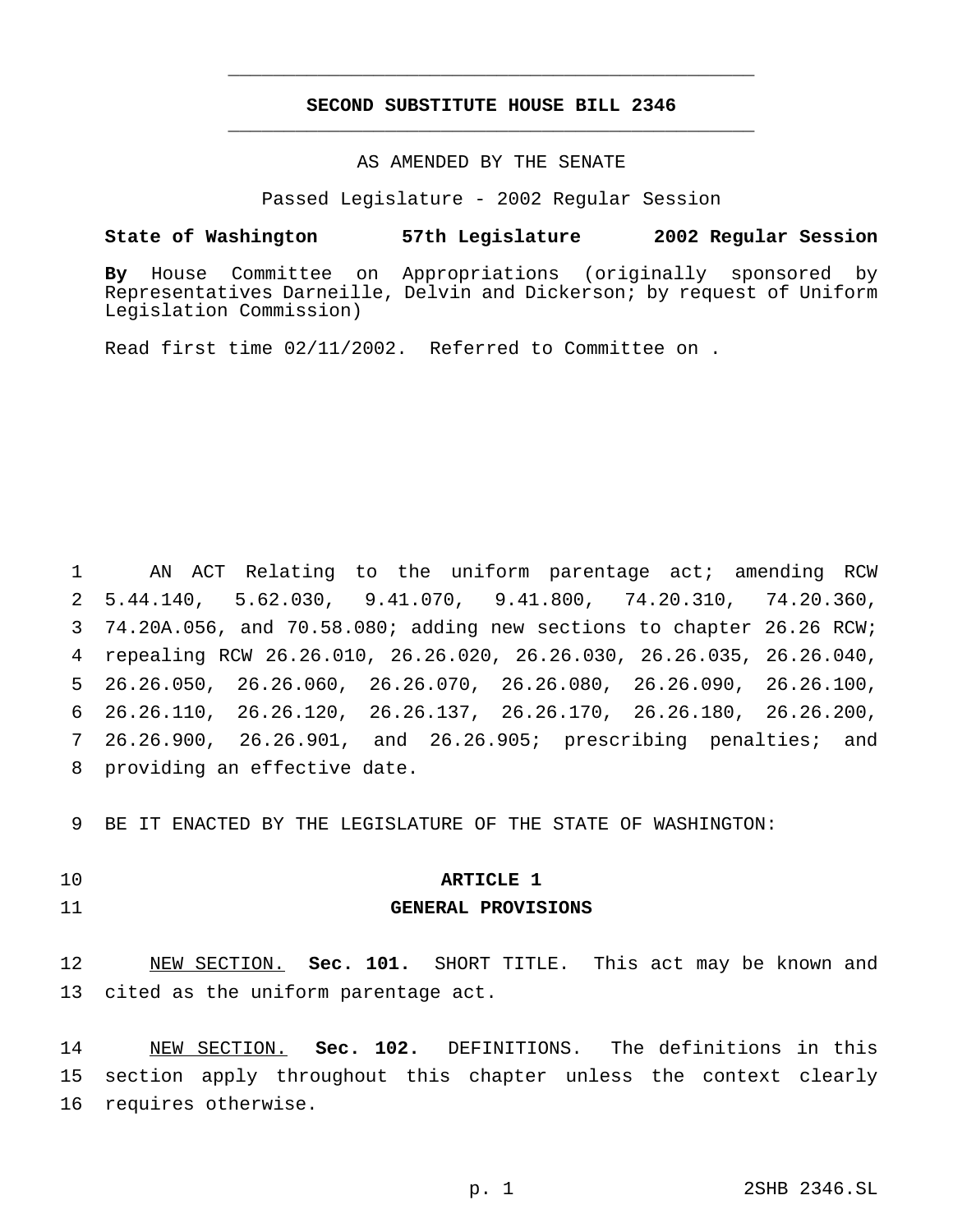(1) "Acknowledged father" means a man who has established a father- child relationship under sections 301 through 316 of this act. (2) "Adjudicated father" means a man who has been adjudicated by a court of competent jurisdiction to be the father of a child. (3) "Alleged father" means a man who alleges himself to be, or is alleged to be, the genetic father or a possible genetic father of a child, but whose paternity has not been determined. The term does not include: (a) A presumed father; (b) A man whose parental rights have been terminated or declared not to exist; or (c) A male donor. (4) "Assisted reproduction" means a method of causing pregnancy other than sexual intercourse. The term includes: (a) Intrauterine insemination; (b) Donation of eggs; (c) Donation of embryos; (d) In vitro fertilization and transfer of embryos; and (e) Intracytoplasmic sperm injection. (5) "Child" means an individual of any age whose parentage may be determined under this chapter. (6) "Commence" means to file the petition seeking an adjudication of parentage in a superior court of this state or to serve a summons and the petition. (7) "Determination of parentage" means the establishment of the parent-child relationship by the signing of a valid acknowledgment of paternity under sections 301 through 316 of this act or adjudication by the court. (8) "Donor" means an individual who produces eggs or sperm used for assisted reproduction, whether or not for consideration. The term does not include: (a) A husband who provides sperm, or a wife who provides eggs, to be used for assisted reproduction by the wife; or (b) A woman who gives birth to a child by means of assisted

 reproduction, except as otherwise provided in RCW 26.26.210 through 26.26.260 or section 608 of this act.

 (9) "Ethnic or racial group" means, for purposes of genetic testing, a recognized group that an individual identifies as all or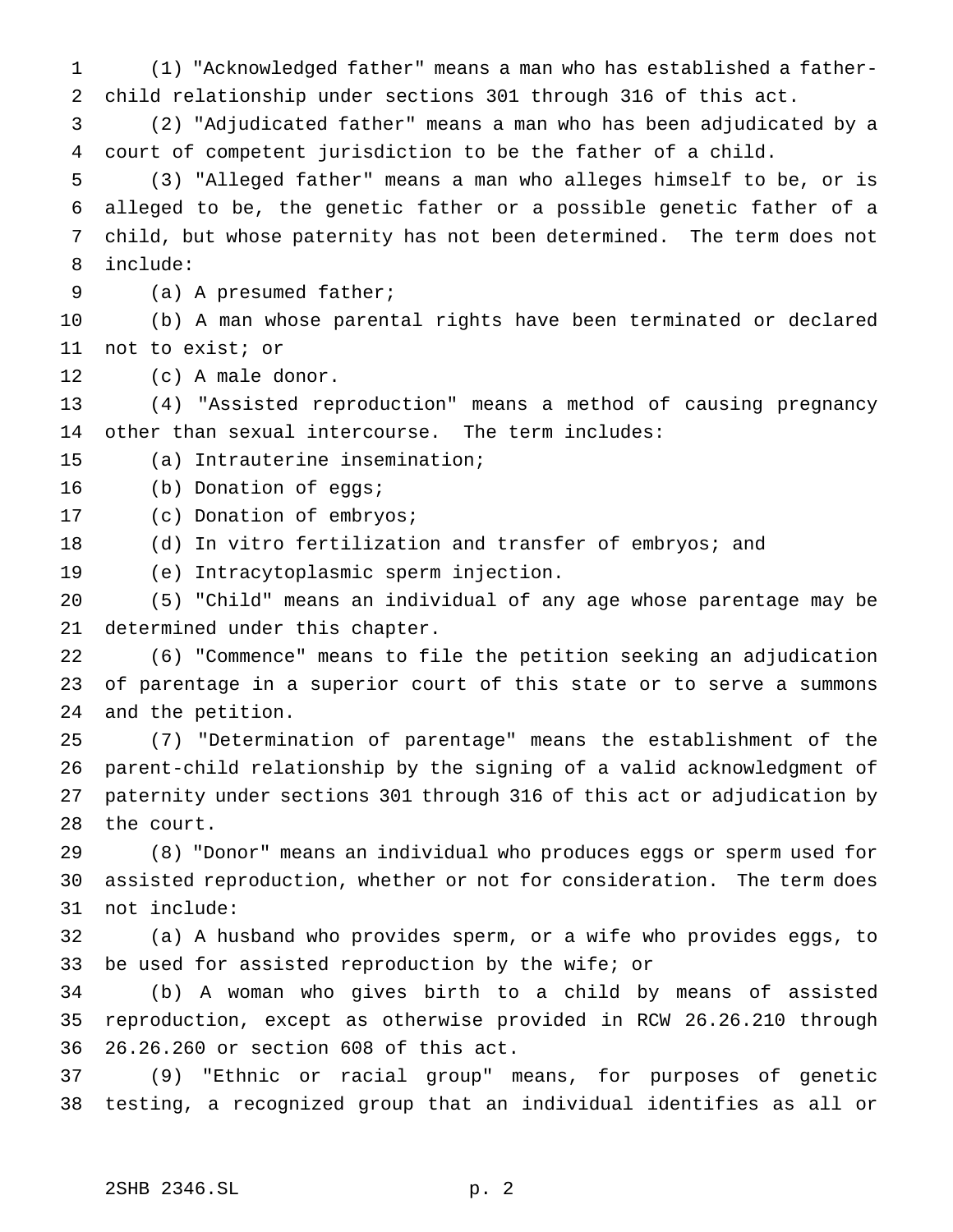part of his or her ancestry or that is so identified by other information.

 (10) "Genetic testing" means an analysis of genetic markers only to exclude or identify a man as the father or a woman as the mother of a child. The term includes an analysis of one or a combination of the following:

(a) Deoxyribonucleic acid; and

 (b) Blood-group antigens, red-cell antigens, human-leukocyte antigens, serum enzymes, serum proteins, or red-cell enzymes.

(11) "Man" means a male individual of any age.

 (12) "Parent" means an individual who has established a parent-child relationship under section 201 of this act.

 (13) "Parent-child relationship" means the legal relationship between a child and a parent of the child. The term includes the mother-child relationship and the father-child relationship.

 (14) "Paternity index" means the likelihood of paternity calculated by computing the ratio between:

 (a) The likelihood that the tested man is the father, based on the genetic markers of the tested man, mother, and child, conditioned on the hypothesis that the tested man is the father of the child; and

 (b) The likelihood that the tested man is not the father, based on the genetic markers of the tested man, mother, and child, conditioned on the hypothesis that the tested man is not the father of the child and that the father is from the same ethnic or racial group as the tested man.

 (15) "Presumed father" means a man who, under section 204 of this act, is recognized to be the father of a child until that status is rebutted or confirmed in a judicial proceeding.

 (16) "Probability of paternity" means the measure, for the ethnic or racial group to which the alleged father belongs, of the probability that the individual in question is the father of the child, compared with a random, unrelated man of the same ethnic or racial group, expressed as a percentage incorporating the paternity index and a prior probability.

 (17) "Record" means information that is inscribed on a tangible medium or that is stored in an electronic or other medium and is retrievable in perceivable form.

 (18) "Signatory" means an individual who authenticates a record and is bound by its terms.

p. 3 2SHB 2346.SL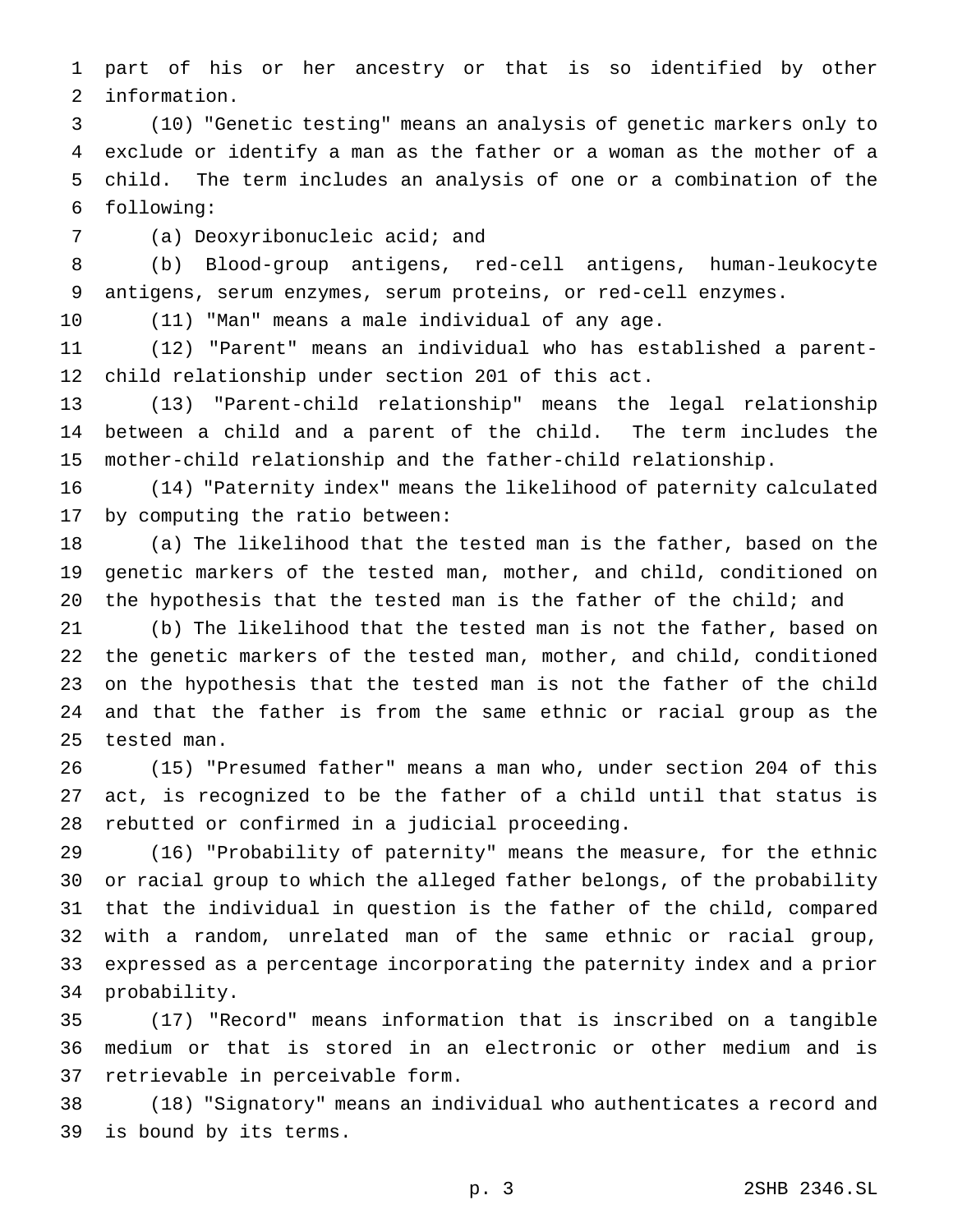(19) "State" means a state of the United States, the District of Columbia, Puerto Rico, the United States Virgin Islands, any territory or insular possession subject to the jurisdiction of the United States, or an Indian tribe or band, or Alaskan native village, that is recognized by federal law or formally acknowledged by state law.

 (20) "Support enforcement agency" means a public official or agency authorized to seek:

 (a) Enforcement of support orders or laws relating to the duty of support;

(b) Establishment or modification of child support;

(c) Determination of parentage; or

(d) Location of child support obligors and their income and assets.

 NEW SECTION. **Sec. 103.** SCOPE OF ACT--CHOICE OF LAW. (1) This chapter governs every determination of parentage in this state.

 (2) The court shall apply the law of this state to adjudicate the parent-child relationship. The applicable law does not depend on:

(a) The place of birth of the child; or

(b) The past or present residence of the child.

 (3) This chapter does not create, enlarge, or diminish parental rights or duties under other law of this state.

 (4) If a birth results under a surrogate parentage contract that is unenforceable under the law of this state, the parent-child relationship is determined as provided in sections 201 through 204 of this act.

 NEW SECTION. **Sec. 104.** COURT OF THIS STATE. The superior courts of this state are authorized to adjudicate parentage under this chapter.

 NEW SECTION. **Sec. 105.** PROTECTION OF PARTICIPANTS. Proceedings under this chapter are subject to other law of this state governing the health, safety, privacy, and liberty of a child or other individuals that could be jeopardized by disclosure of identifying information, including the address, telephone number, place of employment, social security number, and the child's day-care facility and school.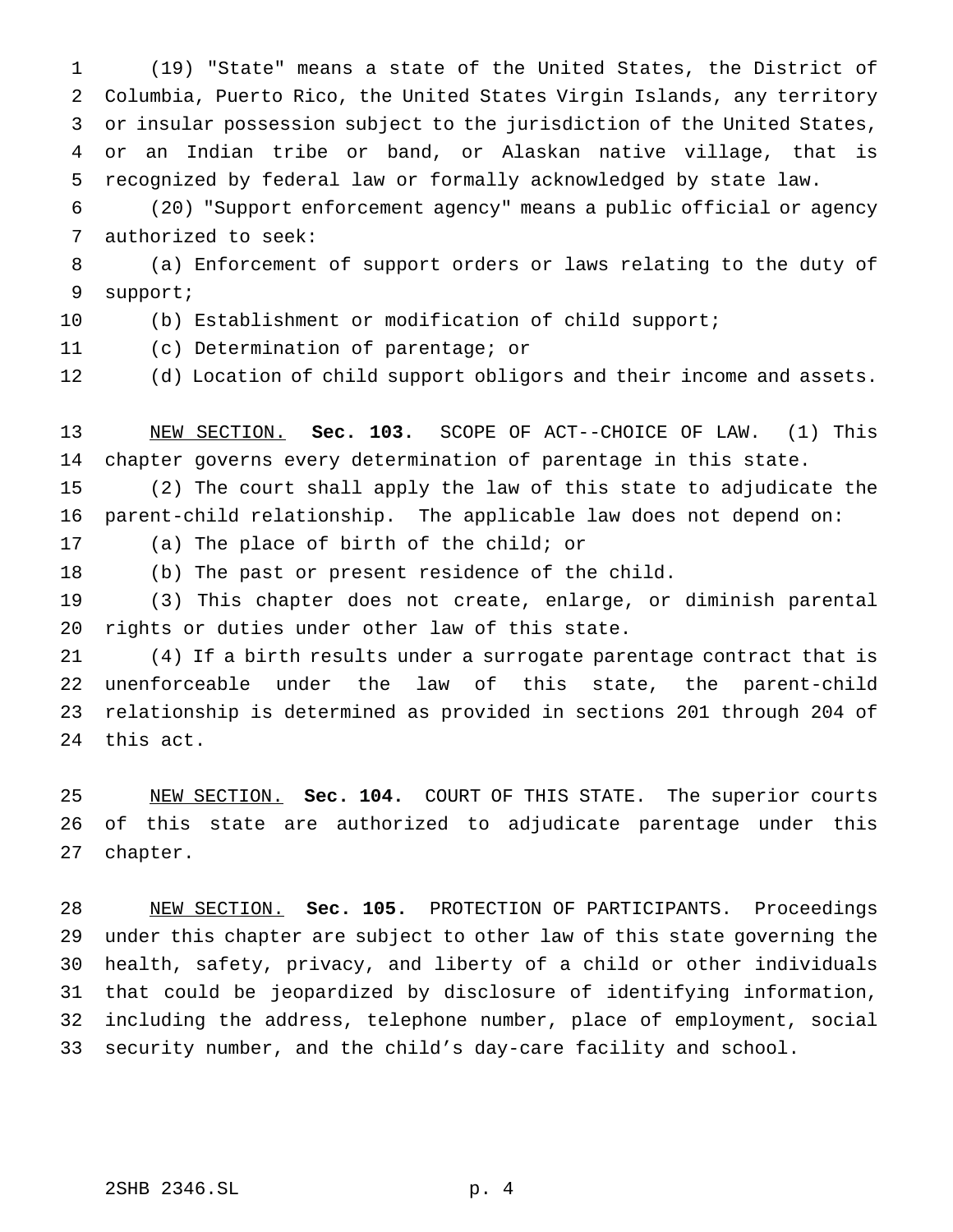NEW SECTION. **Sec. 106.** DETERMINATION OF MATERNITY. The provisions relating to determination of paternity may be applied to a determination of maternity.

## **ARTICLE 2**

#### **PARENT-CHILD RELATIONSHIP**

 NEW SECTION. **Sec. 201.** ESTABLISHMENT OF PARENT-CHILD RELATIONSHIP. (1) The mother-child relationship is established between a child and a woman by:

 (a) The woman's having given birth to the child, except as otherwise provided in RCW 26.26.210 through 26.26.260;

(b) An adjudication of the woman's maternity;

(c) Adoption of the child by the woman;

 (d) A valid surrogate parentage contract, under which the mother is an intended parent of the child, as provided in RCW 26.26.210 through 26.26.260; or

 (e) An affidavit and physician's certificate in a form prescribed by the department of health wherein the donor of ovum or surrogate gestation carrier sets forth her intent to be legally bound as the parent of a child or children born through alternative reproductive medical technology by filing the affidavit and physician's certificate with the registrar of vital statistics within ten days after the date of the child's birth pursuant to section 608 of this act.

 (2) The father-child relationship is established between a child and a man by:

 (a) An unrebutted presumption of the man's paternity of the child under section 204 of this act;

 (b) The man's having signed an acknowledgment of paternity under sections 301 through 316 of this act, unless the acknowledgment has been rescinded or successfully challenged;

(c) An adjudication of the man's paternity;

(d) Adoption of the child by the man;

 (e) The man's having consented to assisted reproduction by his wife under sections 601 through 607 of this act that resulted in the birth of the child; or

 (f) A valid surrogate parentage contract, under which the father is an intended parent of the child, as provided in RCW 26.26.210 through 26.26.260.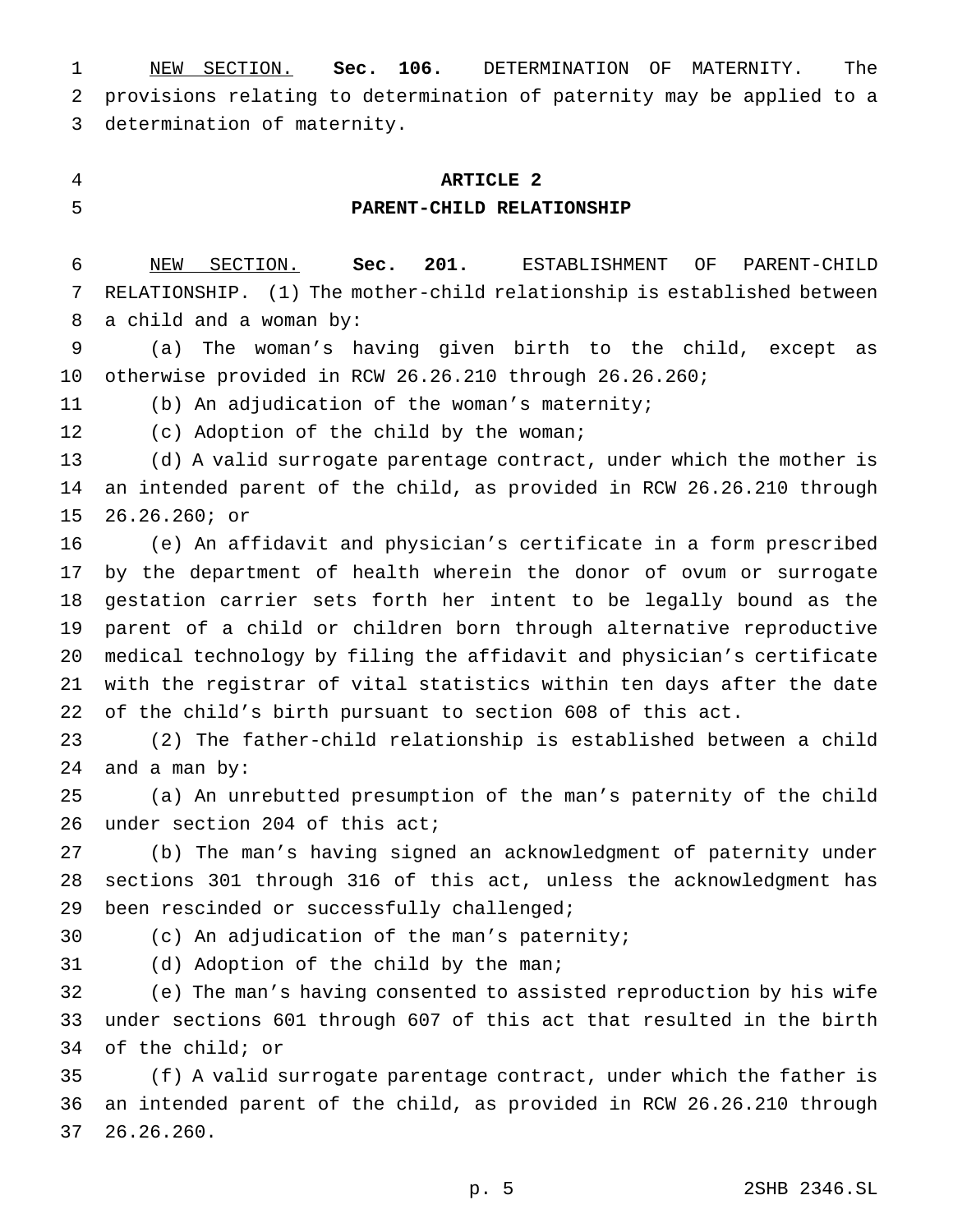NEW SECTION. **Sec. 202.** NO DISCRIMINATION BASED ON MARITAL STATUS. A child born to parents who are not married to each other has the same rights under the law as a child born to parents who are married to each other.

 NEW SECTION. **Sec. 203.** CONSEQUENCES OF ESTABLISHMENT OF PARENTAGE. Unless parental rights are terminated, the parent-child relationship established under this chapter applies for all purposes, except as otherwise provided by other law of this state.

 NEW SECTION. **Sec. 204.** PRESUMPTION OF PATERNITY IN CONTEXT OF MARRIAGE. (1) A man is presumed to be the father of a child if:

 (a) He and the mother of the child are married to each other and the child is born during the marriage;

 (b) He and the mother of the child were married to each other and the child is born within three hundred days after the marriage is terminated by death, annulment, dissolution of marriage, legal separation, or declaration of invalidity;

 (c) Before the birth of the child, he and the mother of the child married each other in apparent compliance with law, even if the attempted marriage is, or could be, declared invalid and the child is born during the invalid marriage or within three hundred days after its termination by death, annulment, dissolution of marriage, legal separation, or declaration of invalidity; or

 (d) After the birth of the child, he and the mother of the child have married each other in apparent compliance with law, whether or not the marriage is, or could be declared invalid, and he voluntarily asserted his paternity of the child, and:

 (i) The assertion is in a record filed with the state registrar of vital statistics;

 (ii) Agreed to be and is named as the child's father on the child's birth certificate; or

(iii) Promised in a record to support the child as his own.

 (2) A presumption of paternity established under this section may be rebutted only by an adjudication under sections 501 through 537 of this act.

#### **ARTICLE 3**

#### **VOLUNTARY ACKNOWLEDGMENT OF PATERNITY**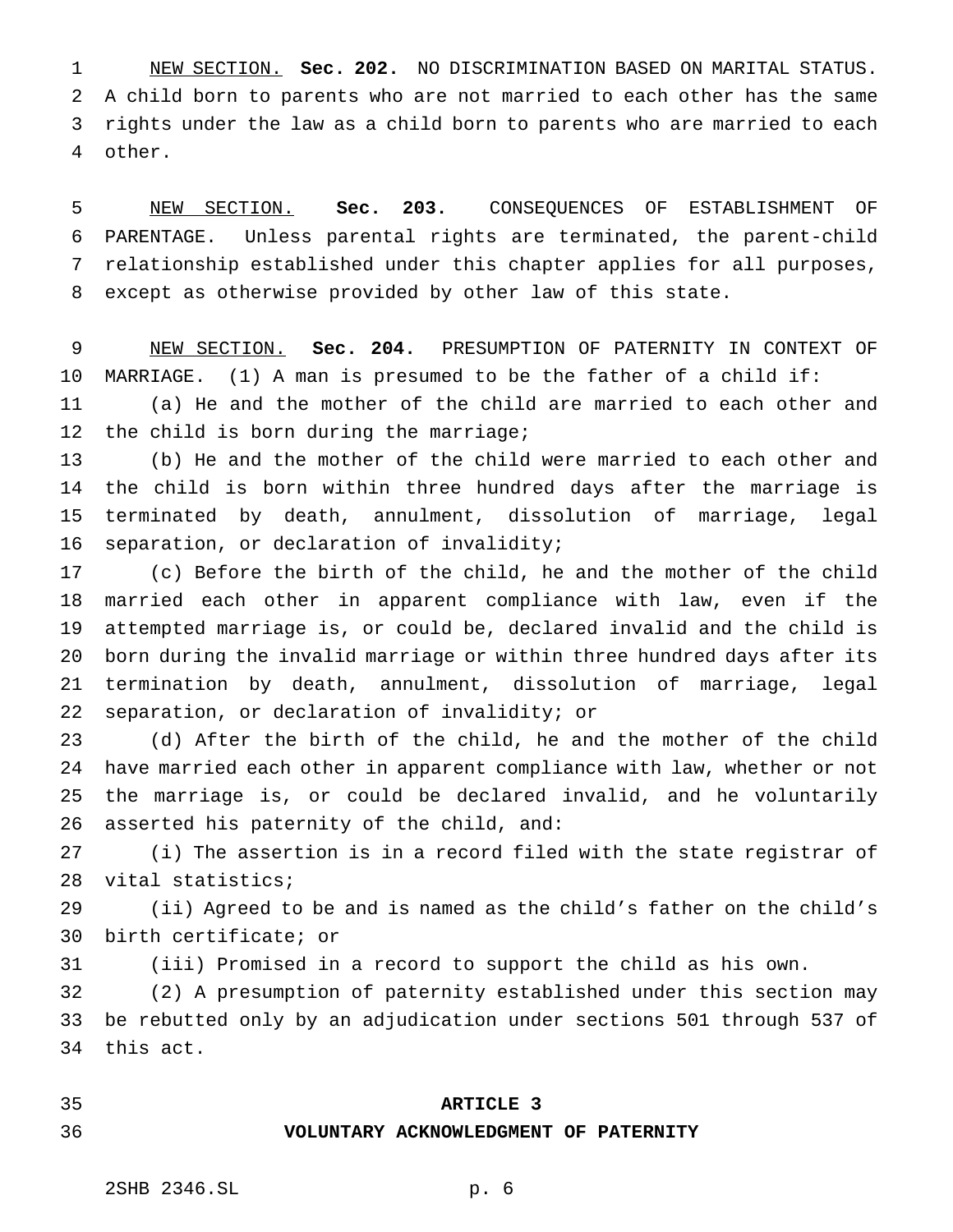NEW SECTION. **Sec. 301.** ACKNOWLEDGMENT OF PATERNITY. The mother of a child and a man claiming to be the father of the child conceived as the result of his sexual intercourse with the mother may sign an acknowledgment of paternity with intent to establish the man's paternity.

 NEW SECTION. **Sec. 302.** EXECUTION OF ACKNOWLEDGMENT OF PATERNITY. (1) An acknowledgment of paternity must:

(a) Be in a record;

 (b) Be signed under penalty of perjury by the mother and by the man seeking to establish his paternity;

(c) State that the child whose paternity is being acknowledged:

 (i) Does not have a presumed father, or has a presumed father whose full name is stated; and

(ii) Does not have another acknowledged or adjudicated father;

 (d) State whether there has been genetic testing and, if so, that the acknowledging man's claim of paternity is consistent with the 17 results of the testing; and

 (e) State that the signatories understand that the acknowledgment is the equivalent of a judicial adjudication of paternity of the child and that a challenge to the acknowledgment is permitted only under limited circumstances and is barred after two years.

(2) An acknowledgment of paternity is void if it:

 (a) States that another man is a presumed father, unless a denial of paternity signed by the presumed father is filed with the state registrar of vital statistics;

 (b) States that another man is an acknowledged or adjudicated father; or

 (c) Falsely denies the existence of a presumed, acknowledged, or adjudicated father of the child.

(3) A presumed father may sign an acknowledgment of paternity.

 NEW SECTION. **Sec. 303.** DENIAL OF PATERNITY. A presumed father of a child may sign a denial of his paternity. The denial is valid only if:

 (1) An acknowledgment of paternity signed by another man is filed under section 305 of this act;

 (2) The denial is in a record, and signed under penalty of perjury; and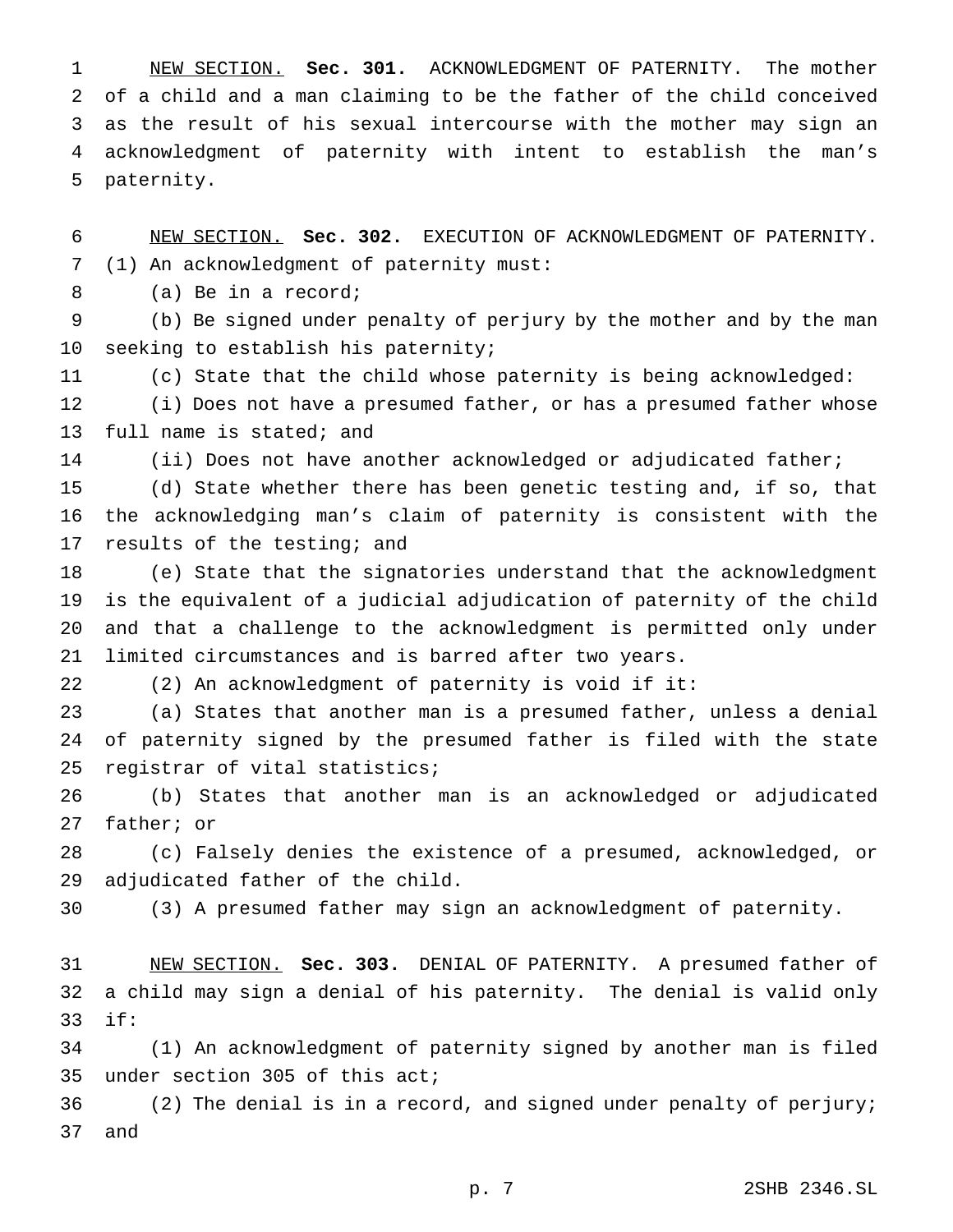(3) The presumed father has not previously:

 (a) Acknowledged his paternity, unless the previous acknowledgment has been rescinded under section 307 of this act or successfully challenged under section 308 of this act; or

(b) Been adjudicated to be the father of the child.

 NEW SECTION. **Sec. 304.** RULES FOR ACKNOWLEDGMENT AND DENIAL OF PATERNITY. (1) An acknowledgment of paternity and a denial of paternity may be contained in a single document or may be signed in counterparts, and may be filed separately or simultaneously.

 (2) An acknowledgment of paternity or a denial of paternity may be signed before the birth of the child.

 (3) An acknowledgment and denial of paternity, if any, take effect on the birth of the child or the filing of the document with the state registrar of vital statistics, whichever occurs later.

 (4) An acknowledgment or denial of paternity signed by a minor is valid if otherwise in compliance with this chapter.

 NEW SECTION. **Sec. 305.** EFFECT OF ACKNOWLEDGMENT OR DENIAL OF PATERNITY. (1) Except as otherwise provided in sections 307 and 308 of this act, a valid acknowledgment of paternity filed with the state registrar of vital statistics is equivalent to an adjudication of paternity of a child and confers upon the acknowledged father all the rights and duties of a parent.

 (2) Except as otherwise provided in sections 307 and 308 of this act, a valid denial of paternity filed with the state registrar of vital statistics in conjunction with a valid acknowledgment of paternity is equivalent to an adjudication of the nonpaternity of the presumed father and discharges the presumed father from all of the rights and duties of a parent.

 NEW SECTION. **Sec. 306.** FILING FEE. The state registrar of vital statistics may charge a fee for filing an acknowledgment or denial of paternity.

 NEW SECTION. **Sec. 307.** PROCEEDING FOR RESCISSION. A signatory may rescind an acknowledgment or denial of paternity by commencing a court proceeding to rescind before the earlier of: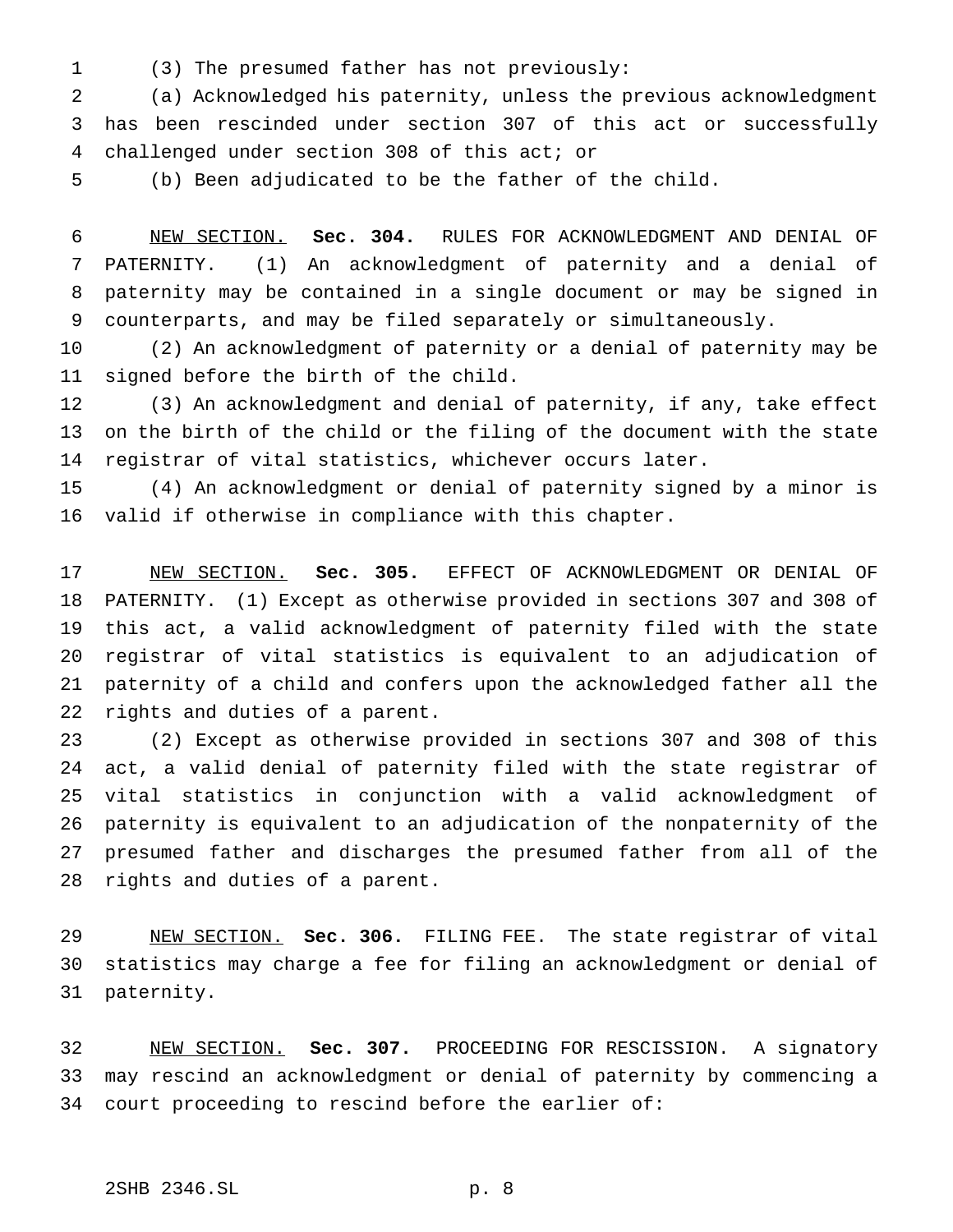(1) Sixty days after the effective date of the filing of the acknowledgment or denial, as provided in section 304 of this act; or (2) The date of the first hearing in a proceeding to which the signatory is a party before a court to adjudicate an issue relating to the child, including a proceeding that establishes support.

 NEW SECTION. **Sec. 308.** CHALLENGE AFTER EXPIRATION OF TIME FOR RESCISSION. (1) After the period for rescission under section 307 of this act has elapsed, a signatory of an acknowledgment or denial of paternity may commence a proceeding to challenge the acknowledgment or denial only:

 (a) On the basis of fraud, duress, or material mistake of fact; and (b) Within two years after the acknowledgment or denial is filed with the state registrar of vital statistics.

 (2) A party challenging an acknowledgment or denial of paternity has the burden of proof.

 NEW SECTION. **Sec. 309.** PROCEDURE FOR RESCISSION OR CHALLENGE. (1) Every signatory to an acknowledgment or denial of paternity must be made a party to a proceeding to rescind or challenge the acknowledgment or denial.

 (2) For the purpose of rescission of, or challenge to, an acknowledgment or denial of paternity, a signatory submits to personal jurisdiction of this state by signing the acknowledgment or denial, effective upon the filing of the document with the state registrar of vital statistics.

 (3) Except for good cause shown, during the pendency of a proceeding to rescind or challenge an acknowledgment or denial of paternity, the court may not suspend the legal responsibilities of a signatory arising from an acknowledgment, including the duty to pay child support.

 (4) A proceeding to rescind or to challenge an acknowledgment or denial of paternity must be conducted in the same manner as a proceeding to adjudicate parentage under sections 501 through 537 of this act.

 (5) At the conclusion of a proceeding to rescind or challenge an acknowledgment or denial of paternity, the court shall order the state registrar of vital statistics to amend the birth record of the child, if appropriate.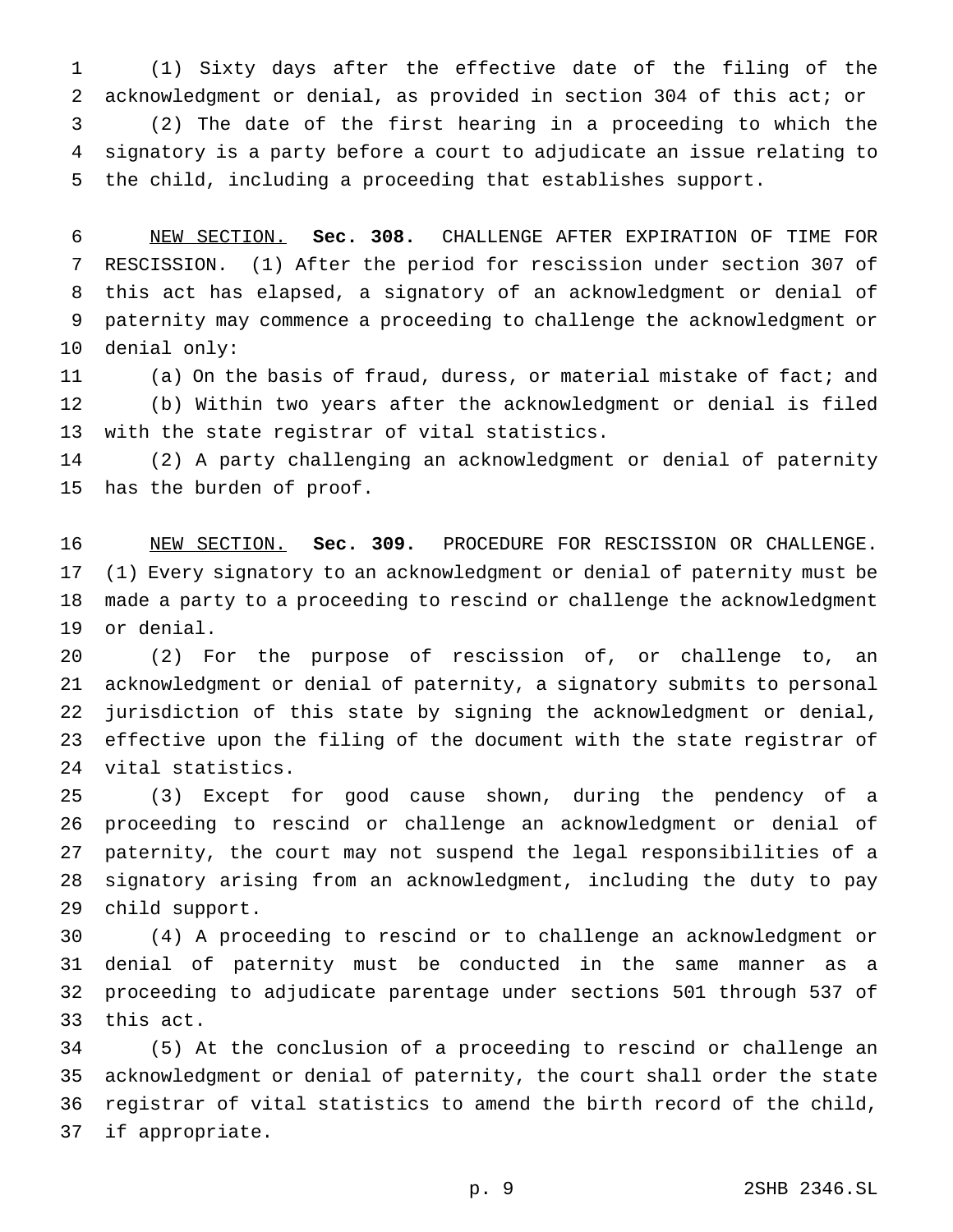NEW SECTION. **Sec. 310.** RATIFICATION BARRED. A court or administrative agency conducting a judicial or administrative proceeding is not required or permitted to ratify an unchallenged acknowledgment of paternity.

 NEW SECTION. **Sec. 311.** FULL FAITH AND CREDIT. A court of this state shall give full faith and credit to an acknowledgment or denial of paternity effective in another state if the acknowledgment or denial has been signed and is otherwise in compliance with the law of the other state.

 NEW SECTION. **Sec. 312.** FORMS FOR ACKNOWLEDGMENT AND DENIAL OF PATERNITY. (1) To facilitate compliance with sections 301 through 311 of this act, the state registrar of vital statistics shall prescribe forms for the acknowledgment and the denial of paternity. The acknowledgment of paternity shall state, in prominent lettering, that signing the acknowledgment of paternity is equivalent to an adjudication of paternity and confers upon the acknowledged father all the rights and duties of a parent, such as the payment of child support, if the acknowledgment is not challenged or rescinded as prescribed under sections 303 through 309 of this act. The form shall include copies of the provisions in sections 303 through 309 of this act.

 (2) A valid acknowledgment or denial of paternity is not affected by a later modification of the prescribed form.

 NEW SECTION. **Sec. 313.** RELEASE OF INFORMATION. The state registrar of vital statistics may release information relating to the acknowledgment or denial of paternity, not expressly sealed under a court order, to: (1) A signatory of the acknowledgment or denial or 28 their attorneys of record; (2) the courts of this or any other state; (3) the agencies of this or any other state operating a child support program under Title IV-D of the social security act; or (4) the agencies of this or any other state involved in a dependency determination for a child named in the acknowledgment or denial of paternity.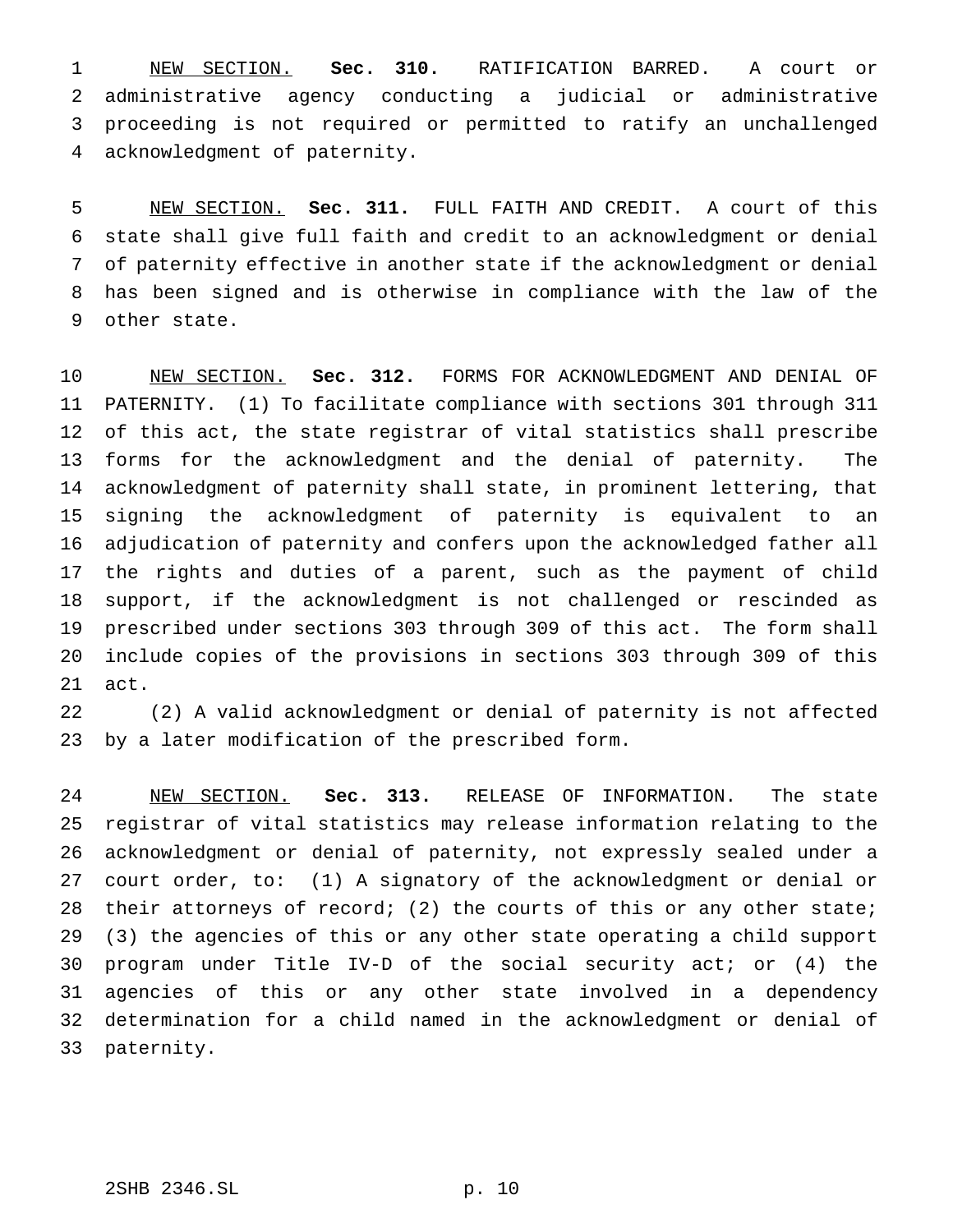NEW SECTION. **Sec. 314.** ADOPTION OF RULES. The state registrar of vital statistics may adopt rules to implement sections 301 through 316 of this act.

 NEW SECTION. **Sec. 315.** (1) Sections 301 through 316 of this act apply to all acknowledgments of paternity executed on or after July 1, 1997.

 (2) A man who executed an acknowledgment of paternity before July 1, 1997, is rebuttably identified as the father of the child named therein. Any dispute of the parentage, custody, visitation, or support of the child named therein shall be determined in a proceeding to adjudicate the child's parentage commenced under sections 501 through 537 of this act.

 NEW SECTION. **Sec. 316.** (1) After the period for rescission of an acknowledgment of paternity provided in section 307 of this act has passed, a parent executing an acknowledgment of paternity of the child named therein may commence a judicial proceeding for:

 (a) Making residential provisions or a parenting plan with regard to the minor child on the same basis as provided in chapter 26.09 RCW; or

 (b) Establishing a child support obligation under chapter 26.19 RCW and maintaining health insurance coverage under RCW 26.09.105.

 (2) Pursuant to RCW 26.09.010(3), a proceeding authorized by this section shall be entitled "In re the parenting and support of...."

 (3) Before the period for a challenge to the acknowledgment or denial of paternity has elapsed under section 308 of this act, the petitioner must specifically allege under penalty of perjury, to the best of the petitioner's knowledge, that: (a) No man other than the man who executed the acknowledgment of paternity is the father of the child; (b) there is not currently pending a proceeding to adjudicate the parentage of the child or that another man is adjudicated the child's father; and (c) the petitioner has provided notice of the proceeding to any other men who have claimed parentage of the child. Should the respondent or any other person appearing in the action deny the allegations, a permanent parenting plan or residential schedule may not be entered for the child without the matter being converted to a proceeding to challenge the acknowledgment of paternity under sections 308 and 309 of this act. A copy of the acknowledgment of paternity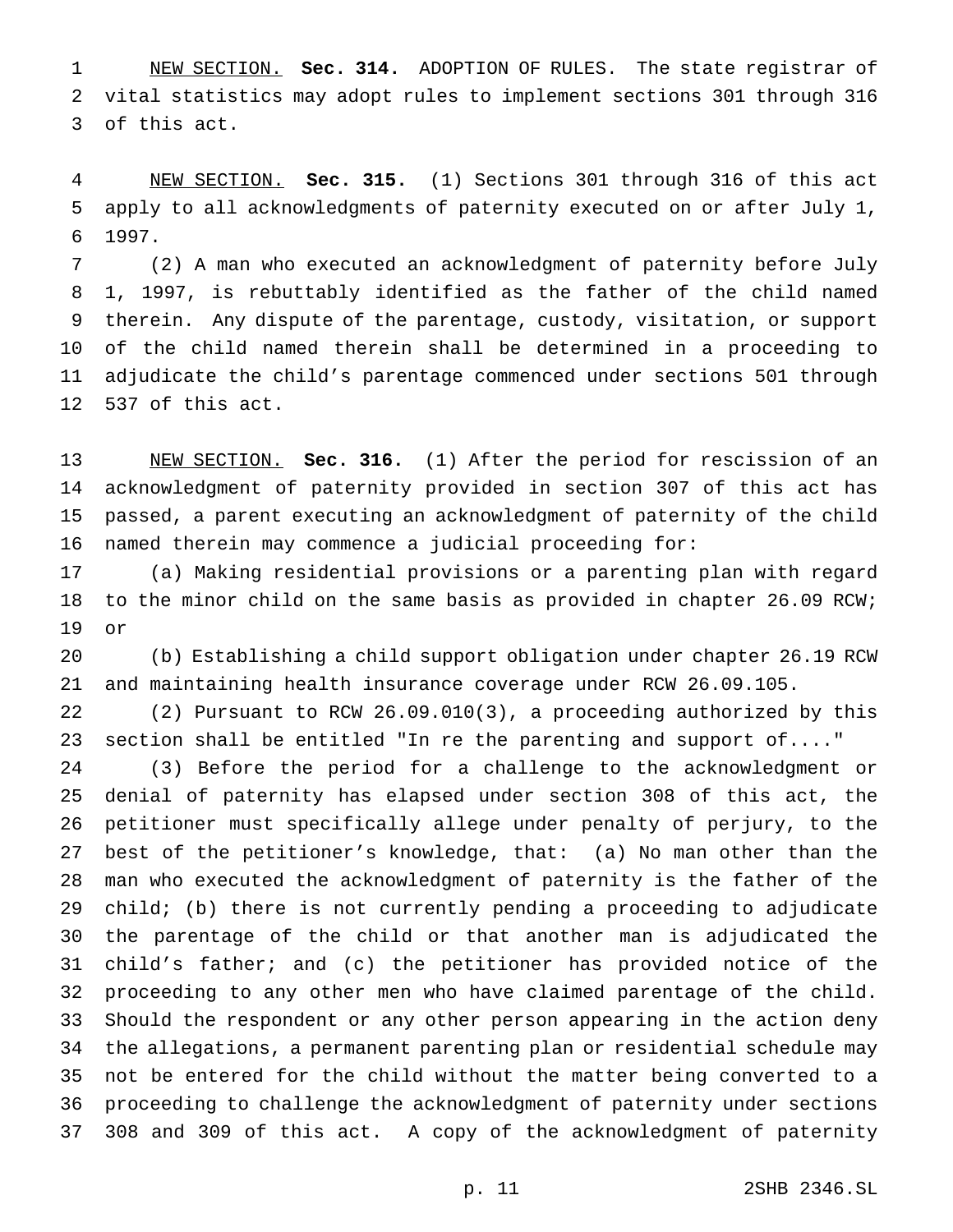must be filed with the petition or response. The court may convert the matter to a proceeding to challenge the acknowledgment on its own motion.

## **ARTICLE 4 GENETIC TESTING**

# NEW SECTION. **Sec. 401.** SCOPE. Sections 402 through 411 of this act govern genetic testing of an individual only to determine parentage, whether the individual:

(1) Voluntarily submits to testing; or

 (2) Is tested pursuant to an order of the court or a support enforcement agency.

 NEW SECTION. **Sec. 402.** ORDER FOR TESTING. (1) Except as otherwise provided in this section and sections 403 through 537 of this act, the court shall order the child and other designated individuals to submit to genetic testing if the request for testing is supported by the sworn statement of a party to the proceeding:

 (a) Alleging paternity and stating facts establishing a reasonable probability of the requisite sexual contact between the individuals; or (b) Denying paternity and stating facts establishing a possibility that sexual contact between the individuals, if any, did not result in the conception of the child.

 (2) A support enforcement agency may order genetic testing only if there is no presumed, acknowledged, or adjudicated father.

 (3) If a request for genetic testing of a child is made before birth, the court or support enforcement agency may not order in utero testing.

 (4) If two or more men are subject to court-ordered genetic testing, the testing may be ordered concurrently or sequentially.

 NEW SECTION. **Sec. 403.** REQUIREMENTS FOR GENETIC TESTING. (1) Genetic testing must be of a type reasonably relied upon by experts in the field of genetic testing and performed in a testing laboratory accredited by:

 (a) The American association of blood banks, or a successor to its functions;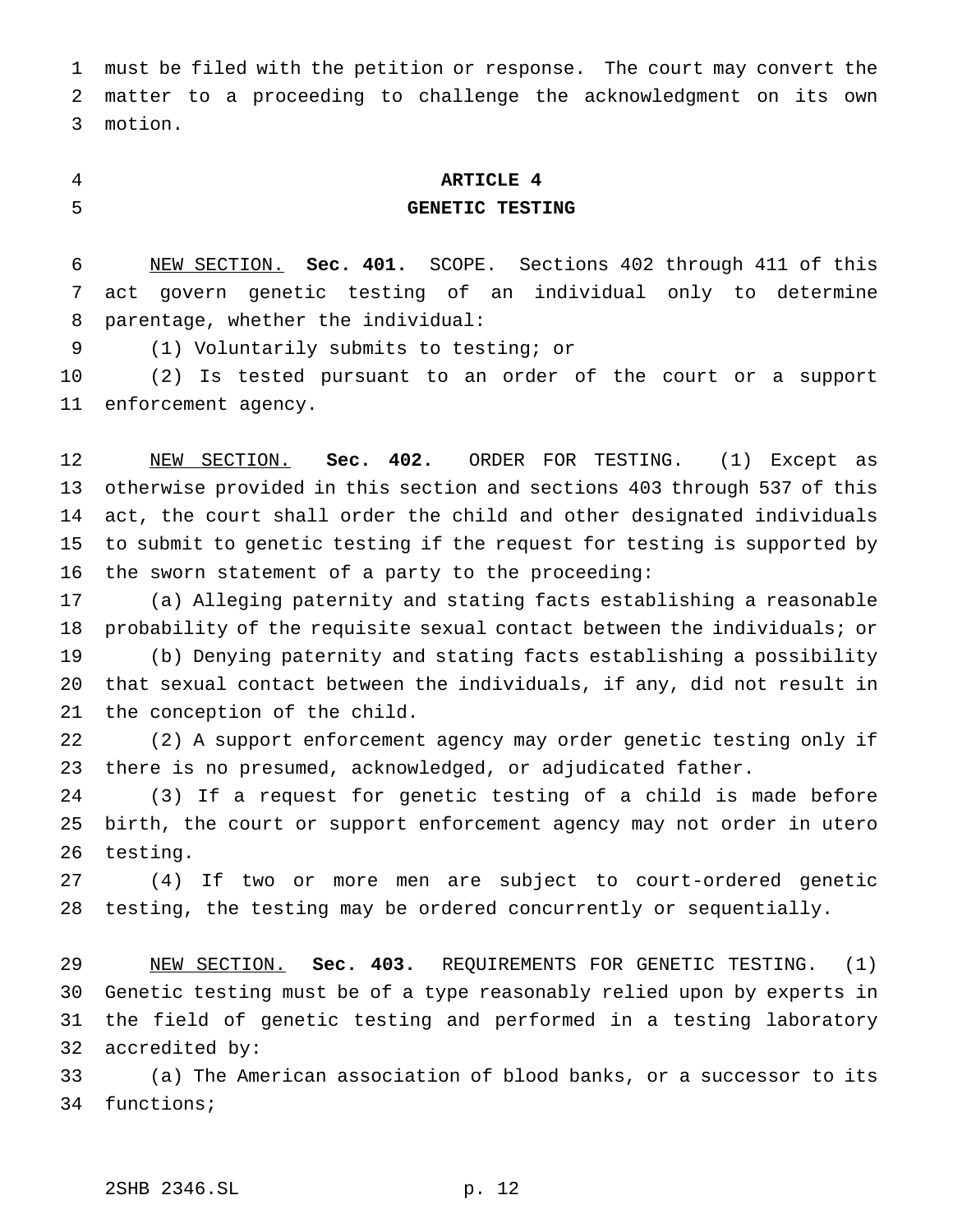(b) The American society for histocompatibility and immunogenetics, or a successor to its functions; or

 (c) An accrediting body designated by the United States secretary of health and human services.

 (2) A specimen used in genetic testing may consist of one or more samples or a combination of samples of blood, buccal cells, bone, hair, or other body tissue or fluid. The specimen used in the testing need not be of the same kind for each individual undergoing genetic testing.

 (3) Based on the ethnic or racial group of an individual, the testing laboratory shall determine the data bases from which to select frequencies for use in the calculations. If there is disagreement as to the testing laboratory's choice, the following rules apply:

 (a) The individual objecting may require the testing laboratory, within thirty days after receipt of the report of the test, to recalculate the probability of paternity using an ethnic or racial group different from that used by the laboratory.

 (b) The individual objecting to the testing laboratory's initial choice shall:

 (i) If the frequencies are not available to the testing laboratory for the ethnic or racial group requested, provide the requested frequencies compiled in a manner recognized by accrediting bodies; or (ii) Engage another testing laboratory to perform the calculations. (c) The testing laboratory may use its own statistical estimate if there is a question regarding which ethnic or racial group is appropriate. If available, the testing laboratory shall calculate the frequencies using statistics for any other ethnic or racial group requested.

 (4) If, after recalculation using a different ethnic or racial group, genetic testing does not rebuttably identify a man as the father of a child under section 405 of this act, an individual who has been tested may be required to submit to additional genetic testing.

 NEW SECTION. **Sec. 404.** REPORT OF GENETIC TESTING. (1) The report of genetic testing must be in a record and signed under penalty of perjury by a designee of the testing laboratory. A report made under the requirements of this section is self-authenticating.

 (2) Documentation from the testing laboratory of the following information is sufficient to establish a reliable chain of custody that

p. 13 2SHB 2346.SL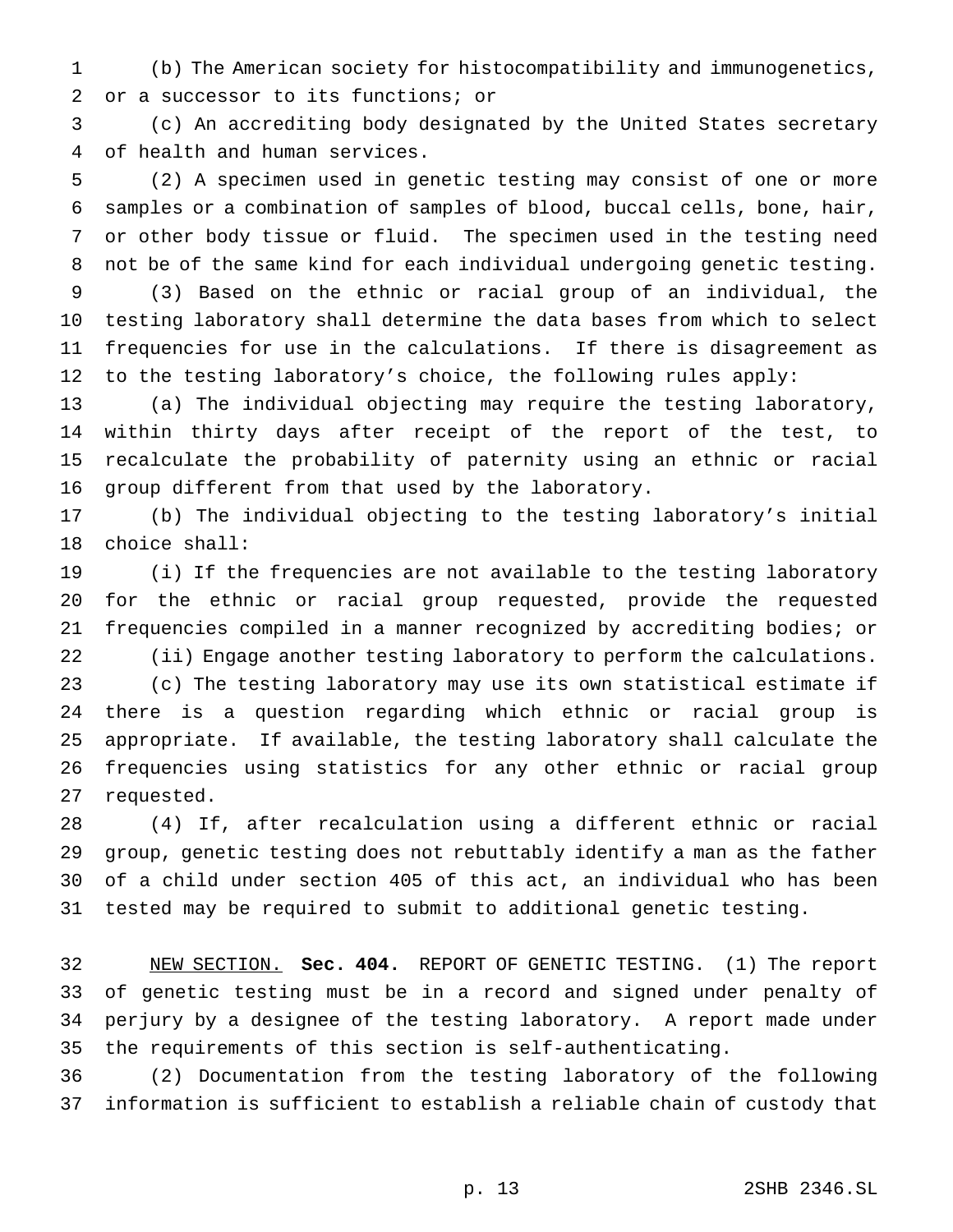allows the results of genetic testing to be admissible without testimony:

 (a) The names and photographs of the individuals whose specimens have been taken;

(b) The names of the individuals who collected the specimens;

(c) The places and dates the specimens were collected;

 (d) The names of the individuals who received the specimens in the testing laboratory; and

(e) The dates the specimens were received.

 NEW SECTION. **Sec. 405.** GENETIC TESTING RESULTS--REBUTTAL. (1) Under this chapter, a man is rebuttably identified as the father of a child if the genetic testing complies with this section and sections 401 through 404 and 406 through 411 of this act and the results disclose that:

 (a) The man has at least a ninety-nine percent probability of paternity, using a prior probability of 0.50, as calculated by using the combined paternity index obtained in the testing; and

(b) A combined paternity index of at least one hundred to one.

 (2) A man identified under subsection (1) of this section as the father of the child may rebut the genetic testing results only by other genetic testing satisfying the requirements of this section and sections 401 through 404 and 406 through 411 of this act which:

- (a) Excludes the man as a genetic father of the child; or
- 

(b) Identifies another man as the father of the child.

 (3) Except as otherwise provided in section 410 of this act, if more than one man is identified by genetic testing as the possible father of the child, the court shall order them to submit to further genetic testing to identify the genetic father.

 NEW SECTION. **Sec. 406.** COSTS OF GENETIC TESTING. (1) Subject to assessment of costs under sections 501 through 537 of this act, the cost of initial genetic testing must be advanced:

 (a) By a support enforcement agency in a proceeding in which the support enforcement agency is providing services;

- (b) By the individual who made the request;
- (c) As agreed by the parties; or
- (d) As ordered by the court.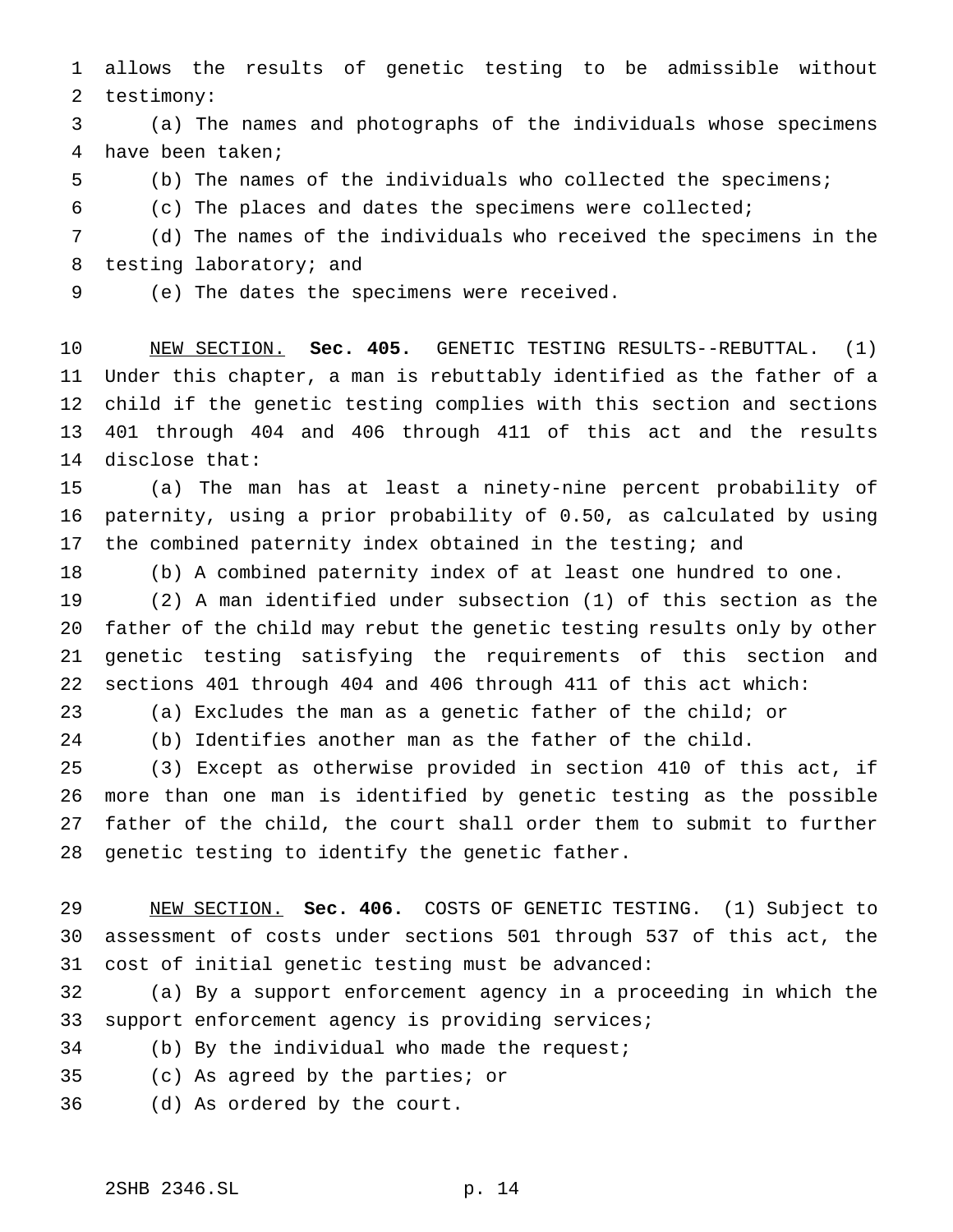(2) In cases in which the cost is advanced by the support enforcement agency, the agency may seek reimbursement from a man who is rebuttably identified as the father.

 NEW SECTION. **Sec. 407.** ADDITIONAL GENETIC TESTING. The court or the support enforcement agency shall order additional genetic testing upon the request of a party who contests the result of the original testing. If the previous genetic testing identified a man as the father of the child under section 405 of this act, the court or agency may not order additional testing unless the party provides advance payment for the testing.

 NEW SECTION. **Sec. 408.** GENETIC TESTING WHEN SPECIMEN NOT AVAILABLE. (1) If a genetic testing specimen is not available from a man who may be the father of a child, for good cause and under circumstances the court considers to be just, a court may order the following individuals to submit specimens for genetic testing:

(a) The parents of the man;

(b) Brothers and sisters of the man;

(c) Other children of the man and their mothers; and

 (d) Other relatives of the man necessary to complete genetic testing.

 (2) If a specimen from the mother of a child is not available for genetic testing, the court may order genetic testing to proceed without a specimen from the mother.

 (3) Issuance of an order under this section requires a finding that a need for genetic testing outweighs the legitimate interests of the individual sought to be tested.

 NEW SECTION. **Sec. 409.** DECEASED INDIVIDUAL. For good cause shown, the court may order genetic testing of a deceased individual.

 NEW SECTION. **Sec. 410.** IDENTICAL BROTHERS. (1) The court may order genetic testing of a brother of a man identified as the father of a child if the man is commonly believed to have an identical brother and evidence suggests that the brother may be the genetic father of the child.

 (2) If genetic testing excludes none of the brothers as the genetic father, and each brother satisfies the requirements as the identified

p. 15 2SHB 2346.SL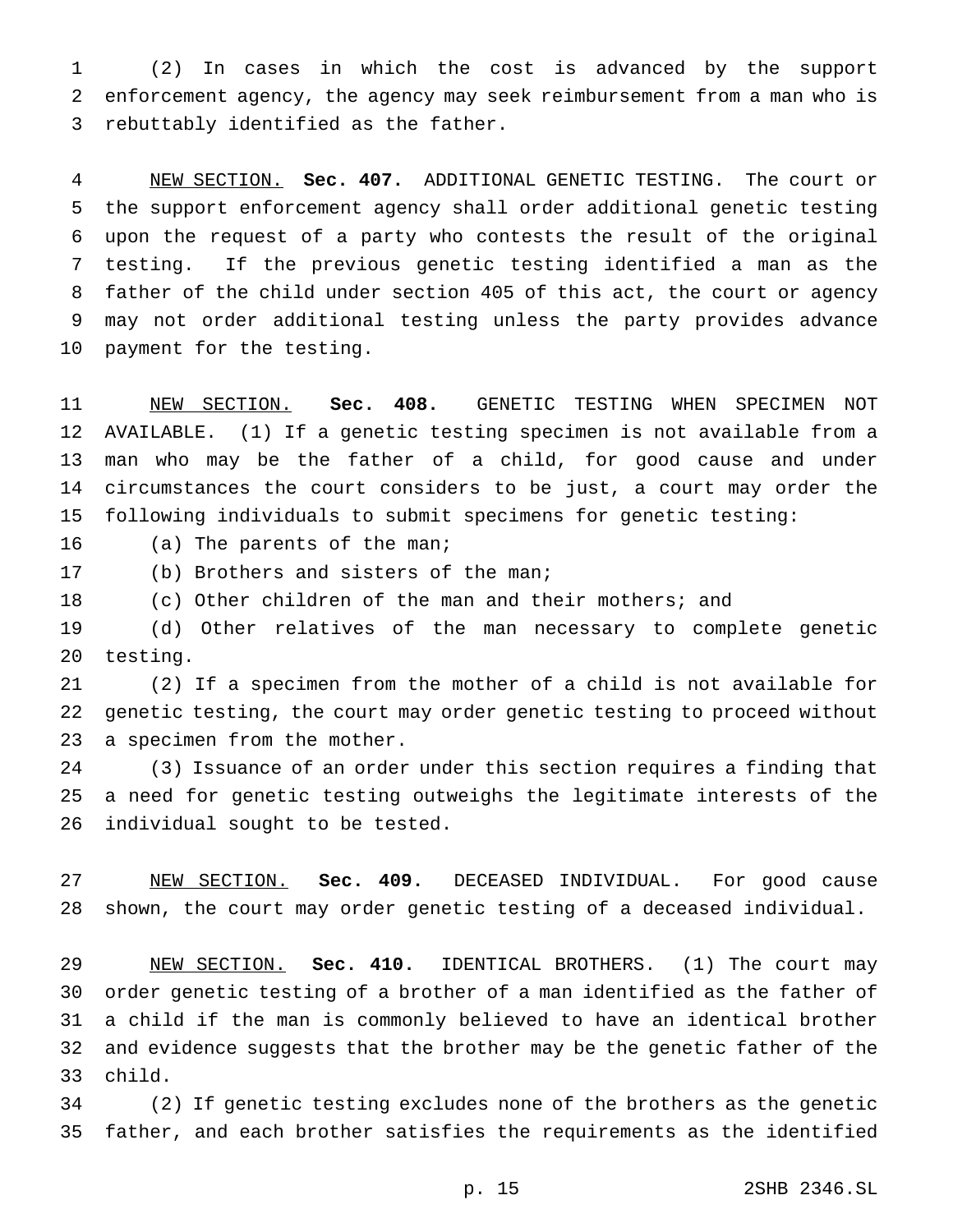father of the child under section 405 of this act without consideration of another identical brother being identified as the father of the child, the court may rely on nongenetic evidence to adjudicate which brother is the father of the child.

 NEW SECTION. **Sec. 411.** CONFIDENTIALITY OF GENETIC TESTING. (1) Release of the report of genetic testing for parentage is controlled by chapter 70.02 RCW.

 (2) An individual commits a gross misdemeanor punishable under RCW 9.92.020 if the individual intentionally releases an identifiable specimen of another individual for any purpose other than that relevant to the proceeding regarding parentage without a court order or the written permission of the individual who furnished the specimen.

**ARTICLE 5**

## **PROCEEDING TO ADJUDICATE PARENTAGE**

#### **PART 1**

#### **NATURE OF PROCEEDING**

 NEW SECTION. **Sec. 501.** PROCEEDING AUTHORIZED. A civil proceeding may be maintained to adjudicate the parentage of a child. The proceeding is governed by the rules of civil procedure.

 NEW SECTION. **Sec. 502.** STANDING TO MAINTAIN PROCEEDING. Subject to sections 301 through 316, 507, and 509 of this act, a proceeding to adjudicate parentage may be maintained by:

(1) The child;

(2) The mother of the child;

(3) A man whose paternity of the child is to be adjudicated;

(4) The division of child support;

(5) An authorized adoption agency or licensed child-placing agency;

 (6) A representative authorized by law to act for an individual who would otherwise be entitled to maintain a proceeding but who is deceased, incapacitated, or a minor; or

 (7) An intended parent under a surrogate parentage contract, as provided in RCW 26.26.210 through 26.26.260.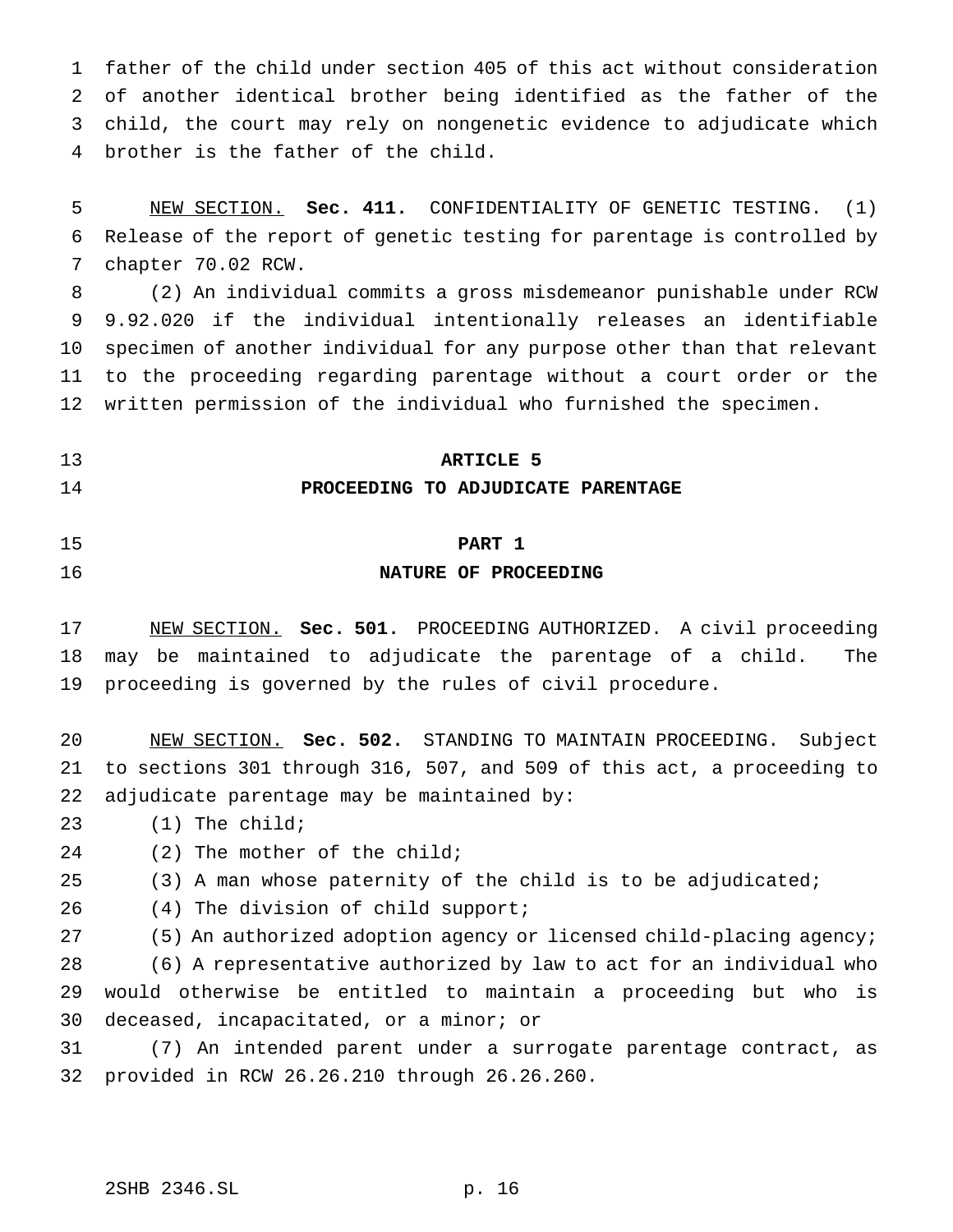NEW SECTION. **Sec. 503.** PARTIES TO PROCEEDING. The following individuals must be joined as parties in a proceeding to adjudicate parentage:

(1) The mother of the child;

 (2) A man whose paternity of the child is to be adjudicated; and (3) An intended parent under a surrogate parentage contract, as provided in RCW 26.26.210 through 26.26.260.

 NEW SECTION. **Sec. 504.** PERSONAL JURISDICTION. (1) An individual may not be adjudicated to be a parent unless the court has personal jurisdiction over the individual.

 (2) A court of this state having jurisdiction to adjudicate parentage may exercise personal jurisdiction over a nonresident individual, or the guardian or conservator of the individual, if the conditions prescribed in RCW 26.21.075 are fulfilled.

 (3) Lack of jurisdiction over one individual does not preclude the court from making an adjudication of parentage binding on another individual over whom the court has personal jurisdiction.

 NEW SECTION. **Sec. 505.** VENUE. Venue for a proceeding to adjudicate parentage is in the county of this state in which:

(1) The child resides or is found;

 (2) The respondent resides or is found if the child does not reside in this state; or

 (3) A proceeding for probate of the presumed or alleged father's estate has been commenced.

 NEW SECTION. **Sec. 506.** NO LIMITATION: CHILD HAVING NO PRESUMED, ACKNOWLEDGED, OR ADJUDICATED FATHER. A proceeding to adjudicate the parentage of a child having no presumed, acknowledged, or adjudicated father may be commenced at any time during the life of the child, even after:

(1) The child becomes an adult; or

 (2) An earlier proceeding to adjudicate paternity has been dismissed based on the application of a statute of limitation then in effect.

 NEW SECTION. **Sec. 507.** LIMITATION: CHILD HAVING PRESUMED FATHER. (1) Except as otherwise provided in subsection (2) of this section, a

p. 17 2SHB 2346.SL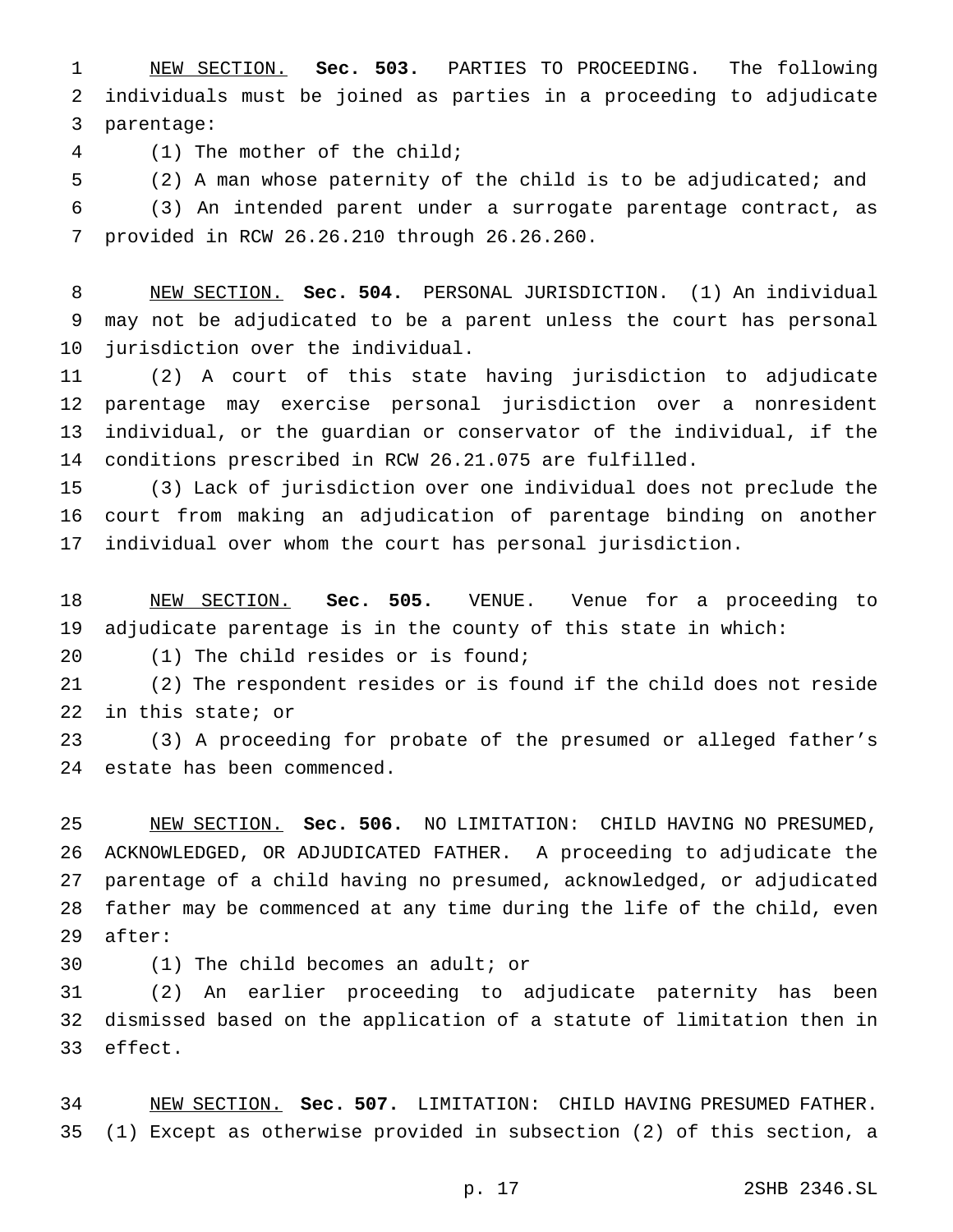proceeding brought by a presumed father, the mother, or another individual to adjudicate the parentage of a child having a presumed father must be commenced not later than two years after the birth of the child.

 (2) A proceeding seeking to disprove the father-child relationship between a child and the child's presumed father may be maintained at any time if the court determines that:

 (a) The presumed father and the mother of the child neither cohabited nor engaged in sexual intercourse with each other during the probable time of conception; and

(b) The presumed father never openly treated the child as his own.

 NEW SECTION. **Sec. 508.** AUTHORITY TO DENY GENETIC TESTING. (1) In a proceeding to adjudicate parentage under circumstances described in section 507 of this act, a court may deny genetic testing of the mother, the child, and the presumed father if the court determines that:

 (a) The conduct of the mother or the presumed father estops that 18 party from denying parentage; and

 (b) It would be inequitable to disprove the father-child relationship between the child and the presumed father.

 (2) In determining whether to deny genetic testing under this section, the court shall consider the best interest of the child, including the following factors:

 (a) The length of time between the proceeding to adjudicate parentage and the time that the presumed father was placed on notice 26 that he might not be the genetic father;

 (b) The length of time during which the presumed father has assumed the role of father of the child;

 (c) The facts surrounding the presumed father's discovery of his possible nonpaternity;

(d) The nature of the father-child relationship;

(e) The age of the child;

 (f) The harm to the child which may result if presumed paternity is successfully disproved;

(g) The relationship of the child to any alleged father;

 (h) The extent to which the passage of time reduces the chances of establishing the paternity of another man and a child support obligation in favor of the child; and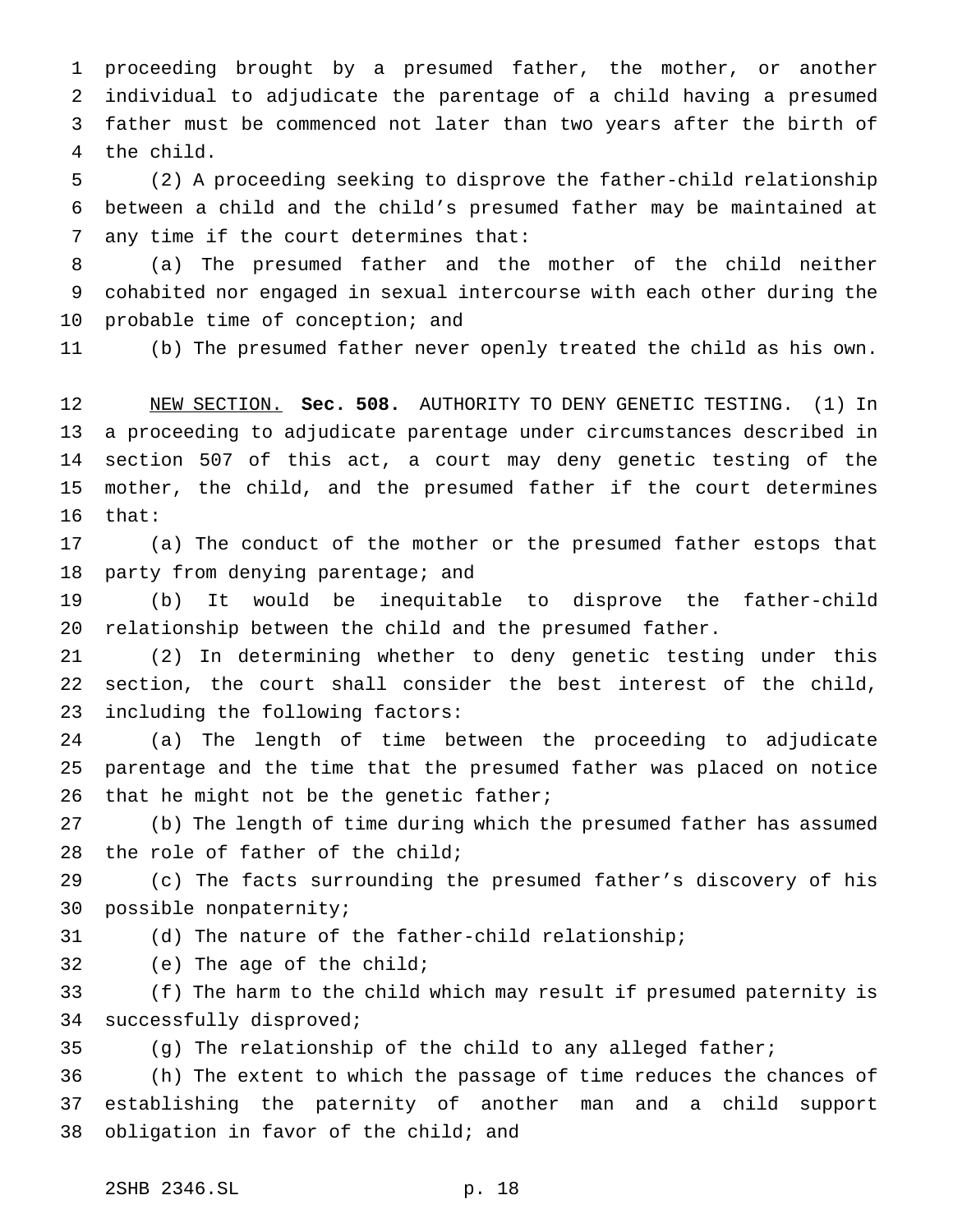(i) Other factors that may affect the equities arising from the disruption of the father-child relationship between the child and the presumed father or the chance of other harm to the child.

 (3) In a proceeding involving the application of this section, the child must be represented by a guardian ad litem.

 (4) A denial of genetic testing must be based on clear and convincing evidence.

 (5) If the court denies genetic testing, it shall issue an order adjudicating the presumed father to be the father of the child.

 NEW SECTION. **Sec. 509.** LIMITATION: CHILD HAVING ACKNOWLEDGED OR ADJUDICATED FATHER. (1) If a child has an acknowledged father, a signatory to the acknowledgment or denial of paternity must commence any proceeding seeking to rescind or challenge the paternity of that child only within the time allowed under section 307 or 308 of this act.

 (2) If a child has an acknowledged father or an adjudicated father, an individual, other than the child, who is neither a signatory to the acknowledgment nor a party to the adjudication and who seeks an adjudication of paternity of the child must commence a proceeding not later than two years after the effective date of the acknowledgment or adjudication.

 NEW SECTION. **Sec. 510.** JOINDER OF PROCEEDINGS. (1) Except as provided in subsection (2) of this section, a proceeding to adjudicate parentage may be joined with a proceeding for: Adoption or termination of parental rights under chapter 26.33 RCW; determination of a parenting plan, child support, annulment, dissolution of marriage, or legal separation under chapter 26.09 or 26.19 RCW; or probate or administration of an estate under chapter 11.48 or 11.54 RCW, or other appropriate proceeding.

 (2) A respondent may not join the proceedings described in subsection (1) of this section with a proceeding to adjudicate parentage brought under chapter 26.21 RCW.

 NEW SECTION. **Sec. 511.** PROCEEDING BEFORE BIRTH. Although a proceeding to determine parentage may be commenced before the birth of the child, the proceeding may not be concluded until after the birth of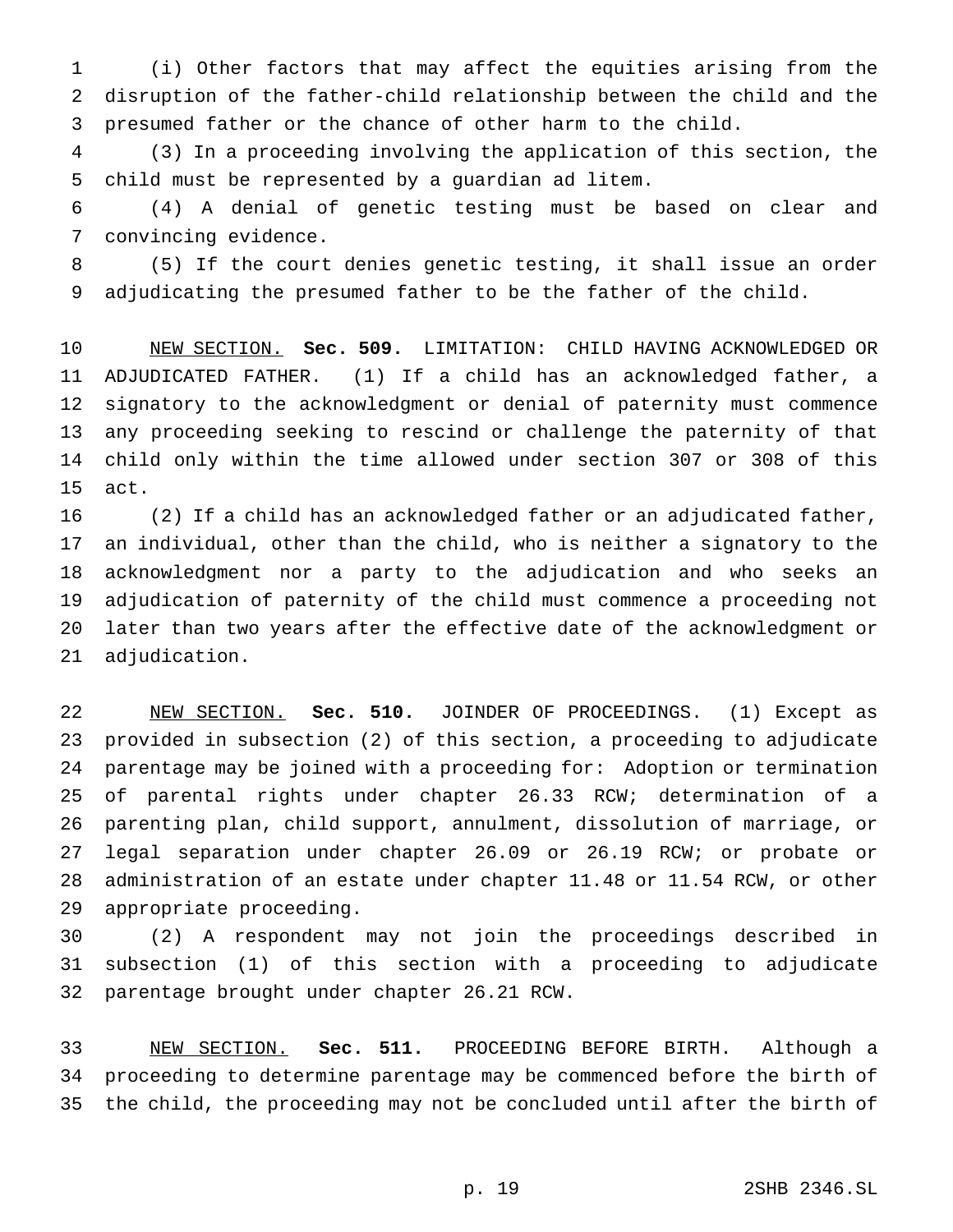the child. The following actions may be taken before the birth of the child:

- (1) Service of process;
- (2) Discovery;

 (3) Except as prohibited by section 402 of this act, collection of specimens for genetic testing; and

(4) Temporary orders authorized under section 524 of this act.

 NEW SECTION. **Sec. 512.** CHILD AS PARTY--REPRESENTATION. (1) A minor child is a permissible party, but is not a necessary party to a proceeding under sections 501 through 537 of this act.

 (2) If the child is a party, or if the court finds that the interests of a minor child or incapacitated child are not adequately represented, the court shall appoint a guardian ad litem to represent the child, subject to RCW 74.20.310 neither the child's mother or father may represent the child as guardian or otherwise.

#### **PART 2**

### **SPECIAL RULES FOR PROCEEDING TO ADJUDICATE PARENTAGE**

 NEW SECTION. **Sec. 521.** ADMISSIBILITY OF RESULTS OF GENETIC TESTING--EXPENSES. (1) Except as otherwise provided in subsection (3) of this section, a record of a genetic testing expert is admissible as evidence of the truth of the facts asserted in the report unless a party objects to its admission within fourteen days after its receipt by the objecting party and cites specific grounds for exclusion. The admissibility of the report is not affected by whether the testing was performed:

 (a) Voluntarily or under an order of the court or a support enforcement agency; or

(b) Before or after the commencement of the proceeding.

 (2) A party objecting to the results of genetic testing may call one or more genetic testing experts to testify in person or by telephone, videoconference, deposition, or another method approved by the court. Unless otherwise ordered by the court, the party offering the testimony bears the expense for the expert testifying.

 (3) If a child has a presumed, acknowledged, or adjudicated father, the results of genetic testing are inadmissible to adjudicate parentage unless performed: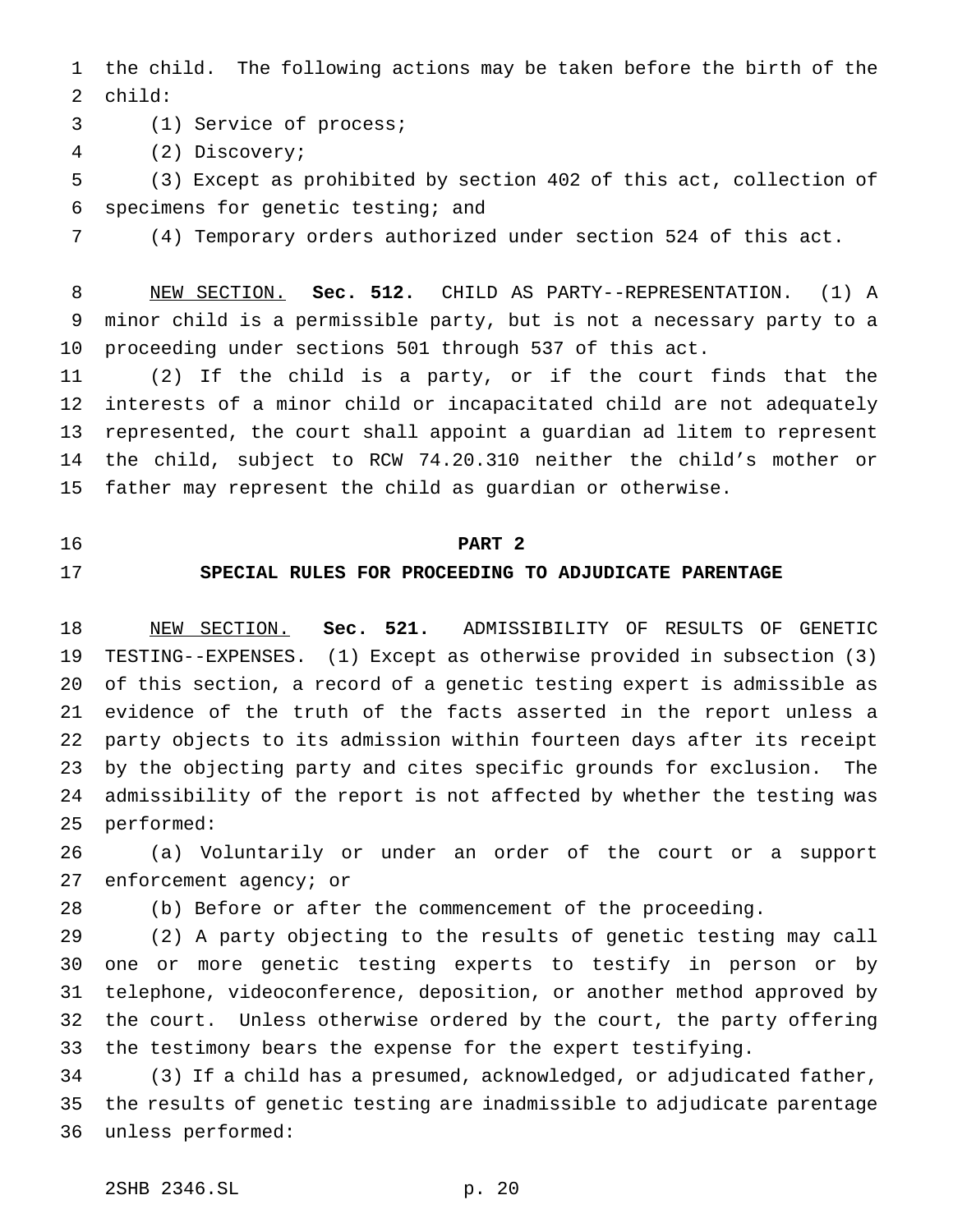(a) With the consent of both the mother and the presumed, acknowledged, or adjudicated father; or

(b) Under an order of the court under section 402 of this act.

 (4) Copies of bills for genetic testing and for prenatal and postnatal health care for the mother and child that are furnished to the adverse party not less than ten days before the date of a hearing are admissible to establish:

8 (a) The amount of the charges billed; and

(b) That the charges were reasonable, necessary, and customary.

 NEW SECTION. **Sec. 522.** CONSEQUENCES OF DECLINING GENETIC TESTING. (1) An order for genetic testing is enforceable by contempt.

 (2) If an individual whose paternity is being determined declines to submit to genetic testing as ordered by the court, the court may on that basis adjudicate parentage contrary to the position of that individual.

 (3) Genetic testing of the mother of a child is not a condition precedent to testing the child and a man whose paternity is being determined. If the mother is unavailable or declines to submit to genetic testing, the court may order the testing of the child and every man whose paternity is being adjudicated.

 NEW SECTION. **Sec. 523.** ADMISSION OF PATERNITY AUTHORIZED. (1) A respondent in a proceeding to adjudicate parentage may admit to the paternity of a child by filing a pleading to that effect or by admitting paternity under penalty of perjury when making an appearance or during a hearing.

 (2) If the court finds that the admission of paternity was made under this section and finds that there is no reason to question the admission, the court shall issue an order adjudicating the child to be the child of the man admitting paternity.

 NEW SECTION. **Sec. 524.** TEMPORARY ORDER. This section applies to any proceeding under sections 501 through 537 of this act.

 (1) The court shall issue a temporary order for support of a child if the individual ordered to pay support:

(a) Is a presumed father of the child;

 (b) Is petitioning to have his paternity adjudicated or has admitted paternity in pleadings filed with the court;

p. 21 2SHB 2346.SL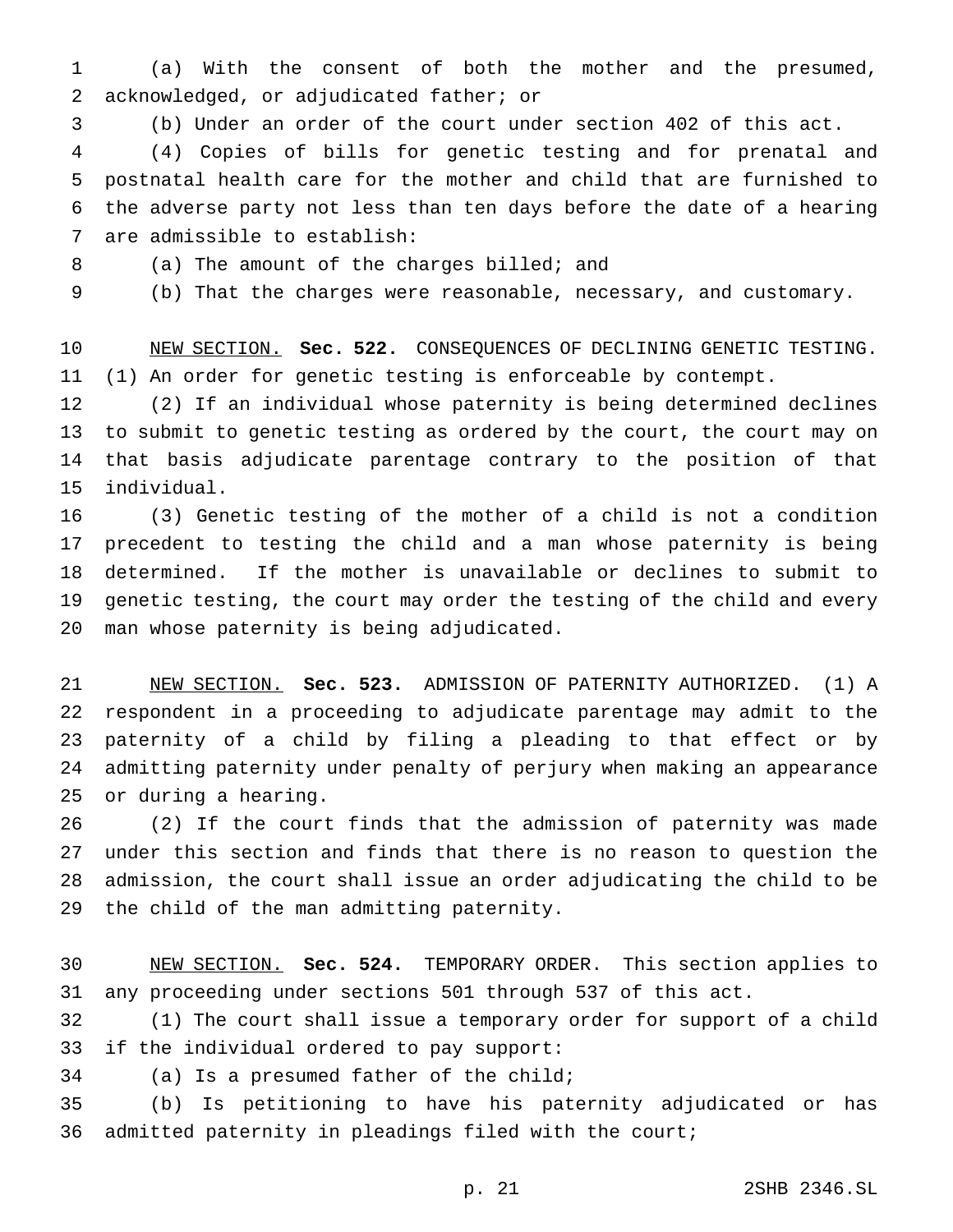(c) Is identified as the father through genetic testing under section 405 of this act;

 (d) Has declined to submit to genetic testing but is shown by clear and convincing evidence to be the father of the child; or

(e) Is the mother of the child.

 (2) A temporary order may, on the same basis as provided in chapter 26.09 RCW, make residential provisions with regard to minor children of the parties, except that a parenting plan is not required unless requested by a parent.

 (3) Any party may request the court to issue a temporary restraining order or preliminary injunction, providing relief proper in the circumstances, and restraining or enjoining any party from:

(a) Molesting or disturbing the peace of another party;

 (b) Going onto the grounds of or entering the home, workplace, or 15 school of another party or the day care or school of any child;

 (c) Knowingly coming within, or knowingly remaining within, a specified distance from a specified location; and

(d) Removing a child from the jurisdiction of the court.

 (4) Either party may request a domestic violence protection order under chapter 26.50 RCW or an antiharassment protection order under chapter 10.14 RCW on a temporary basis. The court may grant any of the relief provided in RCW 26.50.060 except relief pertaining to residential provisions for the children which provisions shall be provided for under this chapter, and any of the relief provided in RCW 10.14.080. Ex parte orders issued under this subsection shall be effective for a fixed period not to exceed fourteen days, or upon court order, not to exceed twenty-four days if necessary to ensure that all temporary motions in the case can be heard at the same time.

 (5) Restraining orders issued under this section restraining or enjoining the person from molesting or disturbing another party, or from going onto the grounds of or entering the home, workplace, or school of the other party or the day care or school of any child, or prohibiting the person from knowingly coming within, or knowingly remaining within, a specified distance of a location, shall prominently bear on the front page of the order the legend: VIOLATION OF THIS ORDER WITH ACTUAL NOTICE OF ITS TERMS IS A CRIMINAL OFFENSE UNDER CHAPTER 26.50 RCW AND WILL SUBJECT A VIOLATOR TO ARREST.

 (6) The court shall order that any temporary restraining order bearing a criminal offense legend, any domestic violence protection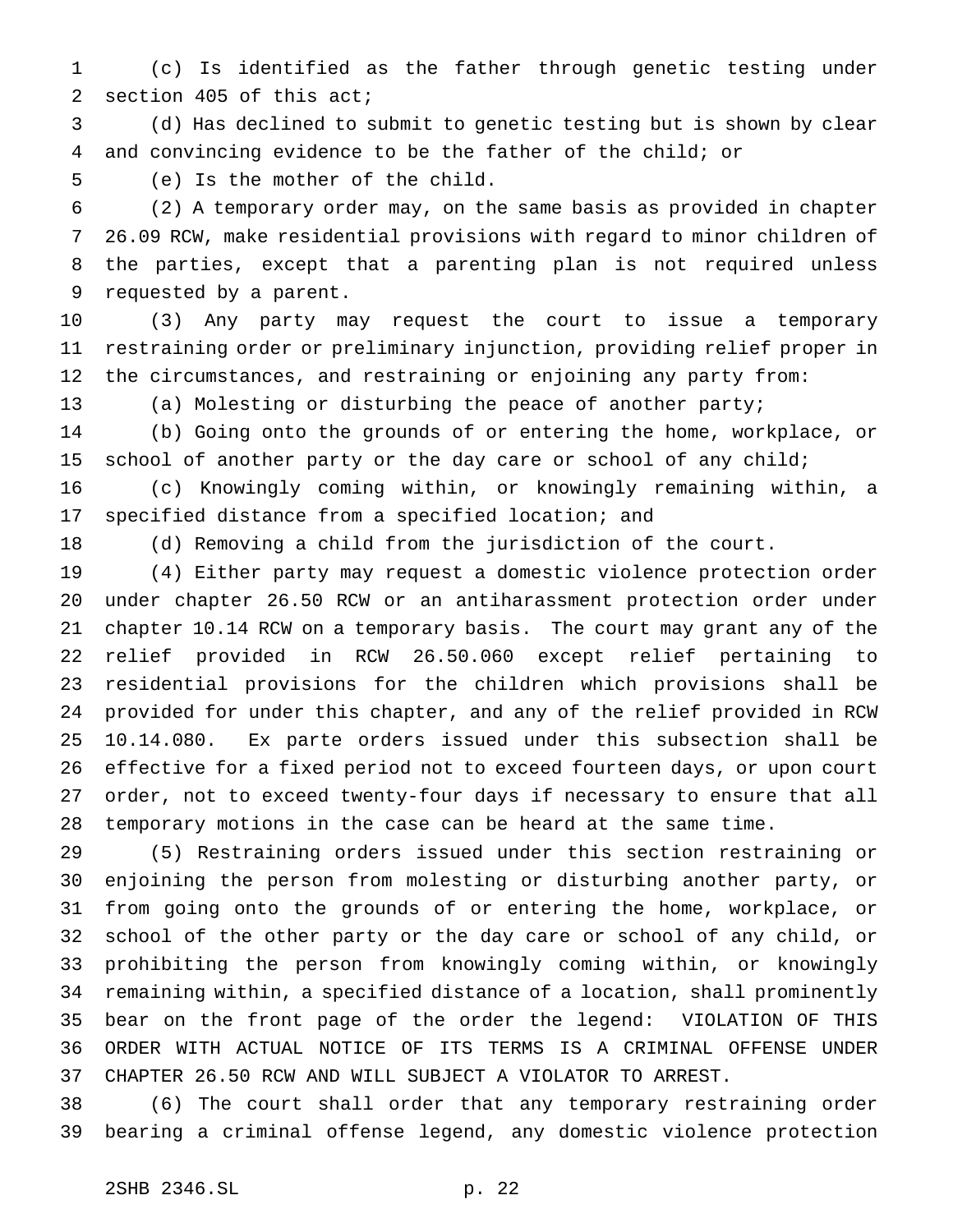order, or any antiharassment protection order granted under this section be forwarded by the clerk of the court on or before the next judicial day to the appropriate law enforcement agency specified in the order. Upon receipt of the order, the law enforcement agency shall enter the order into any computer-based criminal intelligence information system available in this state used by law enforcement agencies to list outstanding warrants. The order is fully enforceable in any county in the state.

 (7) If a restraining order issued pursuant to this section is modified or terminated, the clerk of the court shall notify the law enforcement agency specified in the order on or before the next judicial day. Upon receipt of notice that an order has been terminated, the law enforcement agency shall remove the order from any computer-based criminal intelligence system.

 (8) The court may issue a temporary restraining order without requiring notice to the other party only if it finds on the basis of the moving affidavit or other evidence that irreparable injury could result if an order is not issued until the time for responding has elapsed.

 (9) The court may issue a temporary restraining order or preliminary injunction and an order for temporary support in such amounts and on such terms as are just and proper in the circumstances. In issuing the order, the court shall consider the provisions of RCW 9.41.800.

 (10) A temporary order, temporary restraining order, or preliminary injunction:

 (a) Does not prejudice the rights of a party or any child which are to be adjudicated at subsequent hearings in the proceeding;

(b) May be revoked or modified;

 (c) Terminates when the final order is entered or when the petition is dismissed; and

 (d) May be entered in a proceeding for the modification of an existing order.

 (11) A support debt owed to the state for public assistance expenditures which has been charged against a party pursuant to RCW 74.20A.040 and/or 74.20A.055 shall not be merged in, or otherwise extinguished by, the final decree or order, unless the office of support enforcement has been given notice of the final proceeding and an opportunity to present its claim for the support debt to the court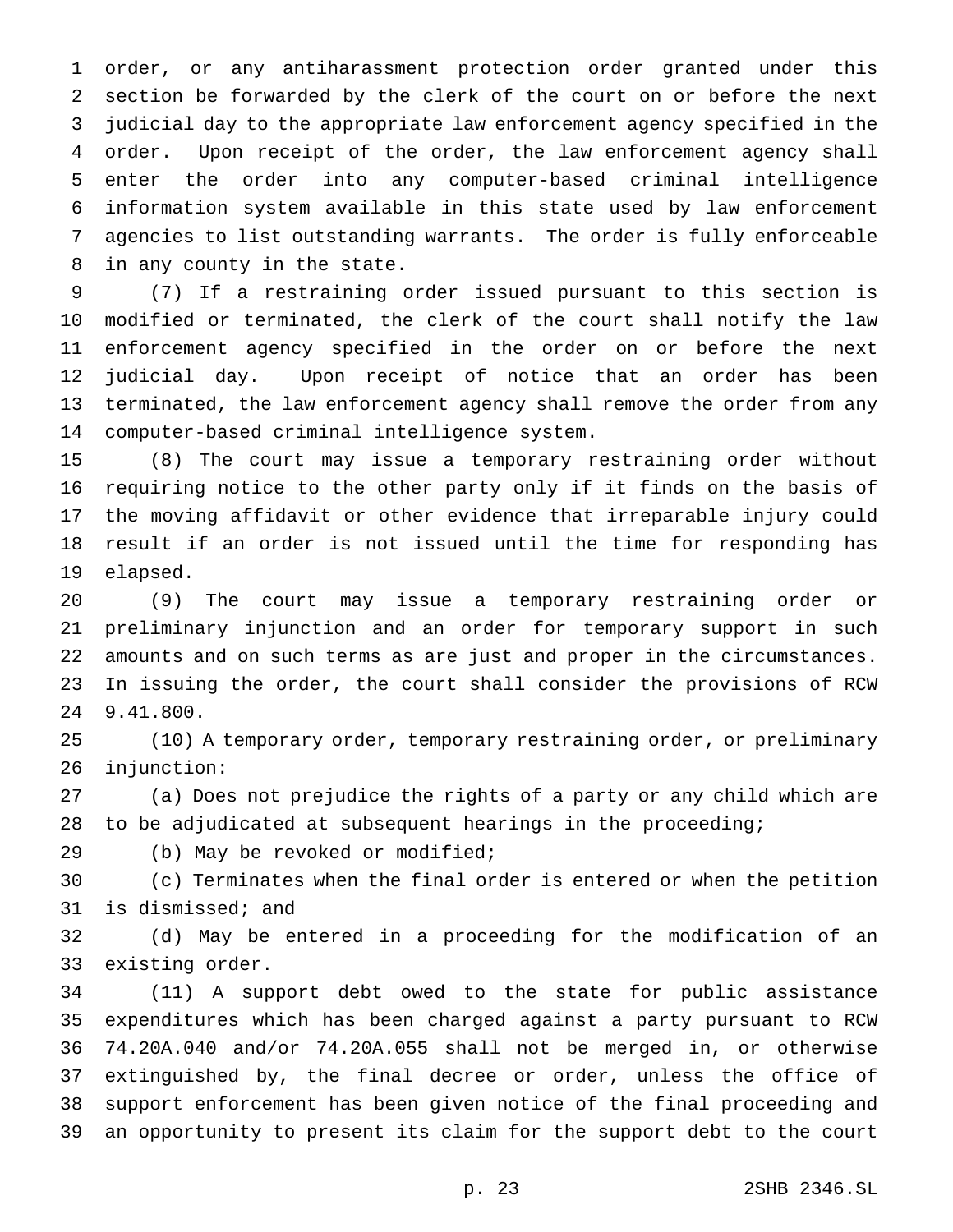and has failed to file an affidavit as provided in this subsection. Notice of the proceeding shall be served upon the office of support enforcement personally, or by certified mail, and shall be given no fewer than thirty days prior to the date of the final proceeding. An original copy of the notice shall be filed with the court either before service or within a reasonable time thereafter. The office of support enforcement may present its claim, and thereby preserve the support debt, by filing an affidavit setting forth the amount of the debt with the court, and by mailing a copy of the affidavit to the parties or their attorney prior to the date of the final proceeding.

## **PART 3 HEARINGS AND ADJUDICATION**

 NEW SECTION. **Sec. 531.** RULES FOR ADJUDICATION OF PATERNITY. The court shall apply the following rules to adjudicate the paternity of a child:

 (1) The paternity of a child having a presumed, acknowledged, or adjudicated father may be disproved only by admissible results of genetic testing excluding that man as the father of the child or identifying another man to be the father of the child.

 (2) Unless the results of genetic testing are admitted to rebut other results of genetic testing, the man identified as the father of the child under section 405 of this act must be adjudicated the father of the child.

 (3) If the court finds that genetic testing under section 405 of this act neither identifies nor excludes a man as the father of a child, the court may not dismiss the proceeding. In that event, the results of genetic testing, along with other evidence, are admissible to adjudicate the issue of paternity.

 (4) Unless the results of genetic testing are admitted to rebut other results of genetic testing, a man excluded as the father of a child by genetic testing must be adjudicated not to be the father of the child.

 NEW SECTION. **Sec. 532.** JURY PROHIBITED. The court, without a jury, shall adjudicate parentage of a child.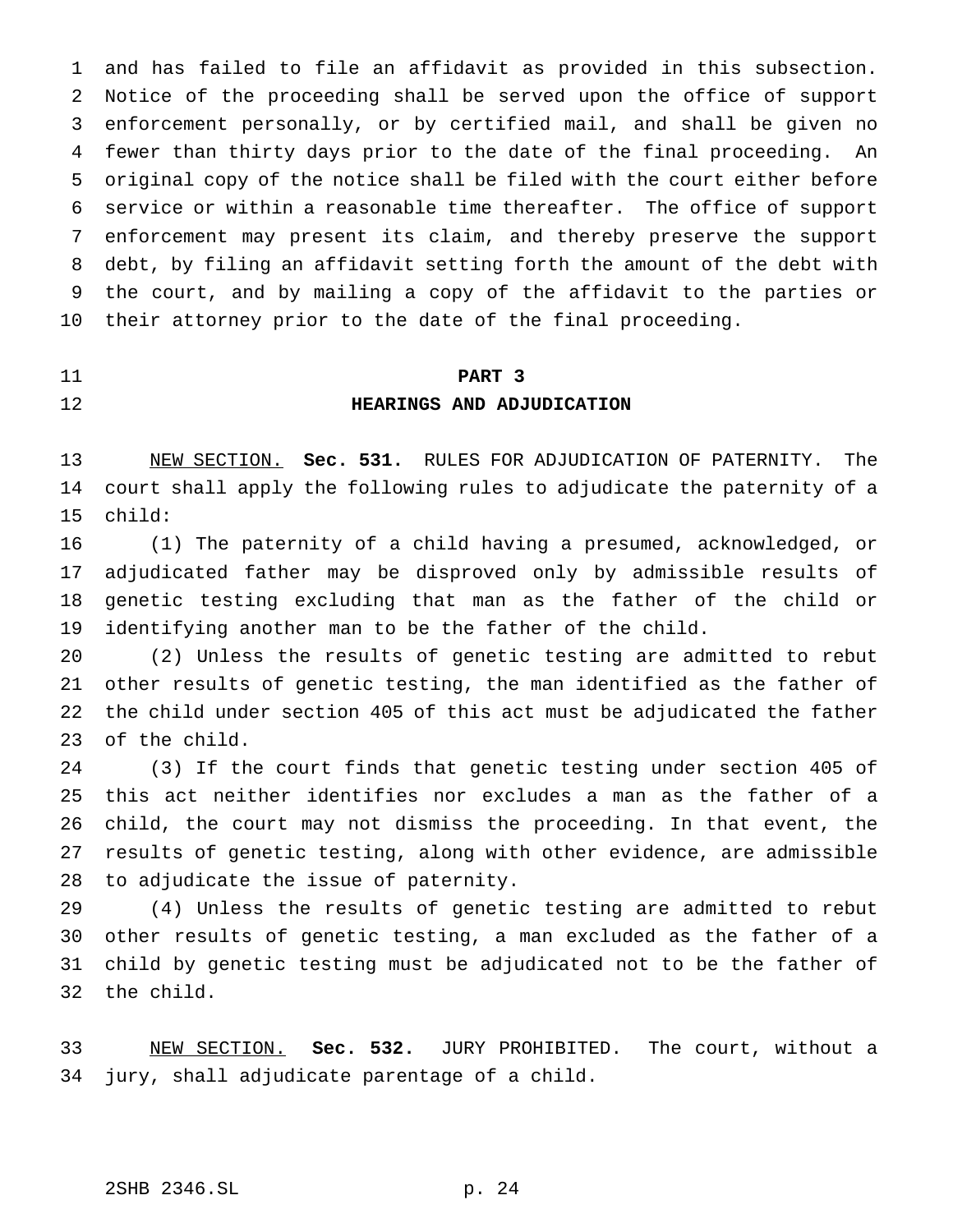NEW SECTION. **Sec. 533.** HEARINGS--INSPECTION OF RECORDS. (1) On request of a party and for good cause shown, the court may close a proceeding under this section and sections 501 through 532 and 534 through 537 of this act.

 (2) A final order in a proceeding under this section and sections 501 through 532 and 534 through 537 of this act is available for public inspection. Other papers and records are available only with the consent of the parties or on order of the court for good cause.

 NEW SECTION. **Sec. 534.** ORDER ON DEFAULT. The court shall issue an order adjudicating the paternity of a man who: (1) After service of process, is in default; and

(2) Is found by the court to be the father of a child.

 NEW SECTION. **Sec. 535.** DISMISSAL FOR WANT OF PROSECUTION. The court may issue an order dismissing a proceeding commenced under this chapter for want of prosecution only without prejudice. An order of dismissal for want of prosecution with prejudice is void and may be challenged in another judicial or an administrative proceeding.

 NEW SECTION. **Sec. 536.** ORDER ADJUDICATING PARENTAGE. (1) The court shall issue an order adjudicating whether a man alleged or claiming to be the father is the parent of the child.

 (2) An order adjudicating parentage must identify the child by name and age.

 (3) Except as otherwise provided in subsection (4) of this section, the court may assess filing fees, reasonable attorneys' fees, fees for genetic testing, other costs, and necessary travel and other reasonable expenses incurred in a proceeding under this section and sections 501 through 535 and 537 of this act. The court may award attorneys' fees, which may be paid directly to the attorney, who may enforce the order in the attorney's own name.

 (4) The court may not assess fees, costs, or expenses against the support enforcement agency of this state or another state, except as provided by other law.

 (5) On request of a party and for good cause shown, the court may order that the name of the child be changed.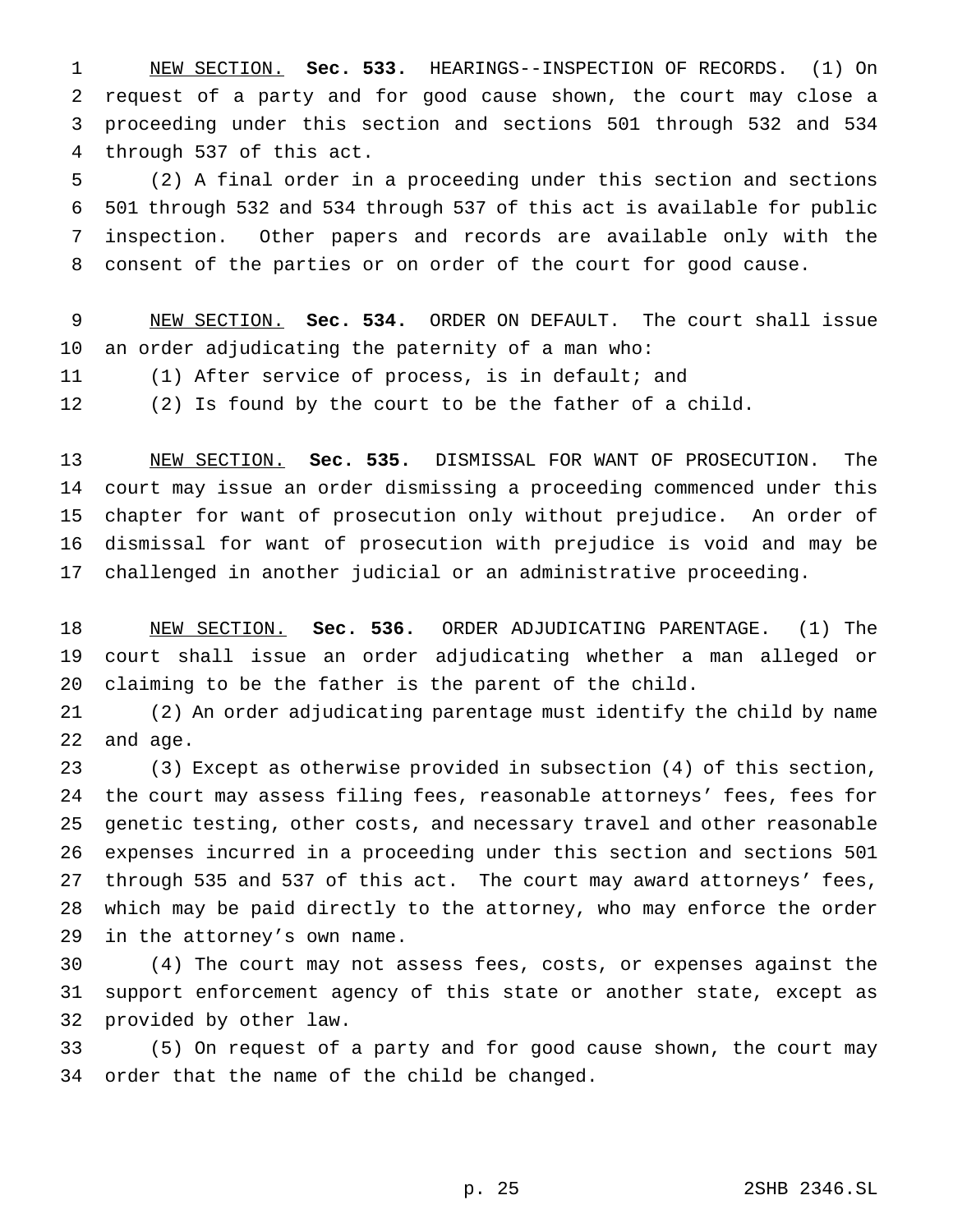(6) If the order of the court is at variance with the child's birth certificate, the court shall order the state registrar of vital statistics to issue an amended birth certificate.

 NEW SECTION. **Sec. 537.** BINDING EFFECT OF DETERMINATION OF PARENTAGE. (1) Except as otherwise provided in subsection (2) of this section, a determination of parentage is binding on:

 (a) All signatories to an acknowledgment or denial of paternity as 8 provided in sections 301 through 316 of this act; and

 (b) All parties to an adjudication by a court acting under circumstances that satisfy the jurisdictional requirements of RCW 26.21.075.

 (2) A child is not bound by a determination of parentage under this chapter unless:

 (a) The acknowledgment of paternity is consistent with the results of the genetic testing;

 (b) The adjudication of parentage was based on a finding consistent with the results of genetic testing and the consistency is declared in the determination or is otherwise shown; or

 (c) The child was represented in the proceeding determining parentage by a guardian ad litem.

 (3) In a proceeding to dissolve a marriage, the court is deemed to have made an adjudication of the parentage of a child if the court acts under circumstances that satisfy the jurisdictional requirements of RCW 26.21.075, and the final order:

 (a) Expressly identifies a child as a "child of the marriage," "issue of the marriage," or similar words indicating that the husband is the father of the child; or

 (b) Provides for support of the child by the husband unless paternity is specifically disclaimed in the order.

 (4) Except as otherwise provided in subsection (2) of this section, a determination of parentage may be a defense in a subsequent proceeding seeking to adjudicate parentage by an individual who was not a party to the earlier proceeding.

 (5) A party to an adjudication of paternity may challenge the adjudication only under law of this state relating to appeal, vacation of judgments, and other judicial review.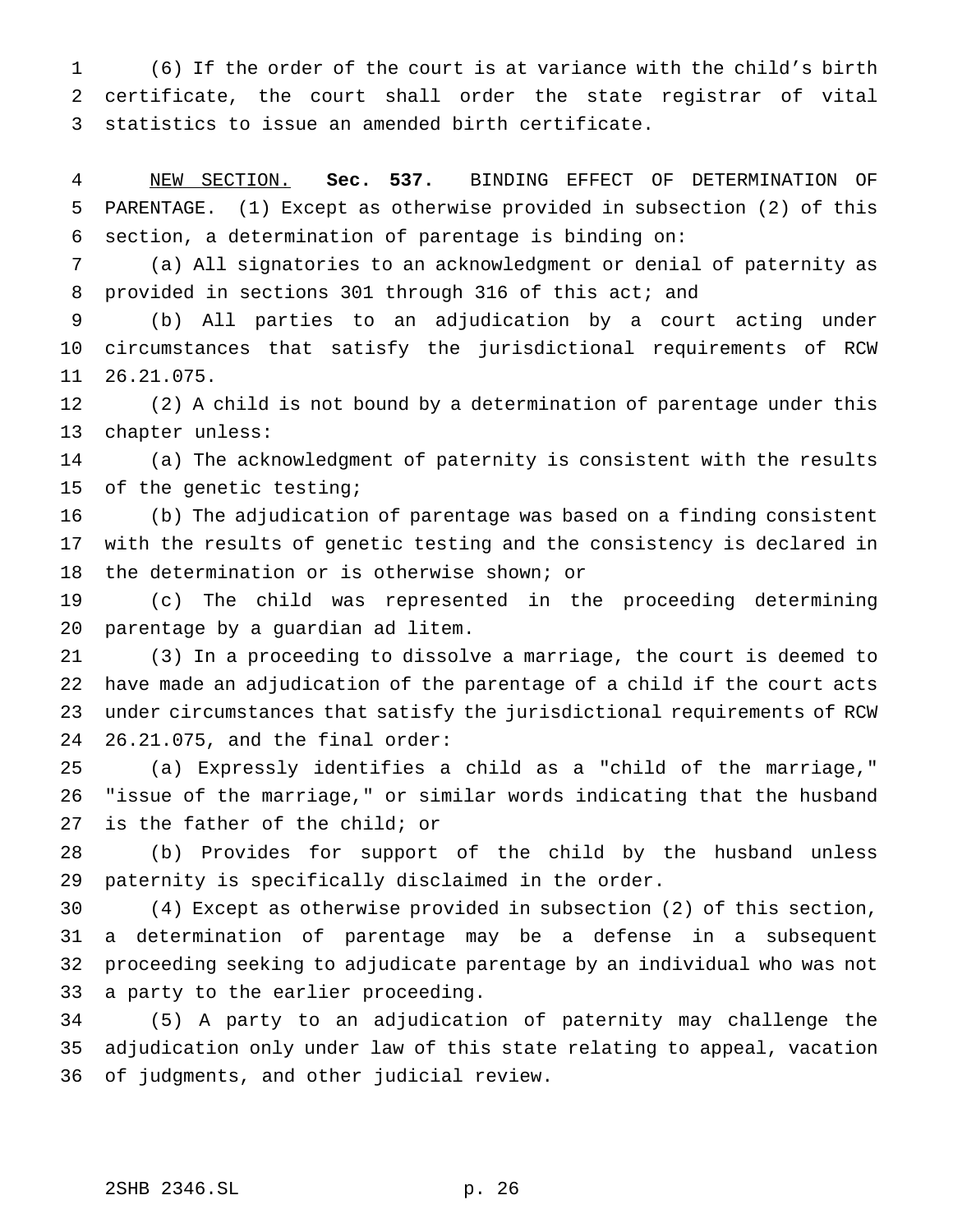| <b>ARTICLE 6</b>               |
|--------------------------------|
| CHILD OF ASSISTED REPRODUCTION |

 NEW SECTION. **Sec. 601.** SCOPE OF ARTICLE. Sections 602 through 609 of this act do not apply to the birth of a child conceived by means of sexual intercourse.

 NEW SECTION. **Sec. 602.** PARENTAL STATUS OF DONOR. A donor is not a parent of a child conceived by means of assisted reproduction.

 NEW SECTION. **Sec. 603.** HUSBAND'S PATERNITY OF CHILD OF ASSISTED REPRODUCTION. If a husband provides sperm for, or consents to, assisted reproduction by his wife as provided in section 604 of this act, he is the father of a resulting child born to his wife.

 NEW SECTION. **Sec. 604.** CONSENT TO ASSISTED REPRODUCTION. (1) A consent to assisted reproduction by a married woman must be in a record signed by the woman and her husband. This requirement does not apply to the donation of eggs for assisted reproduction by another woman.

 (2) Failure of the husband to sign a consent required by subsection (1) of this section, before or after birth of the child, does not preclude a finding that the husband is the father of a child born to his wife if the wife and husband openly treated the child as their own.

 NEW SECTION. **Sec. 605.** LIMITATION ON HUSBAND'S DISPUTE OF PATERNITY. (1) Except as otherwise provided in subsection (2) of this section, the husband of a wife who gives birth to a child by means of assisted reproduction may not challenge his paternity of the child unless:

 (a) Within two years after learning of the birth of the child he commences a proceeding to adjudicate his paternity; and

 (b) The court finds that he did not consent to the assisted reproduction, before or after birth of the child.

 (2) A proceeding to adjudicate paternity may be maintained at any time if the court determines that:

 (a) The husband did not provide sperm for, or before or after the 32 birth of the child consent to, assisted reproduction by his wife;

 (b) The husband and the mother of the child have not cohabited since the probable time of assisted reproduction; and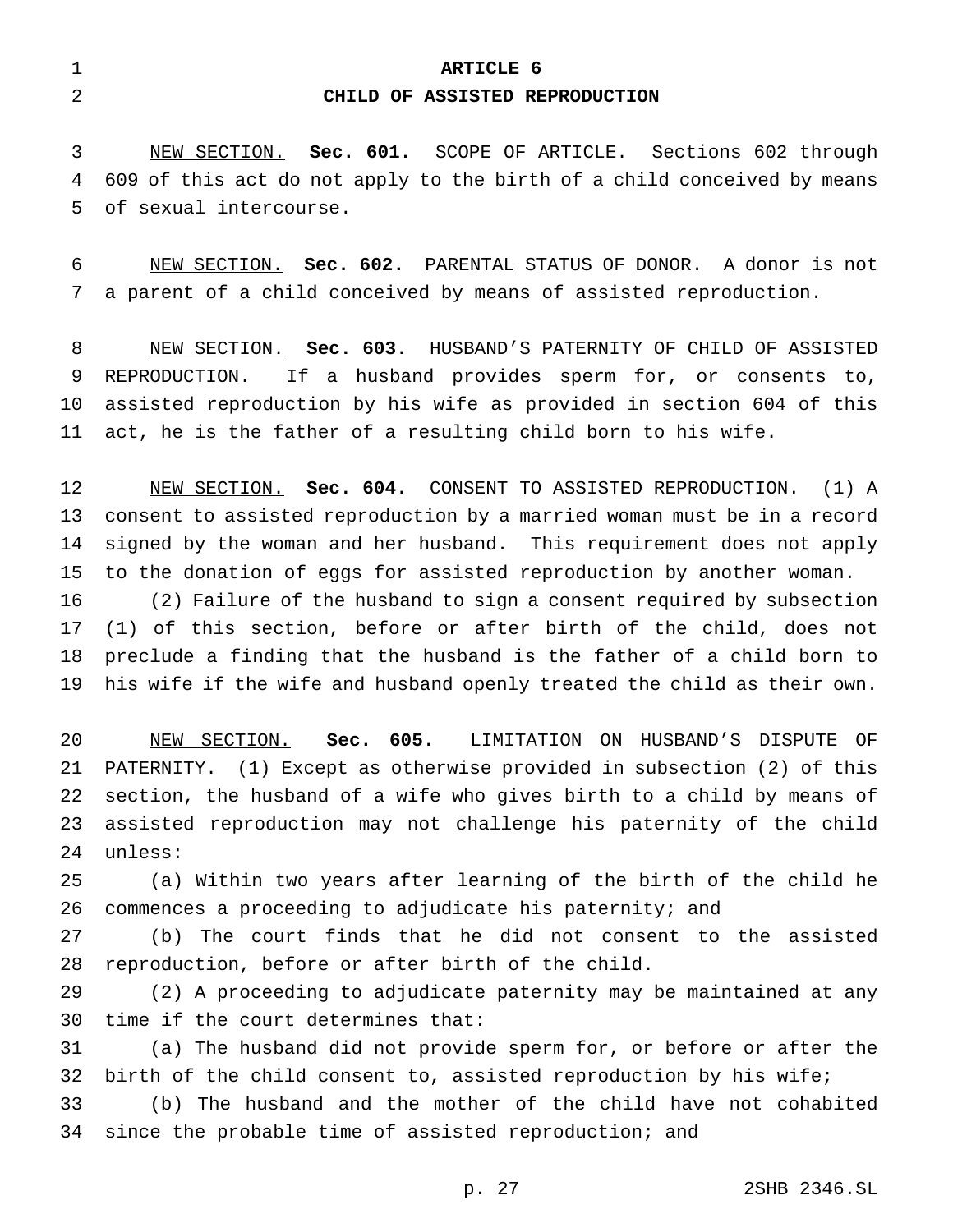(c) The husband never openly treated the child as his own.

 (3) The limitation provided in this section applies to a marriage declared invalid after assisted reproduction.

 NEW SECTION. **Sec. 606.** EFFECT OF DISSOLUTION OF MARRIAGE. (1) If a marriage is dissolved before placement of eggs, sperm, or an embryo, the former spouse is not a parent of the resulting child unless the former spouse consented in a record that if assisted reproduction were to occur after a divorce, the former spouse would be a parent of the child.

 (2) The consent of the former spouse to assisted reproduction may be revoked by that individual in a record at any time before placement of eggs, sperm, or embryos.

 NEW SECTION. **Sec. 607.** PARENTAL STATUS OF DECEASED SPOUSE. If a spouse dies before placement of eggs, sperm, or an embryo, the deceased spouse is not a parent of the resulting child unless the deceased spouse consented in a record that if assisted reproduction were to occur after death, the deceased spouse would be a parent of the child.

 NEW SECTION. **Sec. 608.** EFFECT OF AGREEMENT BETWEEN OVUM DONOR AND WOMAN WHO GIVES BIRTH. The donor of ovum provided to a licensed physician for use in the alternative reproductive medical technology process of attempting to achieve a pregnancy in a woman other than the donor is treated in law as if she were not the natural mother of a child thereafter conceived and born unless the donor and the woman who gives birth to a child as a result of the alternative reproductive medical technology procedures agree in writing that the donor is to be a parent. Section 602 of this act does not apply in such case. A woman who gives birth to a child conceived through alternative reproductive medical technology procedures under the supervision and with the assistance of a licensed physician is treated in law as if she were the natural mother of the child unless an agreement in writing signed by an ovum donor and the woman giving birth to the child states otherwise. An agreement pursuant to this section must be in writing and signed by the ovum donor and the woman who gives birth to the child and any other intended parent of the child. The physician shall certify the parties' signatures and the date of the ovum harvest, identify the subsequent medical procedures undertaken, and identify the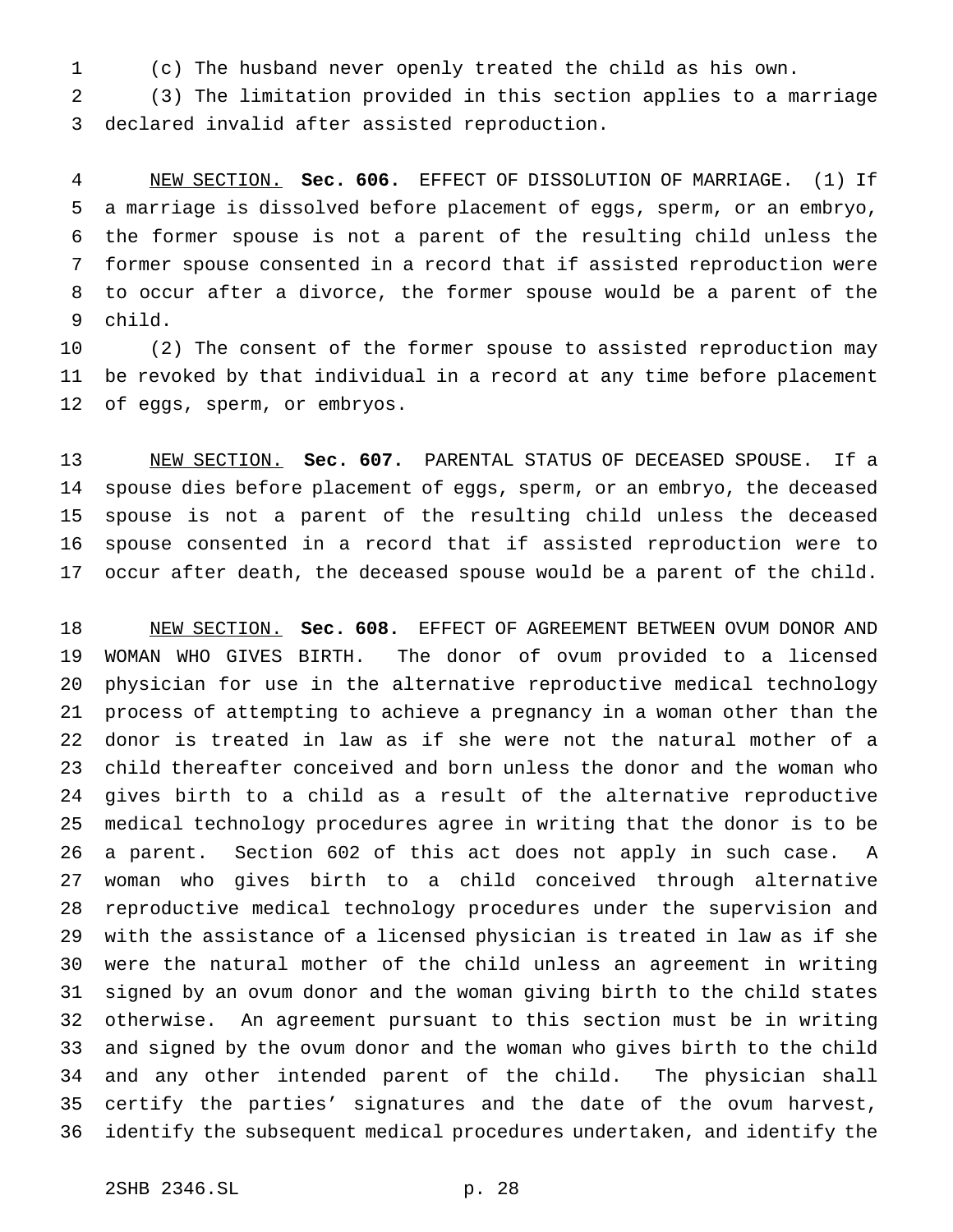intended parents. The agreement, including the affidavit and certification referenced in RCW 26.26.030, must be filed with the registrar of vital statistics, where it must be kept confidential and in a sealed file.

 NEW SECTION. **Sec. 609.** ISSUANCE OF BIRTH CERTIFICATE. The department of health shall, upon request, issue a birth certificate for any child born as a result of an alternative reproductive medical technology procedure indicating the legal parentage of such child as intended by any agreement filed with the registrar of vital statistics pursuant to section 608 of this act.

## **ARTICLE 7 MISCELLANEOUS PROVISIONS**

 **Sec. 701.** RCW 5.44.140 and 1990 c 175 s 1 are each amended to read as follows:

 In any proceeding regarding the determination of a family relationship, including but not limited to the parent and child relationship and the marriage relationship, a determination of family relationships regarding any person or persons who immigrated to the United States from a foreign country which was made or accepted by the United States immigration and naturalization service at the time of that person or persons' entry into the United States creates a rebuttable presumption that the determination is valid and that the family relationship under foreign law is as made or accepted at the 24 time of entry. Except as provided in  $((RCW 26.26.040 (1)(f) and (2)))$ 25 section 204(2) of this act, the presumption may be overcome by a preponderance of evidence showing that a living person other than the person named by the United States immigration and naturalization service is in the relationship in question.

 **Sec. 702.** RCW 5.62.030 and 1986 c 212 s 2 are each amended to read as follows:

 Notwithstanding anything to the contrary in this chapter, the privilege created in this chapter is subject to the same limitations 33 and exemptions contained in RCW ( $(26.26.120, )$ ) 26.44.060(3)( $(\frac{1}{7})$ ) and 51.04.050 as those limitations and exemptions relate to the physician/patient privilege of RCW 5.60.060.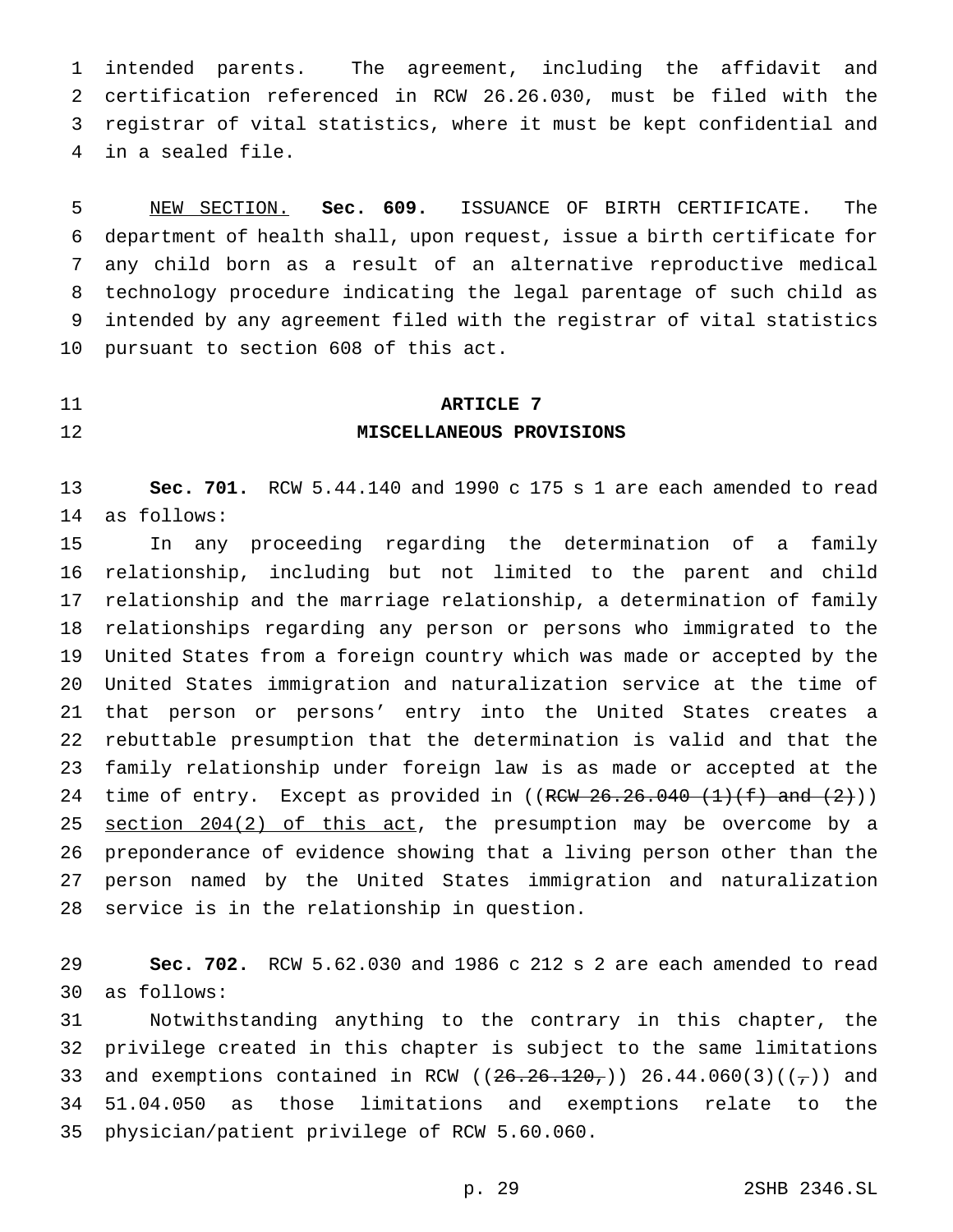**Sec. 703.** RCW 9.41.070 and 1999 c 222 s 2 are each amended to read as follows:

 (1) The chief of police of a municipality or the sheriff of a county shall within thirty days after the filing of an application of any person, issue a license to such person to carry a pistol concealed on his or her person within this state for five years from date of issue, for the purposes of protection or while engaged in business, sport, or while traveling. However, if the applicant does not have a valid permanent Washington driver's license or Washington state identification card or has not been a resident of the state for the previous consecutive ninety days, the issuing authority shall have up to sixty days after the filing of the application to issue a license. The issuing authority shall not refuse to accept completed applications for concealed pistol licenses during regular business hours.

 The applicant's constitutional right to bear arms shall not be denied, unless:

 (a) He or she is ineligible to possess a firearm under the provisions of RCW 9.41.040 or 9.41.045;

 (b) The applicant's concealed pistol license is in a revoked status;

(c) He or she is under twenty-one years of age;

 (d) He or she is subject to a court order or injunction regarding firearms pursuant to RCW 9A.46.080, 10.14.080, 10.99.040, 10.99.045, 24 26.09.050, 26.09.060, 26.10.040, 26.10.115, 26.26.130, ((<del>26.26.137,</del>)) 25 26.50.060, ((or)) 26.50.070, or section 524 of this act;

 (e) He or she is free on bond or personal recognizance pending trial, appeal, or sentencing for a felony offense;

 (f) He or she has an outstanding warrant for his or her arrest from any court of competent jurisdiction for a felony or misdemeanor; or

 (g) He or she has been ordered to forfeit a firearm under RCW 9.41.098(1)(e) within one year before filing an application to carry a pistol concealed on his or her person.

 No person convicted of a felony may have his or her right to possess firearms restored or his or her privilege to carry a concealed pistol restored, unless the person has been granted relief from disabilities by the secretary of the treasury under 18 U.S.C. Sec. 925(c), or RCW 9.41.040 (3) or (4) applies.

 (2) The issuing authority shall check with the national crime information center, the Washington state patrol electronic data base,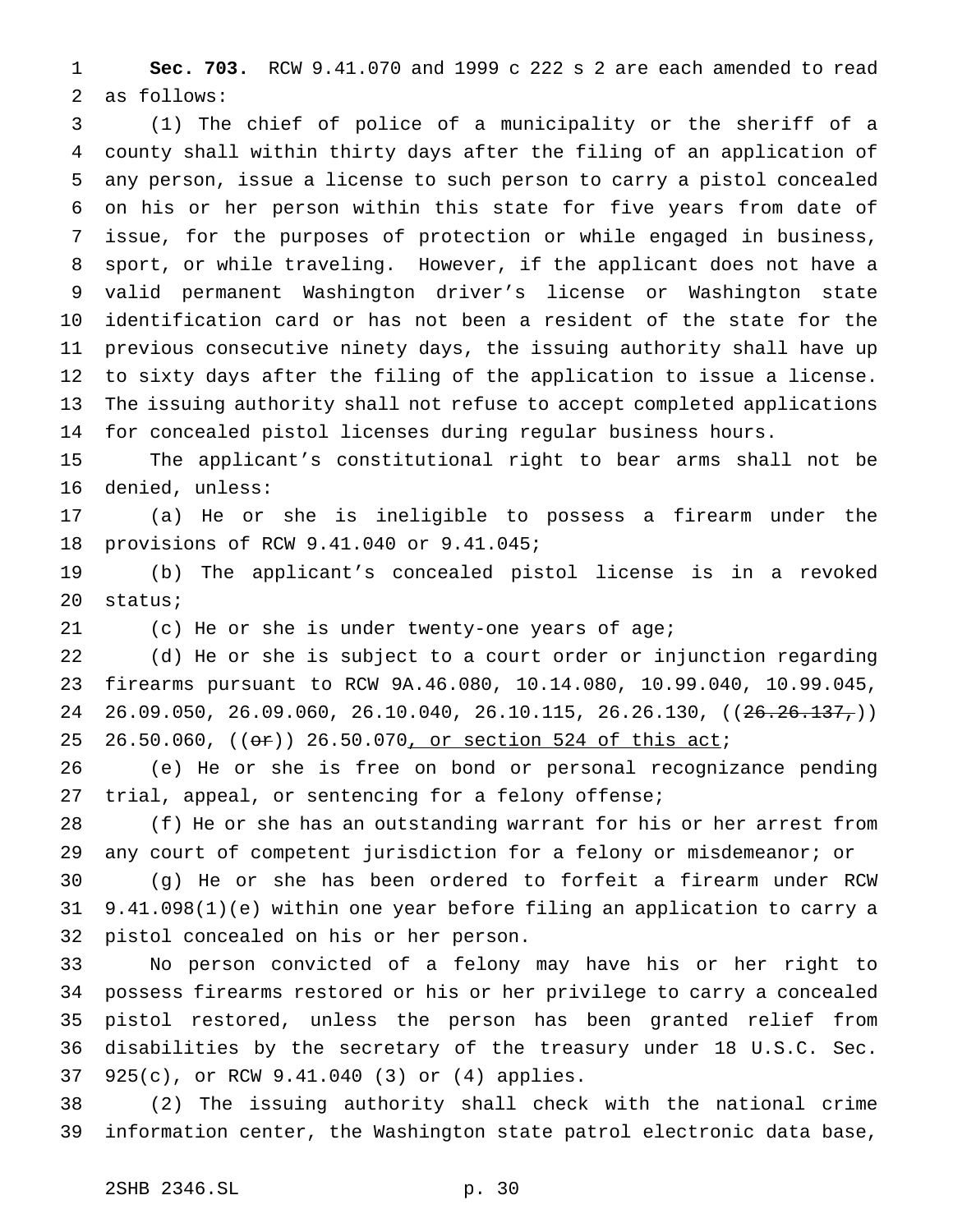the department of social and health services electronic data base, and with other agencies or resources as appropriate, to determine whether the applicant is ineligible under RCW 9.41.040 or 9.41.045 to possess a firearm and therefore ineligible for a concealed pistol license. This subsection applies whether the applicant is applying for a new concealed pistol license or to renew a concealed pistol license.

 (3) Any person whose firearms rights have been restricted and who has been granted relief from disabilities by the secretary of the treasury under 18 U.S.C. Sec. 925(c) or who is exempt under 18 U.S.C. Sec. 921(a)(20)(A) shall have his or her right to acquire, receive, transfer, ship, transport, carry, and possess firearms in accordance with Washington state law restored except as otherwise prohibited by this chapter.

 (4) The license application shall bear the full name, residential address, telephone number at the option of the applicant, date and place of birth, race, gender, description, not more than two complete sets of fingerprints, and signature of the licensee, and the licensee's driver's license number or state identification card number if used for identification in applying for the license. A signed application for a concealed pistol license shall constitute a waiver of confidentiality and written request that the department of social and health services, mental health institutions, and other health care facilities release information relevant to the applicant's eligibility for a concealed pistol license to an inquiring court or law enforcement agency.

 The application for an original license shall include two complete sets of fingerprints to be forwarded to the Washington state patrol. The license and application shall contain a warning substantially as follows:

 CAUTION: Although state and local laws do not differ, federal law and state law on the possession of firearms differ. If you are prohibited by federal law from possessing a firearm, you may be prosecuted in federal court. A state license is not a defense to a federal prosecution.

 The license shall contain a description of the major differences between state and federal law and an explanation of the fact that local laws and ordinances on firearms are preempted by state law and must be consistent with state law. The application shall contain questions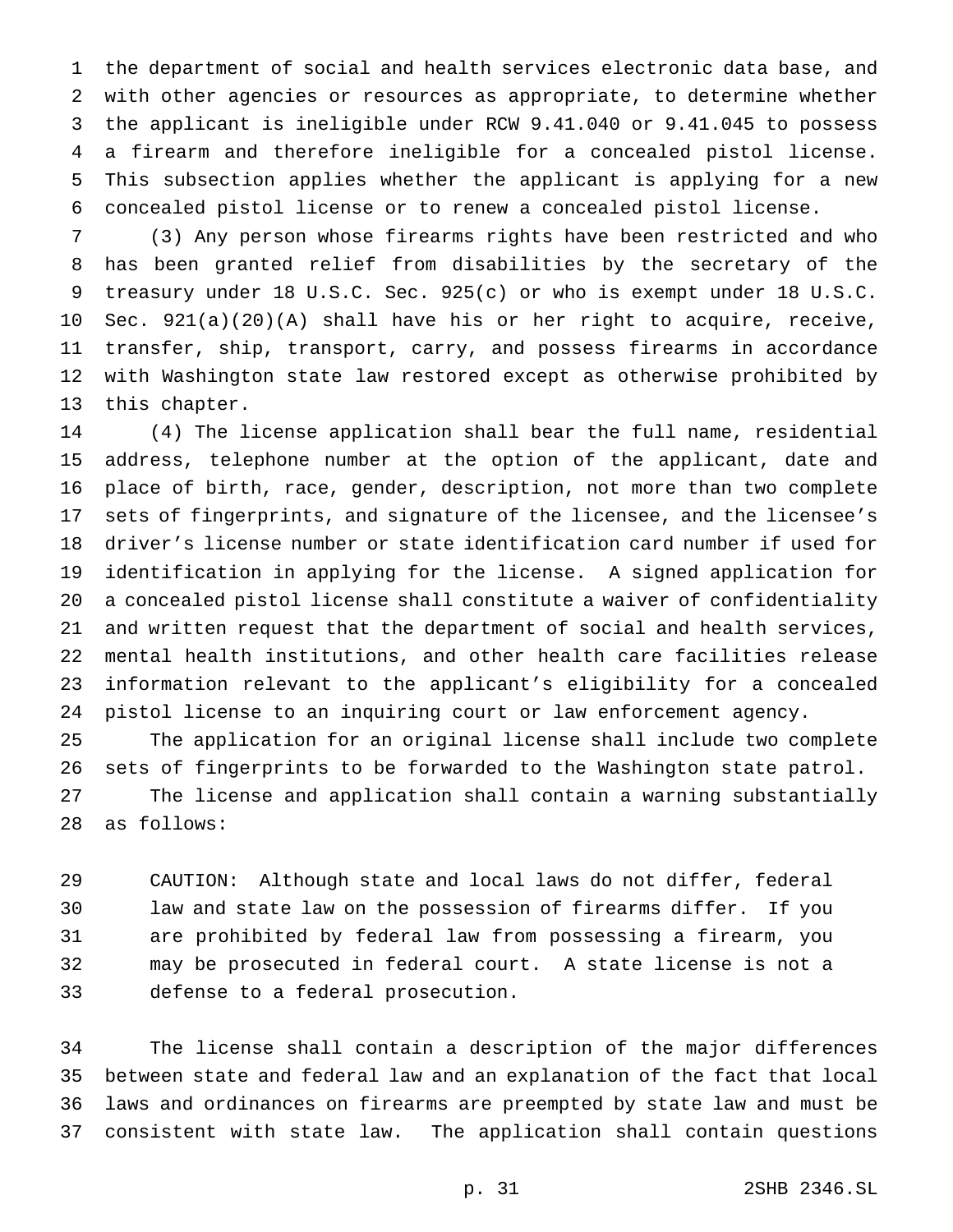about the applicant's eligibility under RCW 9.41.040 to possess a pistol, the applicant's place of birth, and whether the applicant is a United States citizen. The applicant shall not be required to produce a birth certificate or other evidence of citizenship. A person who is not a citizen of the United States shall meet the additional requirements of RCW 9.41.170 and produce proof of compliance with RCW 9.41.170 upon application. The license shall be in triplicate and in a form to be prescribed by the department of licensing.

 The original thereof shall be delivered to the licensee, the duplicate shall within seven days be sent to the director of licensing and the triplicate shall be preserved for six years, by the authority issuing the license.

 The department of licensing shall make available to law enforcement and corrections agencies, in an on-line format, all information received under this subsection.

 (5) The nonrefundable fee, paid upon application, for the original five-year license shall be thirty-six dollars plus additional charges imposed by the Federal Bureau of Investigation that are passed on to the applicant. No other state or local branch or unit of government may impose any additional charges on the applicant for the issuance of the license.

The fee shall be distributed as follows:

(a) Fifteen dollars shall be paid to the state general fund;

 (b) Four dollars shall be paid to the agency taking the fingerprints of the person licensed;

 (c) Fourteen dollars shall be paid to the issuing authority for the 27 purpose of enforcing this chapter; and

 (d) Three dollars to the firearms range account in the general fund.

 (6) The nonrefundable fee for the renewal of such license shall be thirty-two dollars. No other branch or unit of government may impose any additional charges on the applicant for the renewal of the license. The renewal fee shall be distributed as follows:

(a) Fifteen dollars shall be paid to the state general fund;

 (b) Fourteen dollars shall be paid to the issuing authority for the purpose of enforcing this chapter; and

 (c) Three dollars to the firearms range account in the general fund.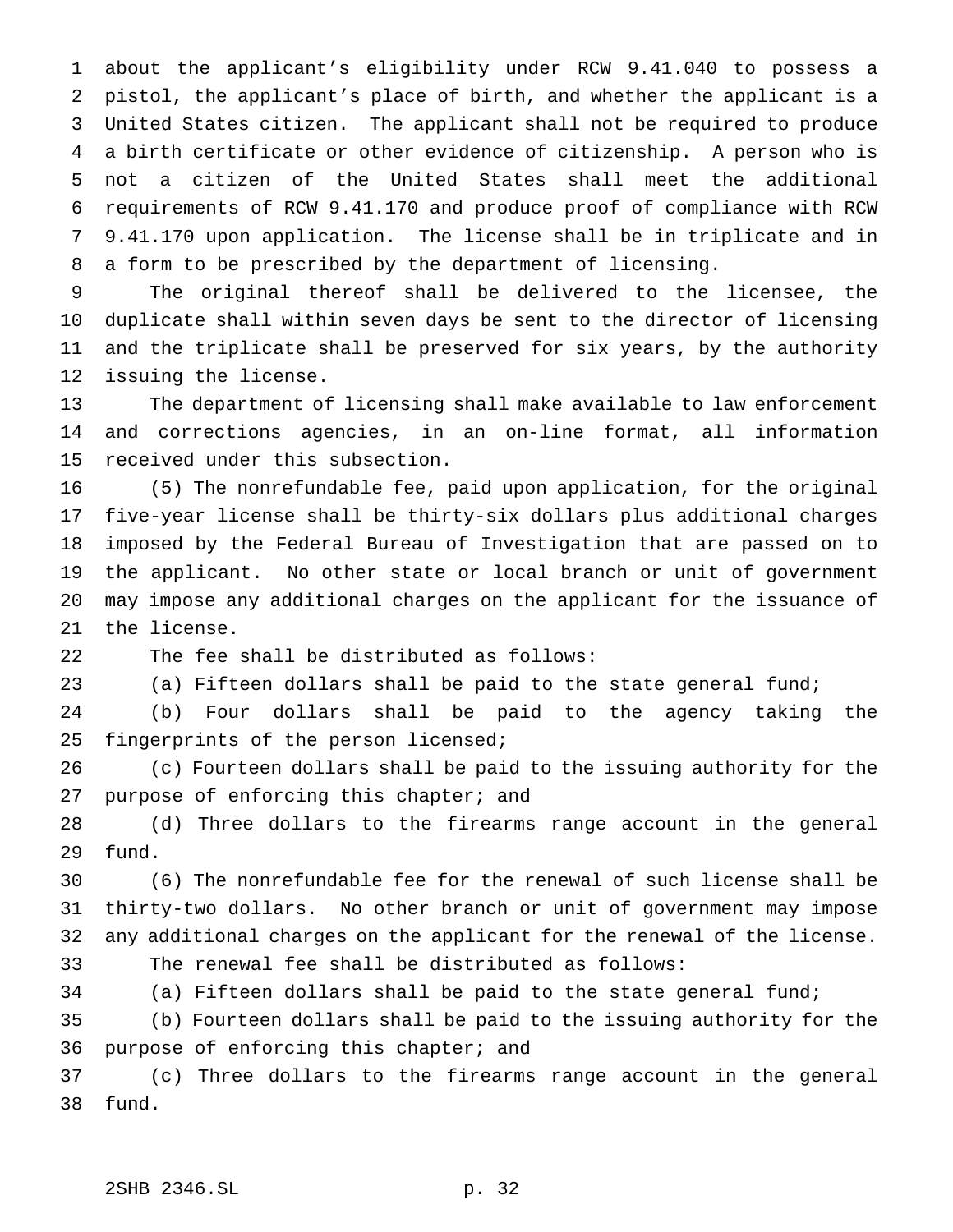(7) The nonrefundable fee for replacement of lost or damaged licenses is ten dollars to be paid to the issuing authority.

 (8) Payment shall be by cash, check, or money order at the option of the applicant. Additional methods of payment may be allowed at the option of the issuing authority.

 (9) A licensee may renew a license if the licensee applies for renewal within ninety days before or after the expiration date of the license. A license so renewed shall take effect on the expiration date of the prior license. A licensee renewing after the expiration date of the license must pay a late renewal penalty of ten dollars in addition to the renewal fee specified in subsection (6) of this section. The fee shall be distributed as follows:

 (a) Three dollars shall be deposited in the state wildlife fund and used exclusively first for the printing and distribution of a pamphlet on the legal limits of the use of firearms, firearms safety, and the preemptive nature of state law, and subsequently the support of volunteer instructors in the basic firearms safety training program conducted by the department of fish and wildlife. The pamphlet shall be given to each applicant for a license; and

 (b) Seven dollars shall be paid to the issuing authority for the purpose of enforcing this chapter.

 (10) Notwithstanding the requirements of subsections (1) through (9) of this section, the chief of police of the municipality or the sheriff of the county of the applicant's residence may issue a temporary emergency license for good cause pending review under subsection (1) of this section. However, a temporary emergency license issued under this subsection shall not exempt the holder of the license from any records check requirement. Temporary emergency licenses shall be easily distinguishable from regular licenses.

 (11) A political subdivision of the state shall not modify the requirements of this section or chapter, nor may a political subdivision ask the applicant to voluntarily submit any information not required by this section.

 (12) A person who knowingly makes a false statement regarding citizenship or identity on an application for a concealed pistol license is guilty of false swearing under RCW 9A.72.040. In addition to any other penalty provided for by law, the concealed pistol license of a person who knowingly makes a false statement shall be revoked, and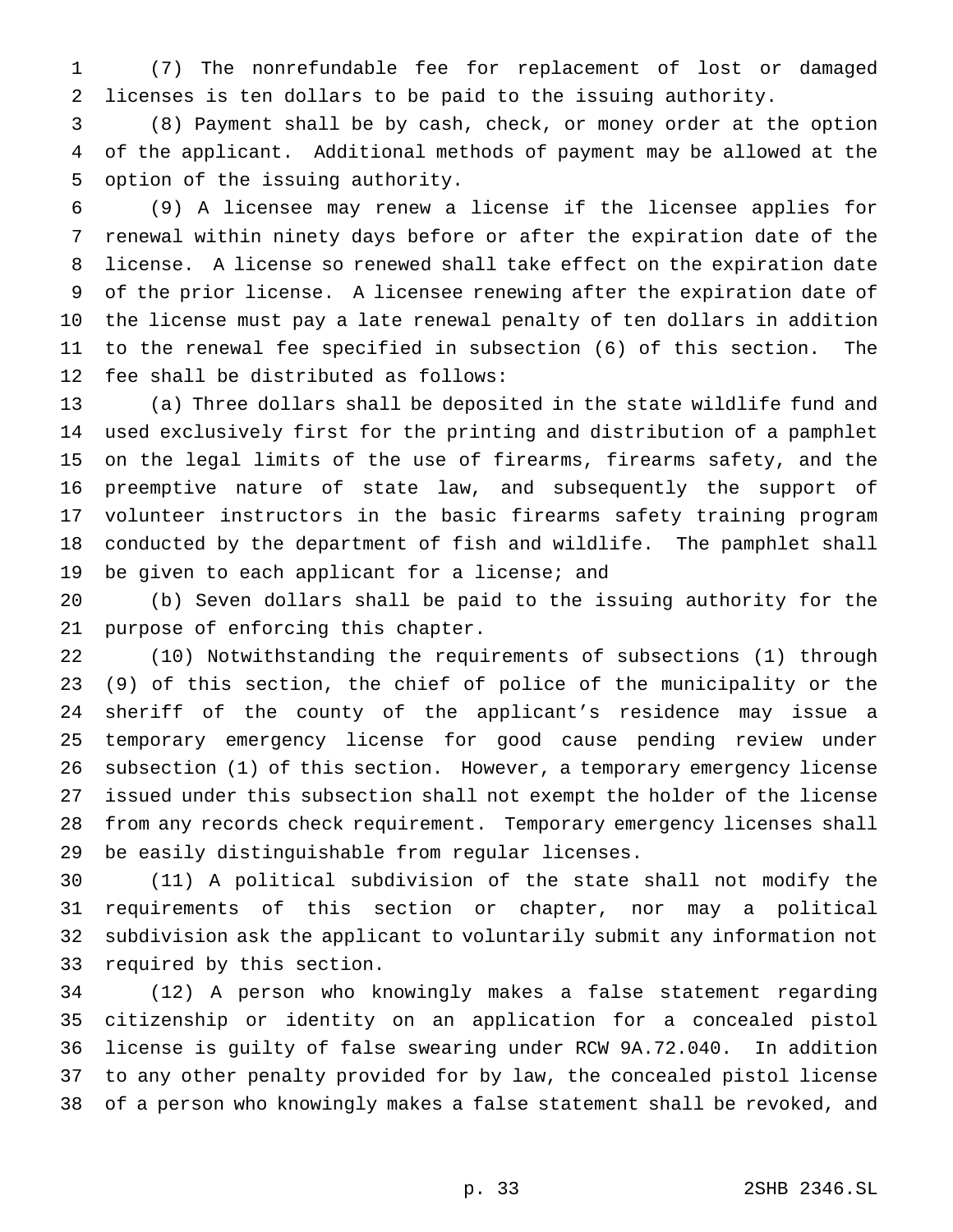the person shall be permanently ineligible for a concealed pistol license.

(13) A person may apply for a concealed pistol license:

 (a) To the municipality or to the county in which the applicant resides if the applicant resides in a municipality;

 (b) To the county in which the applicant resides if the applicant resides in an unincorporated area; or

(c) Anywhere in the state if the applicant is a nonresident.

 **Sec. 704.** RCW 9.41.800 and 1996 c 295 s 14 are each amended to read as follows:

 (1) Any court when entering an order authorized under RCW 9A.46.080, 10.14.080, 10.99.040, 10.99.045, 26.09.050, 26.09.060, 13 26.10.040, 26.10.115, 26.26.130,  $((26.26.137.))$  26.50.060,  $((0r))$ 14 26.50.070, or section 524 of this act shall, upon a showing by clear and convincing evidence, that a party has: Used, displayed, or threatened to use a firearm or other dangerous weapon in a felony, or previously committed any offense that makes him or her ineligible to possess a firearm under the provisions of RCW 9.41.040:

 (a) Require the party to surrender any firearm or other dangerous weapon;

 (b) Require the party to surrender any concealed pistol license issued under RCW 9.41.070;

 (c) Prohibit the party from obtaining or possessing a firearm or 24 other dangerous weapon;

 (d) Prohibit the party from obtaining or possessing a concealed pistol license.

 (2) Any court when entering an order authorized under RCW 9A.46.080, 10.14.080, 10.99.040, 10.99.045, 26.09.050, 26.09.060, 29 26.10.040, 26.10.115, 26.26.130,  $((26.26.137.))$  26.50.060,  $((0r))$  26.50.070, or section 524 of this act may, upon a showing by a preponderance of the evidence but not by clear and convincing evidence, that a party has: Used, displayed, or threatened to use a firearm or other dangerous weapon in a felony, or previously committed any offense that makes him or her ineligible to possess a pistol under the provisions of RCW 9.41.040:

 (a) Require the party to surrender any firearm or other dangerous weapon;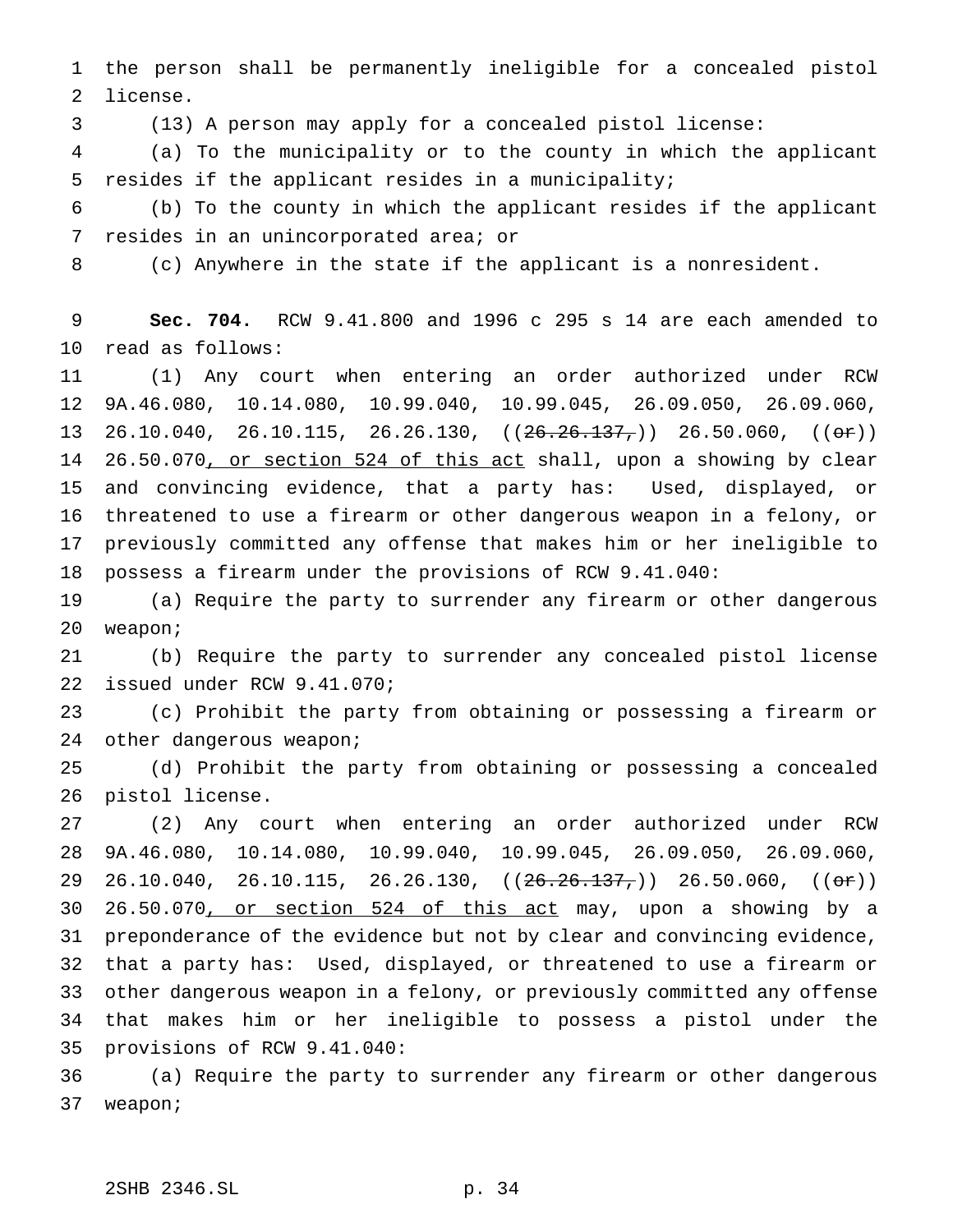(b) Require the party to surrender a concealed pistol license issued under RCW 9.41.070;

 (c) Prohibit the party from obtaining or possessing a firearm or other dangerous weapon;

 (d) Prohibit the party from obtaining or possessing a concealed pistol license.

 (3) The court may order temporary surrender of a firearm or other dangerous weapon without notice to the other party if it finds, on the basis of the moving affidavit or other evidence, that irreparable injury could result if an order is not issued until the time for response has elapsed.

 (4) In addition to the provisions of subsections (1), (2), and (3) of this section, the court may enter an order requiring a party to comply with the provisions in subsection (1) of this section if it finds that the possession of a firearm or other dangerous weapon by any party presents a serious and imminent threat to public health or safety, or to the health or safety of any individual.

 (5) The requirements of subsections (1), (2), and (4) of this section may be for a period of time less than the duration of the order.

 (6) The court may require the party to surrender any firearm or other dangerous weapon in his or her immediate possession or control or subject to his or her immediate possession or control to the sheriff of the county having jurisdiction of the proceeding, the chief of police of the municipality having jurisdiction, or to the restrained or enjoined party's counsel or to any person designated by the court.

 **Sec. 705.** RCW 74.20.310 and 1991 c 367 s 45 are each amended to read as follows:

29 (1) The provisions of ((RCW 26.26.090)) section 512 of this act 30 requiring appointment of a ((general guardian or)) guardian ad litem to represent the child in an action brought to determine the parent and child relationship do not apply to actions brought under chapter 26.26 RCW if:

 (a) The action is brought by the attorney general on behalf of the department of social and health services and the child; or

 (b) The action is brought by any prosecuting attorney on behalf of the state and the child when referral has been made to the prosecuting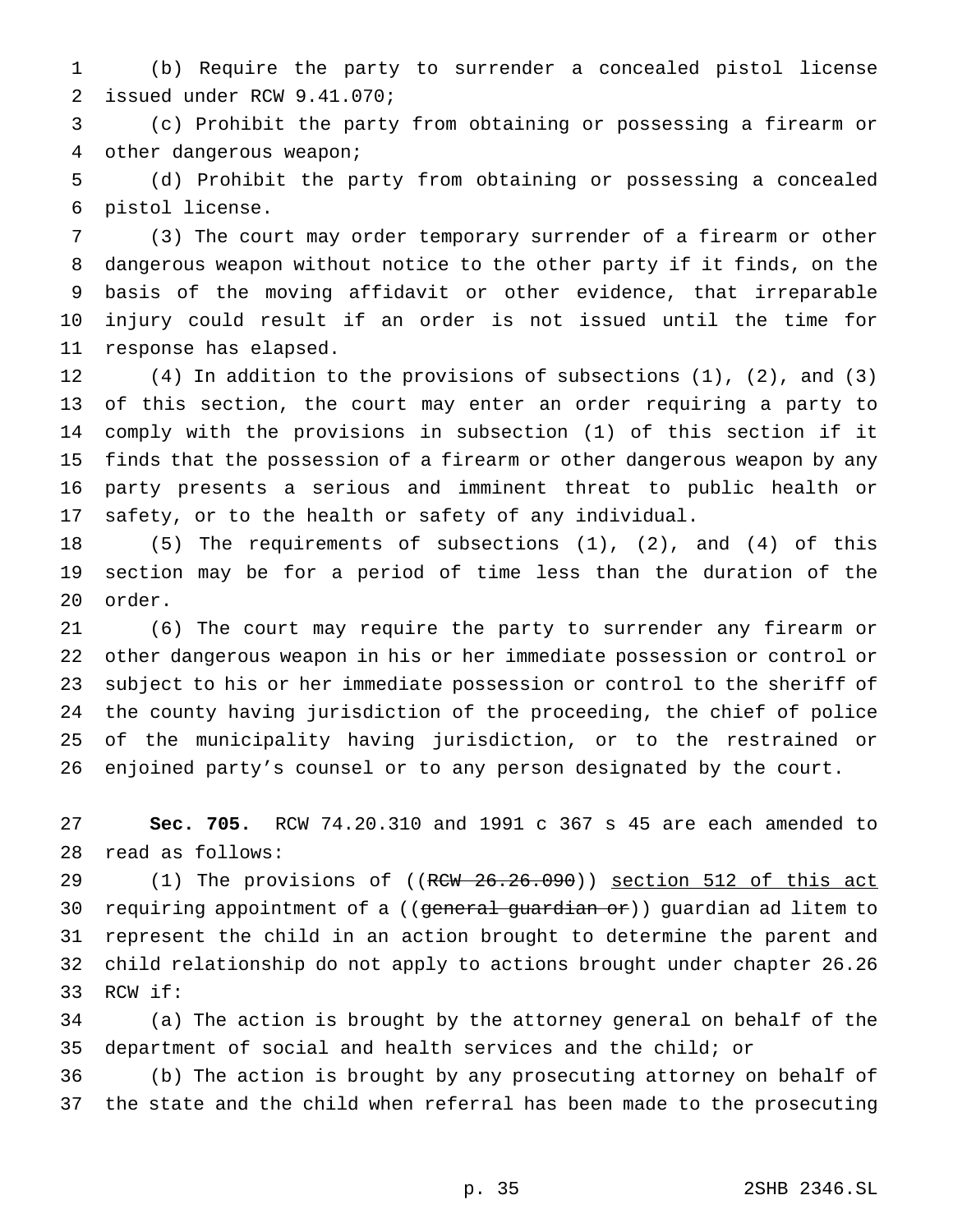attorney by the department of social and health services requesting such action.

 (2) On the issue of parentage, the attorney general or prosecuting attorney functions as the child's guardian ad litem provided the interests of the state and the child are not in conflict.

 (3) The court, on its own motion or on motion of a party, may appoint a guardian ad litem when necessary.

8 (4) The summons shall contain a notice to the parents that pursuant 9 to section 512 of this act the parents have a right to move the court for a guardian ad litem for the child other than the prosecuting attorney or the attorney general subject to subsection (2) of this section.

 **Sec. 706.** RCW 74.20.360 and 1997 c 58 s 901 are each amended to read as follows:

 (1) The division of child support may issue an order for genetic testing when providing services under this chapter and Title IV-D of the federal social security act if genetic testing:

 (a) Is appropriate in an action under chapter 26.26 RCW, the 19 uniform parentage act;

 (b) Is appropriate in an action to establish support under RCW 74.20A.056; or

 (c) Would assist the parties or the division of child support in determining whether it is appropriate to proceed with an action to establish or disestablish paternity.

 (2) The order for genetic testing shall be served on the alleged parent or parents and the legal parent by personal service or by any form of mail requiring a return receipt.

 (3) Within twenty days of the date of service of an order for genetic testing, any party required to appear for genetic testing, the child, or a guardian on the child's behalf, may petition in superior court under chapter 26.26 RCW to bar or postpone genetic testing.

(4) The order for genetic testing shall contain:

 (a) An explanation of the right to proceed in superior court under subsection (3) of this section;

 (b) Notice that if no one proceeds under subsection (3) of this section, the agency issuing the order will schedule genetic testing and will notify the parties of the time and place of testing by regular mail;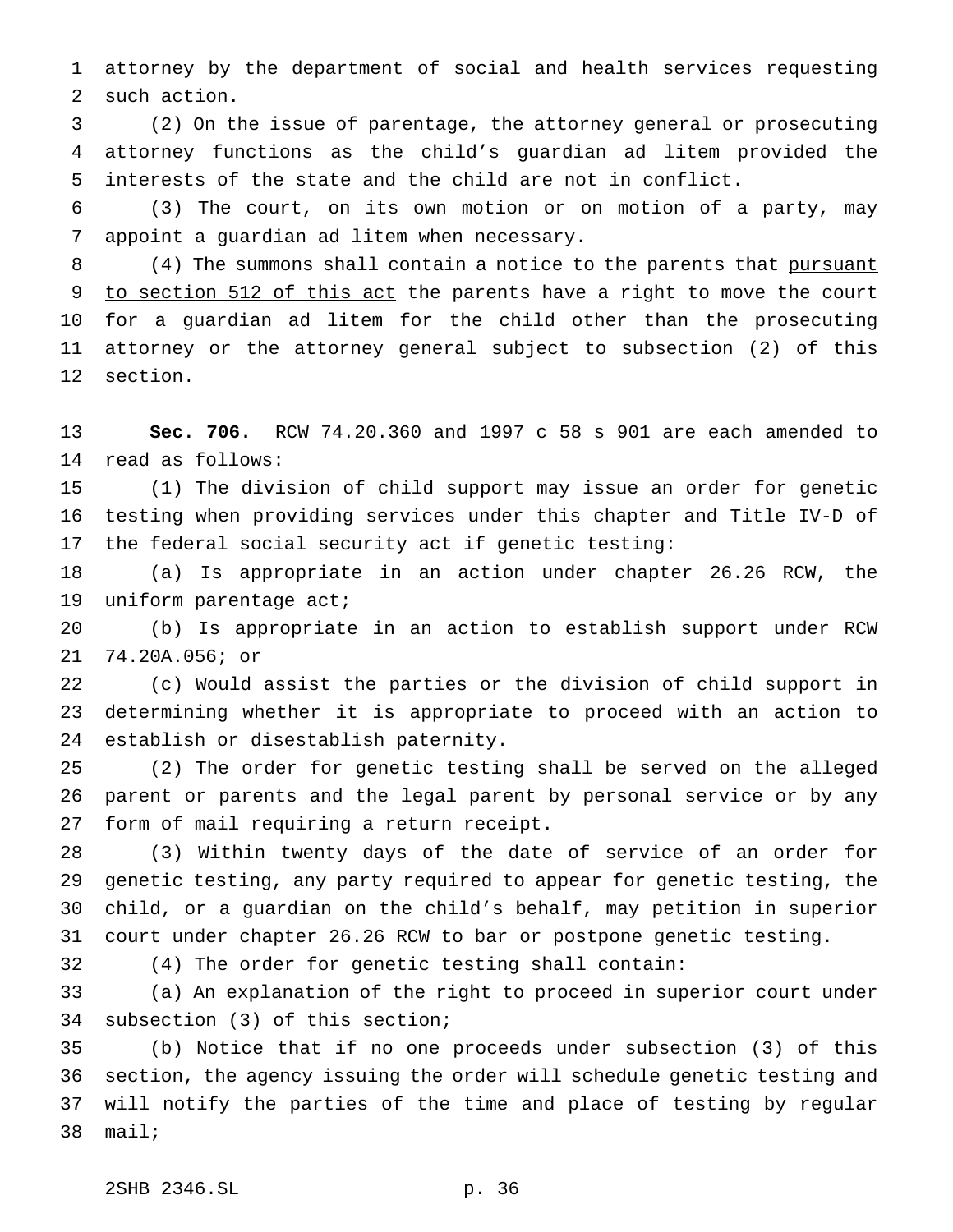(c) Notice that the parties must keep the agency issuing the order for genetic testing informed of their residence address and that mailing a notice of time and place for genetic testing to the last known address of the parties by regular mail constitutes valid service of the notice of time and place;

 (d) Notice that the order for genetic testing may be enforced through:

 (i) Public assistance grant reduction for noncooperation, pursuant to agency rule, if the child and custodian are receiving public assistance;

 (ii) Termination of support enforcement services under Title IV-D of the federal social security act if the child and custodian are not receiving public assistance;

 (iii) A referral to superior court for an appropriate action under chapter 26.26 RCW; or

 (iv) A referral to superior court for remedial sanctions under RCW 7.21.060.

 (5) The department may advance the costs of genetic testing under this section.

 (6) If an action is pending under chapter 26.26 RCW, a judgment for 21 reimbursement of the cost of genetic testing may be awarded under ((RCW 26.26.100)) section 521 of this act.

 (7) If no action is pending in superior court, the department may impose an obligation to reimburse costs of genetic testing according to rules adopted by the department to implement RCW 74.20A.056.

 **Sec. 707.** RCW 74.20A.056 and 1997 c 58 s 941 are each amended to read as follows:

 (1) If an alleged father has signed an affidavit acknowledging paternity which has been filed with the state registrar of vital statistics before July 1, 1997, the division of child support may serve 31 a notice and finding of parental responsibility on him. ((Procedures 32 for and responsibility resulting from acknowledgments filed after July  $\pm$ , 1997, are in subsections (8) and (9) of this section.)) Service of the notice shall be in the same manner as a summons in a civil action or by certified mail, return receipt requested. The notice shall have attached to it a copy of the affidavit or certification of birth record information advising of the existence of a filed affidavit, provided by the state registrar of vital statistics, and shall state that: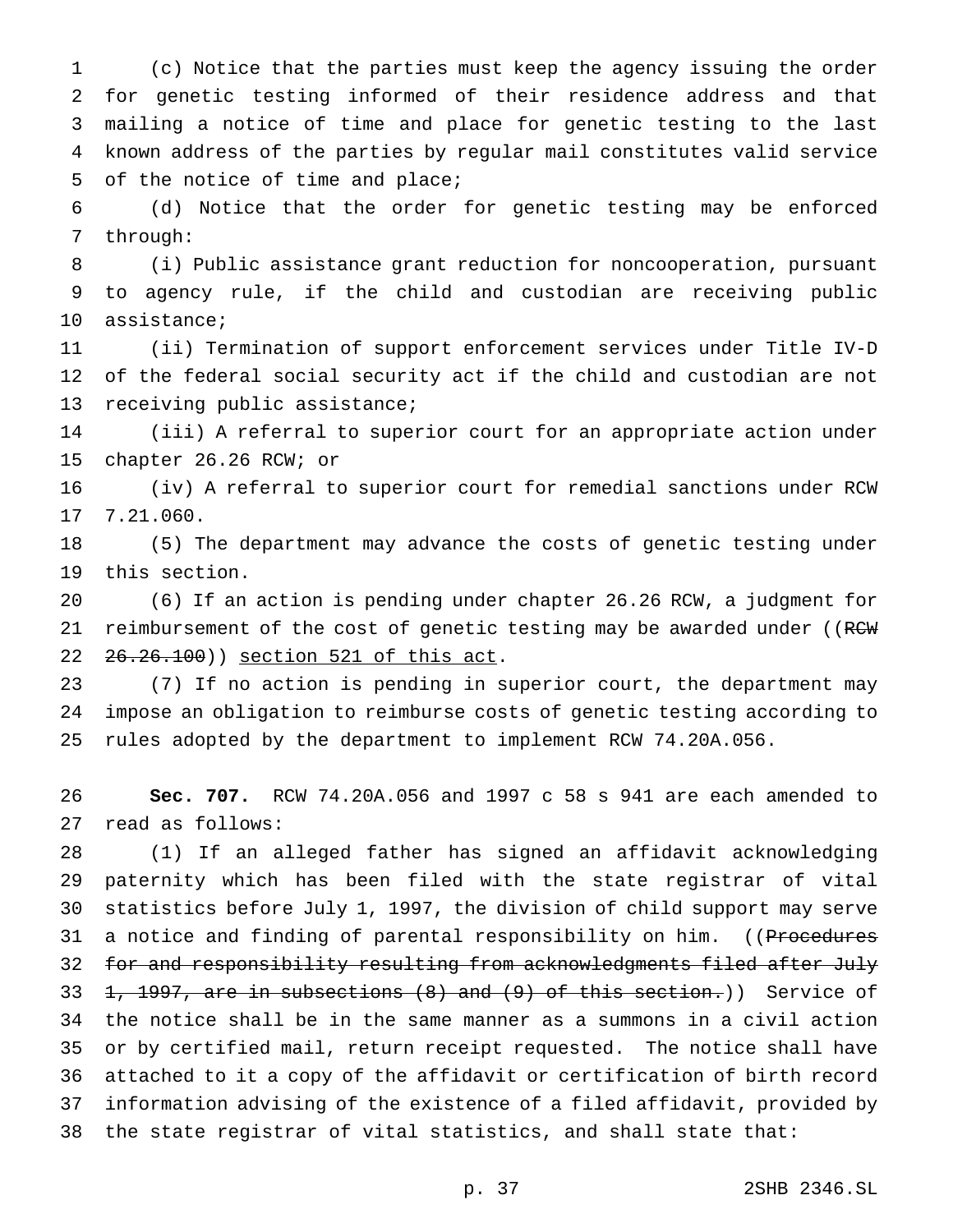(a) The alleged father may file an application for an adjudicative proceeding at which he will be required to appear and show cause why the amount stated in the finding of financial responsibility as to support is incorrect and should not be ordered;

 (b) An alleged father may request that a blood or genetic test be administered to determine whether such test would exclude him from being a natural parent and, if not excluded, may subsequently request that the division of child support initiate an action in superior court to determine the existence of the parent-child relationship; and

 (c) If the alleged father does not request that a blood or genetic test be administered or file an application for an adjudicative proceeding, the amount of support stated in the notice and finding of parental responsibility shall become final, subject only to a 14 subsequent determination under ((RCW 26.26.060)) sections 501 through 15 537 of this act that the parent-child relationship does not exist.

 (2) An alleged father who objects to the amount of support 17 requested in the notice or who requests genetic tests may file an application for an adjudicative proceeding up to twenty days after the date the notice was served. An application for an adjudicative proceeding may be filed within one year of service of the notice and finding of parental responsibility without the necessity for a showing of good cause or upon a showing of good cause thereafter. An adjudicative proceeding under this section shall be pursuant to RCW 74.20A.055. The only issues shall be the amount of the accrued debt, the amount of the current and future support obligation, and the reimbursement of the costs of blood or genetic tests if advanced by the department.

 (3) If the application for an adjudicative proceeding is filed within twenty days of service of the notice, collection action shall be stayed pending a final decision by the department. If no application is filed within twenty days:

 (a) The amounts in the notice shall become final and the debt created therein shall be subject to collection action; and

 (b) Any amounts so collected shall neither be refunded nor returned if the alleged father is later found not to be a responsible parent.

 (4) An alleged father who denies being a responsible parent may request that a blood or genetic test be administered at any time. The request for testing shall be in writing and served on the division of child support personally or by registered or certified mail. If a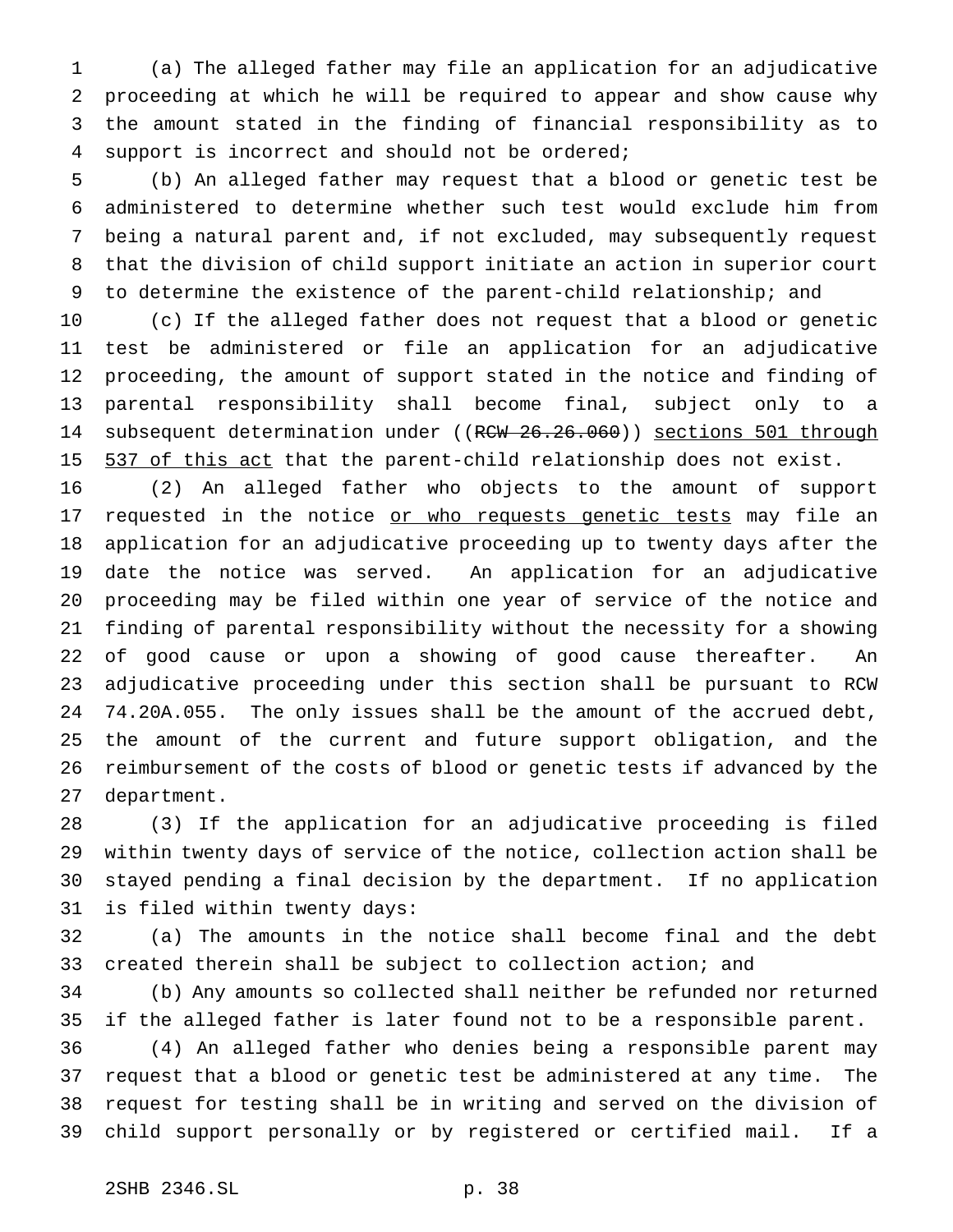request for testing is made, the department shall arrange for the test and, pursuant to rules adopted by the department, may advance the cost of such testing. The department shall mail a copy of the test results by certified mail, return receipt requested, to the alleged father's last known address.

 (5) If the test excludes the alleged father from being a natural parent, the division of child support shall file a copy of the results with the state registrar of vital statistics and shall dismiss any pending administrative collection proceedings based upon the affidavit in issue. The state registrar of vital statistics shall remove the alleged father's name from the birth certificate and change the child's surname to be the same as the mother's maiden name as stated on the birth certificate, or any other name which the mother may select.

 (6) The alleged father may, within twenty days after the date of receipt of the test results, request the division of child support to 16 initiate an action under ((RCW 26.26.060)) sections 501 through 537 of 17 this act to determine the existence of the parent-child relationship. If the division of child support initiates a superior court action at the request of the alleged father and the decision of the court is that the alleged father is a natural parent, the alleged father shall be liable for court costs incurred.

 (7) If the alleged father does not request the division of child support to initiate a superior court action, or if the alleged father fails to appear and cooperate with blood or genetic testing, the notice of parental responsibility shall become final for all intents and purposes and may be overturned only by a subsequent superior court 27 order entered under ((RCW 26.26.060)) sections 501 through 537 of this act.

 (8)(a) Subsections (1) through (7) of this section do not apply to acknowledgments of paternity filed with the state registrar of vital statistics after July 1, 1997.

32 (b) If an ((alleged)) acknowledged father has signed an ((affidavit 33 acknowledging)) acknowledgment of paternity that has been filed with 34 the state registrar of vital statistics after July 1, 1997( $\frac{1}{7}$  within 35 sixty days from the date of filing of the acknowledgment)):

 (i) The division of child support may serve a notice and finding of 37 ((parental responsibility on him as set forth under this section)) financial responsibility under RCW 74.20A.055 based on the acknowledgment. The division of child support shall attach a copy of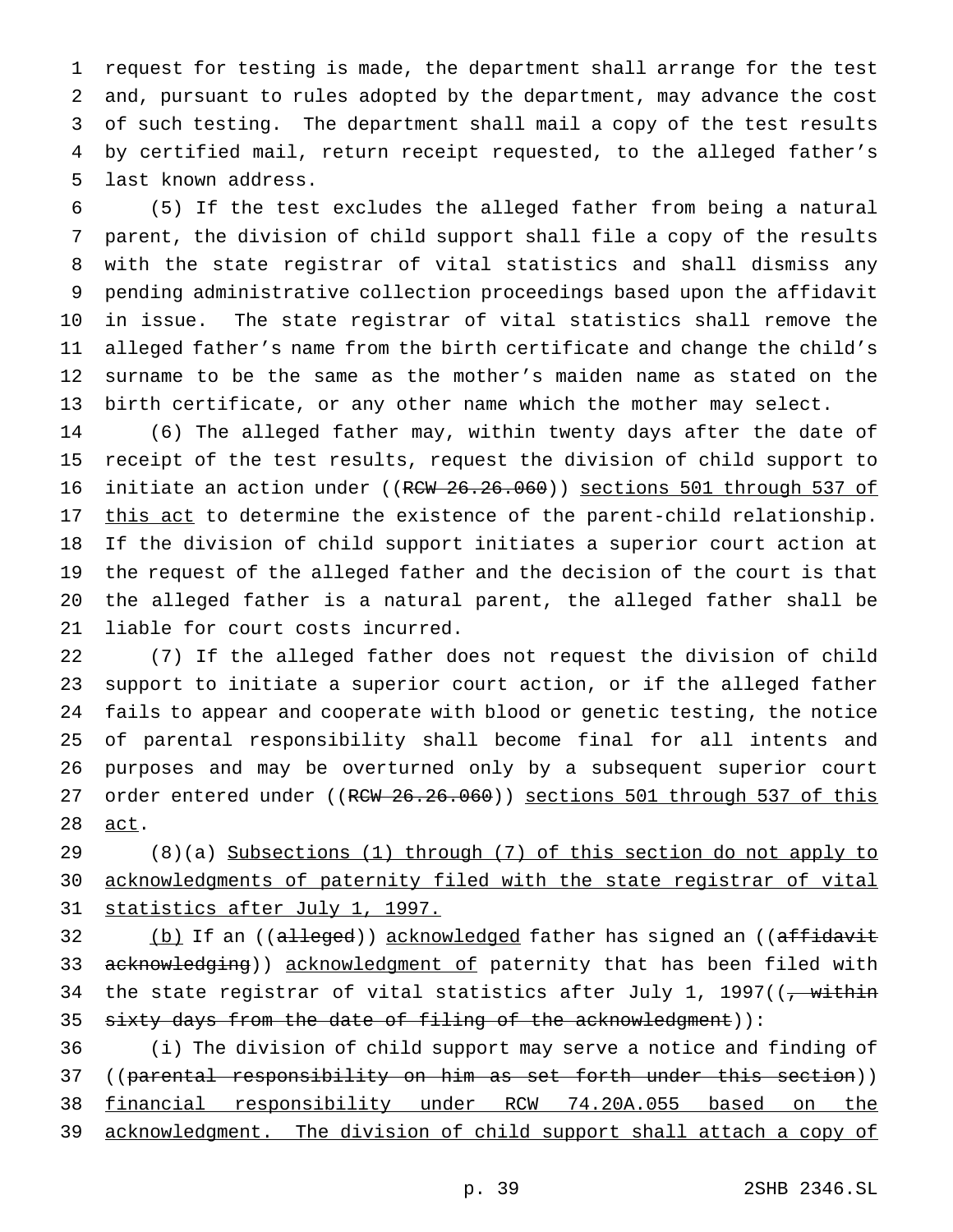1 the acknowledgment or certification of the birth record information 2 advising of the existence of a filed acknowledgment of paternity to the 3 notice; ((and))

4 (ii) The notice shall include a statement that the ((alleged)) 5 acknowledged father or any other signatory may ((rescind his 6 acknowledgment of paternity. The rescission shall be notarized and 7 delivered to the state registrar of vital statistics personally or by 8 registered or certified mail. The state registrar shall remove the 9 father's name from the birth certificate and change the child's surname 10 to be the same as the mother's maiden name as stated on the birth 11 certificate or any other name that the mother may select. The state 12 registrar shall file rescission notices in a sealed file. All future 13 paternity actions on behalf of the child in question shall be performed 14 under court order)) commence a proceeding in court to rescind or 15 challenge the acknowledgment or denial of paternity under sections 307 16 and 308 of this act; and

17 (iii) The party commencing the action to rescind or challenge the 18 acknowledgment or denial must serve notice on the division of child 19 support and the office of the prosecuting attorney in the county in 20 which the proceeding is commenced. Commencement of a proceeding to 21 rescind or challenge the acknowledgment or denial stays the 22 establishment of the notice and finding of financial responsibility, if 23 the notice has not yet become a final order.

 $((\{\})\)$  (c) If the ((alleged)) acknowledged father or other party 25 to the notice does not file an application for an adjudicative 26 proceeding or ((rescind his)) the signatories to the acknowledgment or denial do not commence a proceeding to rescind or challenge the acknowledgment of paternity, the amount of support stated in the notice 29 and finding of ((parental)) financial responsibility becomes final, 30 subject only to a subsequent determination under ((RCW 26.26.060)) sections 501 through 537 of this act that the parent-child relationship does not exist. The division of child support does not refund nor return any amounts collected under a notice that becomes final under this section or RCW 74.20A.055, even if a court later determines that the acknowledgment is void.

36 (((e)) (d) An ((alleged)) acknowledged father or other party to 37 the notice who objects to the amount of support requested in the notice 38 may file an application for an adjudicative proceeding up to twenty 39 days after the date the notice was served. An application for an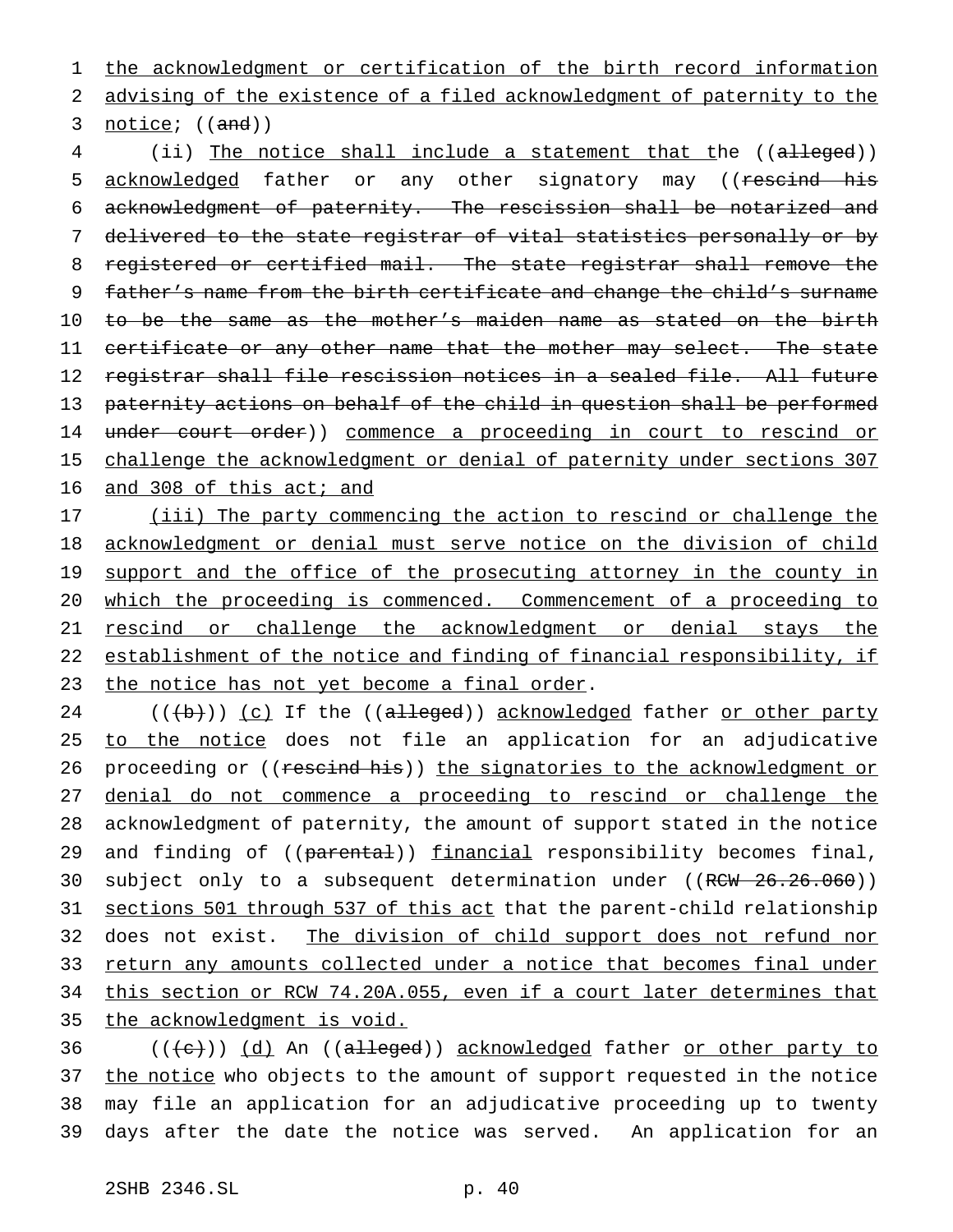adjudicative proceeding may be filed within one year of service of the notice and finding of parental responsibility without the necessity for a showing of good cause or upon a showing of good cause thereafter. An adjudicative proceeding under this section shall be pursuant to RCW 74.20A.055. The only issues shall be the amount of the accrued debt and the amount of the current and future support obligation.

 (i) If the application for an adjudicative proceeding is filed within twenty days of service of the notice, collection action shall be stayed pending a final decision by the department.

 (ii) If the application for an adjudicative proceeding is not filed within twenty days of the service of the notice, any amounts collected under the notice shall be neither refunded nor returned if the alleged father is later found not to be a responsible parent.

14 (((d) If an alleged father makes a request for genetic testing, the 15 department shall proceed as set forth under RCW 74.20.360.))

16 (e) If the ((alleged)) acknowledged father or other party to the 17 notice does not request ((an)) a timely adjudicative proceeding, or if 18 ((the alleged father fails to rescind his filed acknowledgment of 19 paternity)) no timely action is brought to rescind or challenge the acknowledgment or denial after service of the notice, the notice of 21 ((parental)) financial responsibility becomes final for all intents and purposes and may be overturned only by a subsequent superior court 23 order entered under ((RCW 26.26.060)) sections 501 through 537 of this 24 act.

25 (9) ((Affidavits acknowledging)) Acknowledgments of paternity that are filed after July 1, 1997, are subject to requirements of chapters 26.26, the uniform parentage act, and 70.58 RCW.

 (10) The department and the department of health may adopt rules to implement the requirements under this section.

 **Sec. 708.** RCW 70.58.080 and 1997 c 58 s 937 are each amended to read as follows:

 (1) Within ten days after the birth of any child, the attending physician, midwife, or his or her agent shall:

 (a) Fill out a certificate of birth, giving all of the particulars required, including: (i) The mother's name and date of birth, and (ii) 36 if the mother and father are married at the time of birth or  $($  (the 37 father has signed)) an acknowledgment of paternity has been signed or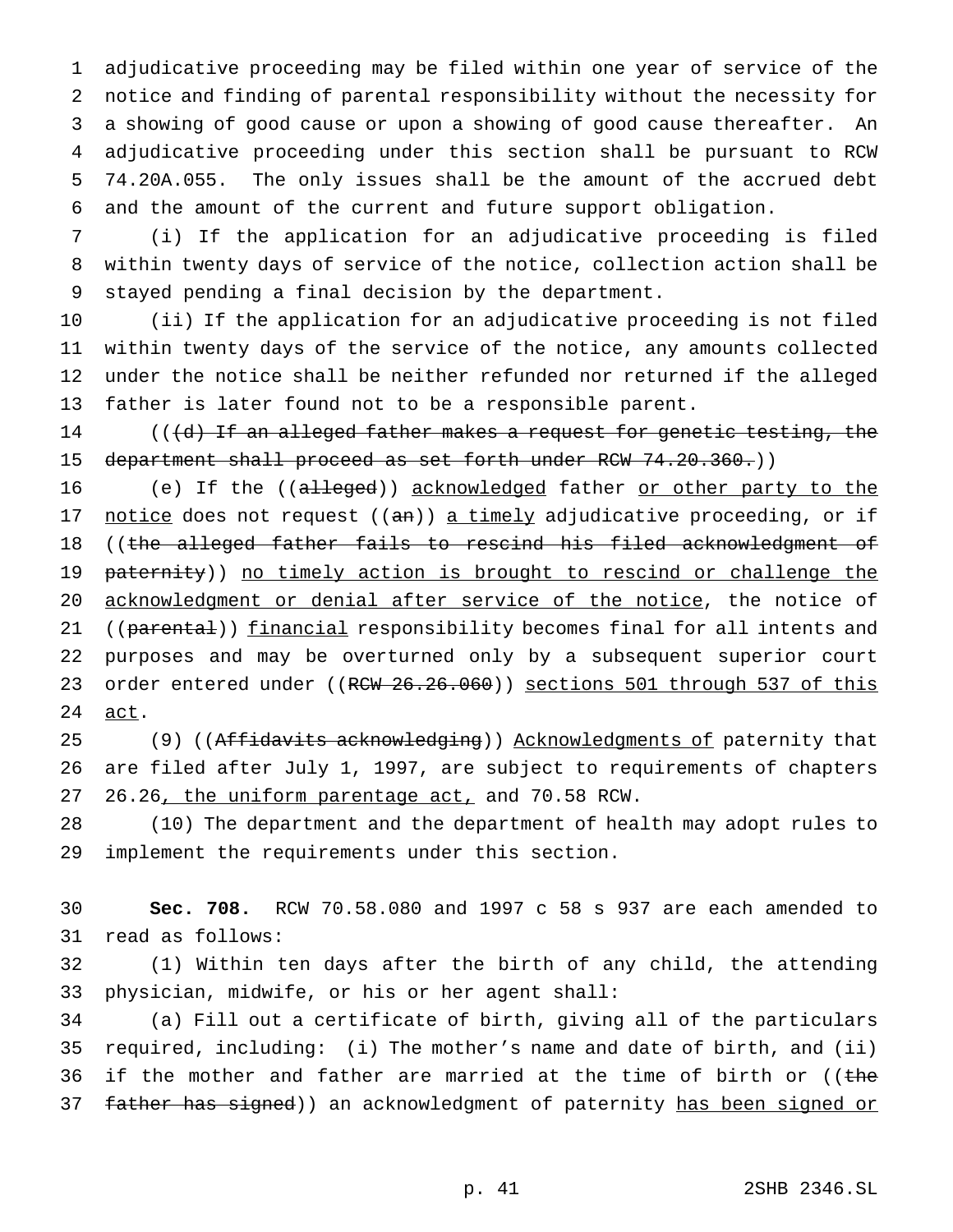1 one has been filed with the state registrar of vital statistics naming

2 the man as the father, the father's name and date of birth; and

3 (b) File the certificate of birth together with the mother's and 4 father's social security numbers with the state registrar of vital 5 statistics.

6 (2) The local registrar shall forward the birth certificate, any 7 signed ((affidavit acknowledging)) acknowledgment of paternity that has 8 not been filed with the state registrar of vital statistics, and the 9 mother's and father's social security numbers to the state office of 10 vital statistics pursuant to RCW 70.58.030.

 (3) The state registrar of vital statistics shall make available to the division of child support the birth certificates, the mother's and 13 father's social security numbers and acknowledgments of paternity  $((\text{affidavits}))$ .

15 (4) Upon the birth of a child to an unmarried woman, the attending 16 physician, midwife, or his or her agent shall:

17 (a) Provide an opportunity for the child's mother and natural 18 father to complete an ((affidavit acknowledging)) acknowledgment of 19 paternity. The completed ((affidavit)) acknowledgment shall be filed 20 with the state registrar of vital statistics. The ((affidavit)) 21 acknowledgment shall ((contain or have attached:

22  $\{i\}$  A sworn statement by the mother consenting to the assertion of 23 paternity and stating that this is the only possible father;

 $24$  (ii) A statement by the father that he is the natural father of the  $25$  child;

26 (iii) A sworn statement signed by the mother and the putative 27 father that each has been given notice, both orally and in writing, of 28 the alternatives to, the legal consequences of, and the rights, 29 including, if one parent is a minor, any rights afforded due to 30 minority status, and responsibilities that arise from, signing the 31 affidavit acknowledging paternity;

32 (iv) Written information, furnished by the department of social and 33 health services, explaining the implications of signing, including 34 parental rights and responsibilities; and

35  $\{v\}$  The social security numbers of both parents)) be prepared as 36 required by section 302 of this act.

37 (b) Provide written information and oral information, furnished by 38 the department of social and health services, to the mother and the 39 father regarding the benefits of having the child's paternity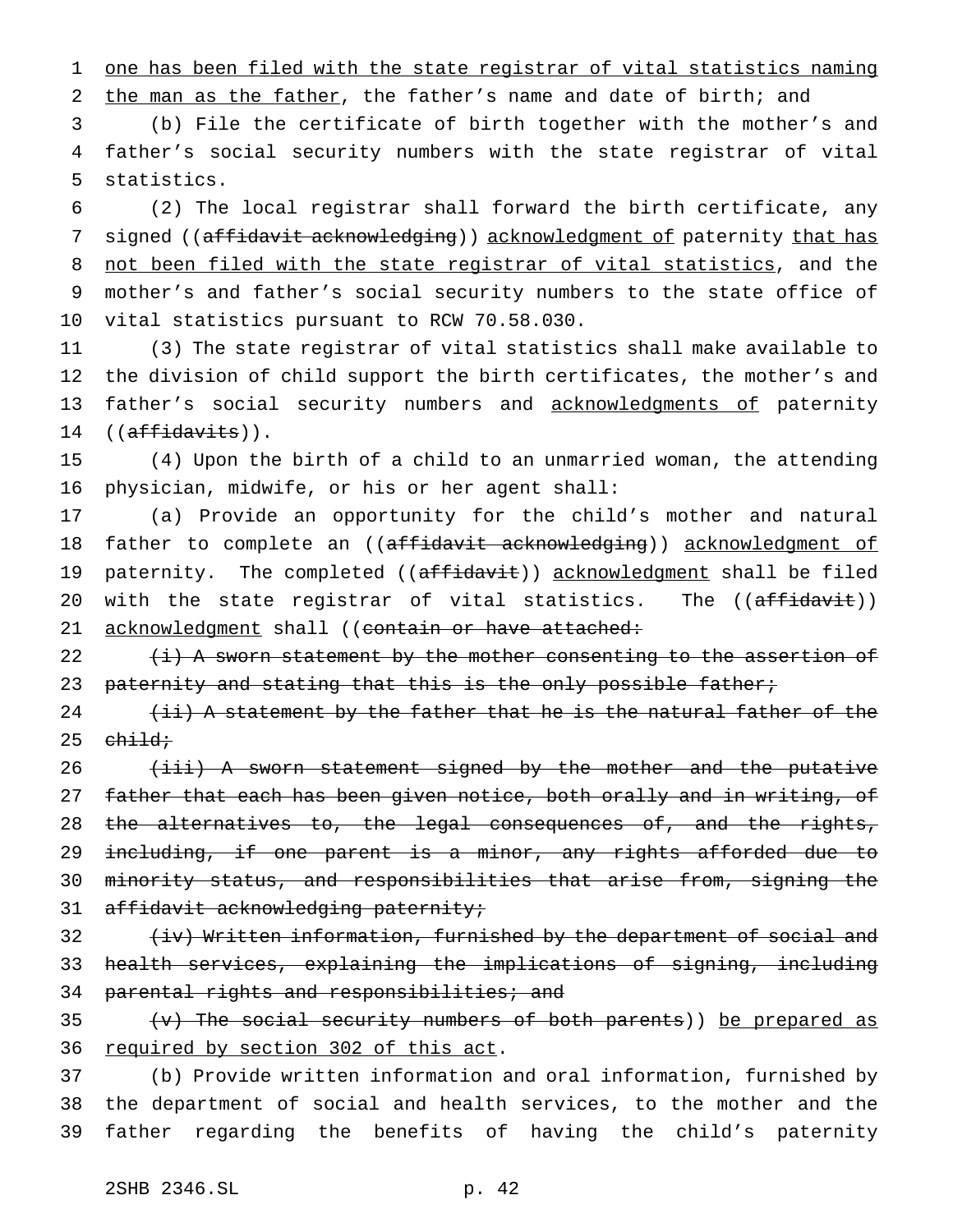established and of the availability of paternity establishment services, including a request for support enforcement services. The oral and written information shall also include information regarding the alternatives to, the legal consequences of, and the rights, including, if one parent is a minor any rights afforded due to minority 6 status, and responsibilities that arise from, signing the ((affidavit 7 acknowledging)) acknowledgment of paternity.

 (5) The physician or midwife or his or her agent is entitled to reimbursement for reasonable costs, which the department shall 10 establish by rule, when an ((affidavit acknowledging)) acknowledgment 11 of paternity is filed with the state registrar of vital statistics.

 (6) If there is no attending physician or midwife, the father or mother of the child, householder or owner of the premises, manager or superintendent of the public or private institution in which the birth occurred, shall notify the local registrar, within ten days after the birth, of the fact of the birth, and the local registrar shall secure the necessary information and signature to make a proper certificate of birth.

 (7) When an infant is found for whom no certificate of birth is known to be on file, a birth certificate shall be filed within the time and in the form prescribed by the state board of health.

22 (8) When no ((<del>putative</del>)) <u>alleged</u> father is named on a birth certificate of a child born to an unwed mother the mother may give any surname she so desires to her child but shall designate in space provided for father's name on the birth certificate "None Named".

 NEW SECTION. **Sec. 709.** UNIFORMITY OF APPLICATION AND CONSTRUCTION. In applying and construing this uniform act, consideration must be given to the need to promote uniformity of the law with respect to its subject matter among states that enact it.

 NEW SECTION. **Sec. 710.** If any provision of this act or its application to any person or circumstance is held invalid, the remainder of the act or the application of the provision to other persons or circumstances is not affected.

 NEW SECTION. **Sec. 711.** The following acts or parts of acts are each repealed: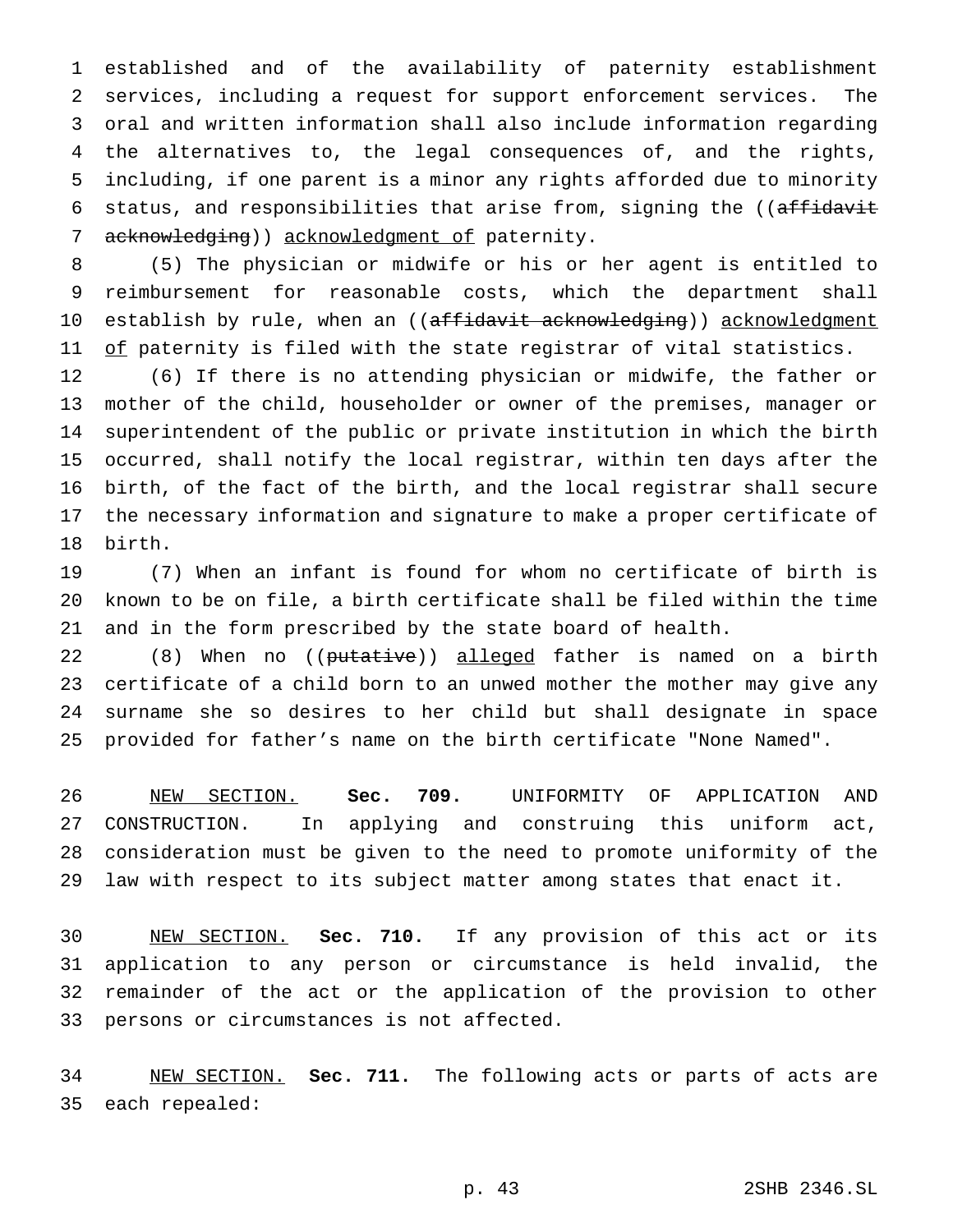(1) RCW 26.26.010 ("Parent and child relationship" defined) and 1975-'76 2nd ex.s. c 42 s 2; (2) RCW 26.26.020 (Relationship not dependent on marriage) and 1975-'76 2nd ex.s. c 42 s 3; (3) RCW 26.26.030 (How parent and child relationship established) and 2002 c ... (SSB 5433) s 1, 1985 c 7 s 86, & 1975-'76 2nd ex.s. c 42 s 4; (4) RCW 26.26.035 (Default) and 1994 c 230 s 13; (5) RCW 26.26.040 (Presumption of paternity) and 1997 c 58 s 938, 1994 c 230 s 14, 1990 c 175 s 2, 1989 c 55 s 4, & 1975-'76 2nd ex.s. c 42 s 5; (6) RCW 26.26.050 (Artificial insemination) and 2002 c ... (SSB 5433)s2& 1975-'76 2nd ex.s. c 42 s 6; (7) RCW 26.26.060 (Determination of father and child relationship-- Who may bring action--When action may be brought) and 1983 1st ex.s. c 41 s 5 & 1975-'76 2nd ex.s. c 42 s 7; (8) RCW 26.26.070 (Determination of father and child relationship-- Petition to arrest alleged father--Warrant of arrest--Issuance-- Grounds--Hearing) and 1975-'76 2nd ex.s. c 42 s 8; (9) RCW 26.26.080 (Jurisdiction--Venue) and 1975-'76 2nd ex.s. c 42 s 9; (10) RCW 26.26.090 (Parties) and 1984 c 260 s 31, 1983 1st ex.s. c 41 s 6, & 1975-'76 2nd ex.s. c 42 s 10; (11) RCW 26.26.100 (Blood or genetic tests) and 1997 c 58 s 946; (12) RCW 26.26.110 (Evidence relating to paternity) and 1994 c 146 s 2, 1984 c 260 s 33, & 1975-'76 2nd ex.s. c 42 s 12; (13) RCW 26.26.120 (Civil action--Testimony--Evidence--Jury) and 1994 c 146 s 3, 1984 c 260 s 34, & 1975-'76 2nd ex.s. c 42 s 13; (14) RCW 26.26.137 (Temporary support--Temporary restraining order--Preliminary injunction--Domestic violence or antiharassment protection order--Notice of modification or termination of restraining order--Support debts, notice) and 2000 c 119 s 11, 1995 c 246 s 32, 1994 sp.s.c7s 456, & 1983 1st ex.s. c 41 s 12; (15) RCW 26.26.170 (Action to determine mother and child relationship) and 1975-'76 2nd ex.s. c 42 s 18; (16) RCW 26.26.180 (Promise to render support) and 1983 1st ex.s. c 41 s 9 & 1975-'76 2nd ex.s. c 42 s 19;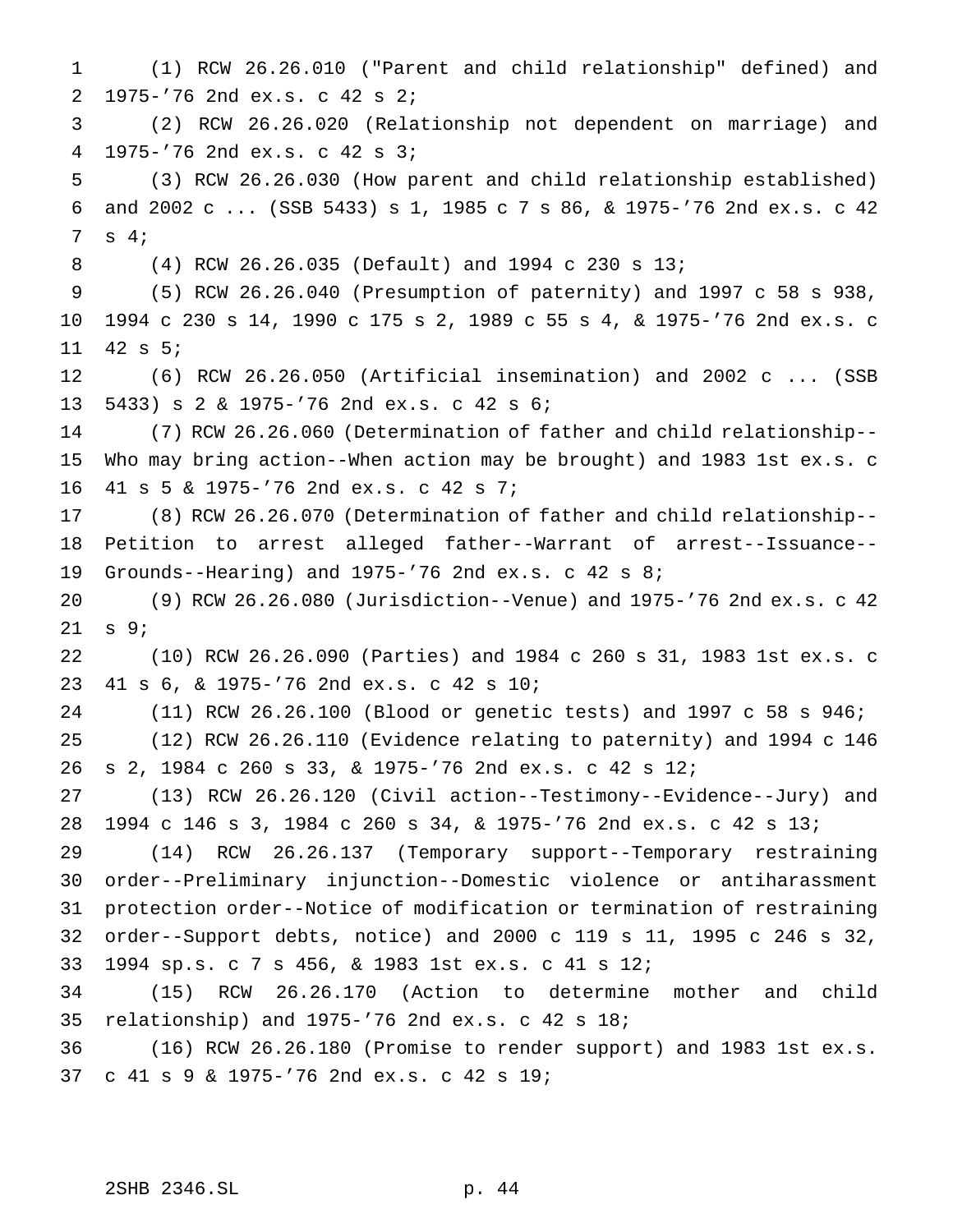(17) RCW 26.26.200 (Hearing or trials to be in closed court-- Records confidential) and 1983 1st ex.s. c 41 s 10 & 1975-'76 2nd ex.s. c 42 s 21; (18) RCW 26.26.900 (Uniformity of application and construction) and 1975-'76 2nd ex.s. c 42 s 42; (19) RCW 26.26.901 (Short title) and 1975-'76 2nd ex.s. c 42 s 43; and (20) RCW 26.26.905 (Severability--1975-'76 2nd ex.s. c 42) and 1975-'76 2nd ex.s. c 42 s 44.

 NEW SECTION. **Sec. 712.** TRANSITIONAL PROVISION. A proceeding to adjudicate parentage which was commenced before the effective date of this section is governed by the law in effect at the time the proceeding was commenced.

 NEW SECTION. **Sec. 713.** CAPTIONS, ARTICLE DESIGNATIONS, AND ARTICLE HEADINGS NOT LAW. Captions, article designations, and article headings used in this chapter are not any part of the law.

17 \*NEW SECTION. Sec. 714. EFFECTIVE DATE. This act takes effect July 1, 2002.

**\*Sec. 714 was vetoed. See message at end of chapter.**

 NEW SECTION. **Sec. 715.** Sections 101 through 609, 709, 710, and 712 through 714 of this act are each added to chapter 26.26 RCW.

> Passed the House March 11, 2002. Passed the Senate March 7, 2002. Approved by the Governor April 2, 2002, with the exception of certain items that were vetoed. Filed in Office of Secretary of State April 2, 2002.

Note: Governor's explanation of partial veto is as follows:

 "I am returning herewith, without my approval as to section 714, Second Substitute House Bill No. 2346 entitled:

"AN ACT Relating to the uniform parentage act;"

 Second Substitute House Bill No. 2346 adopts the 2000 Uniform Parentage Act, to replace the old 1973 act. The new act streamlines procedures and cleans up complications that have arisen with changes in science and society over the past several years.

 Two bills addressing determination of parentage passed the legislature this year. The other bill, Substitute Senate Bill No. 5433, which I signed on March 12, 2002, amended the same statutes that